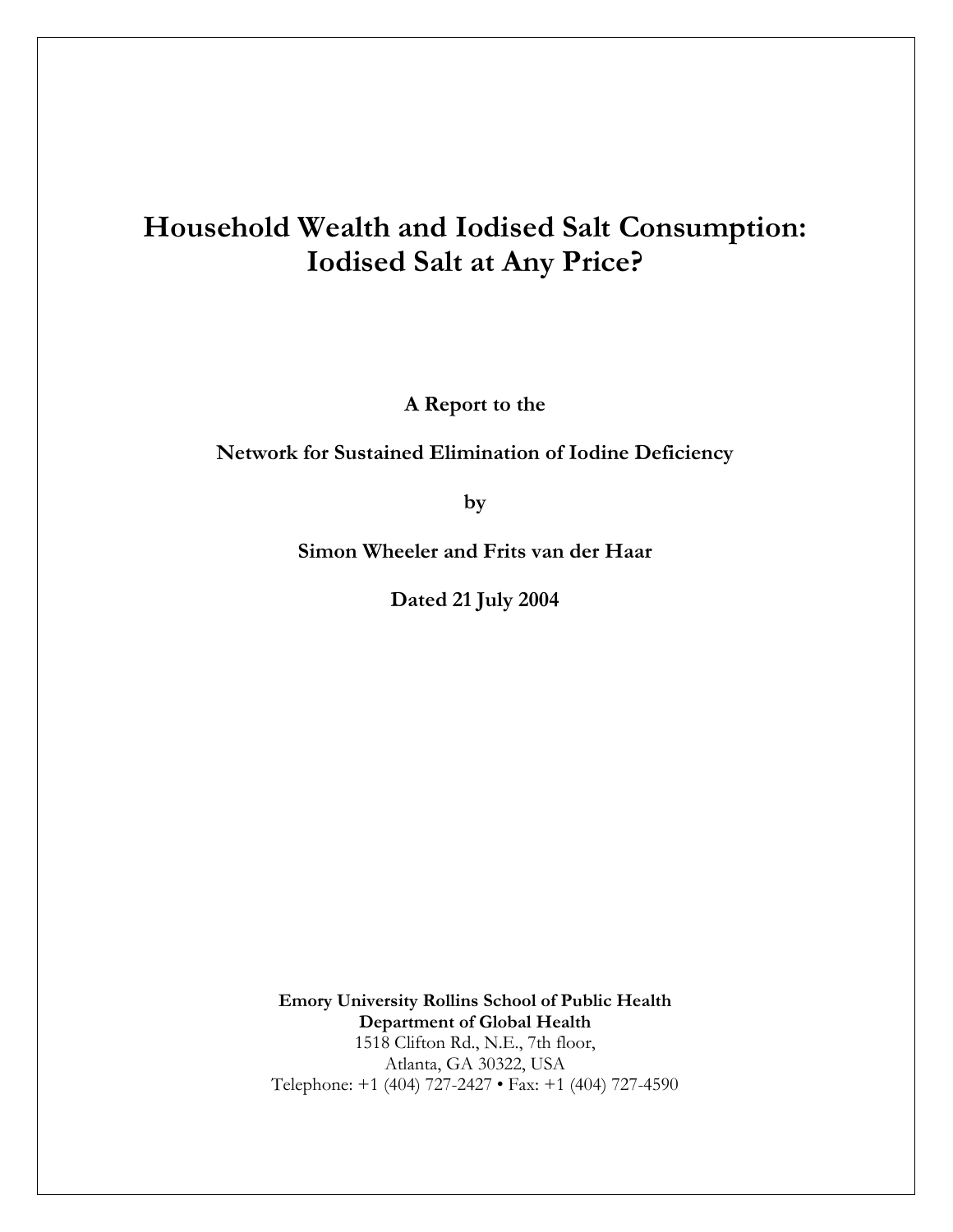## **CONTENTS**

| 1.  | 2              |
|-----|----------------|
| 2.  | 3              |
| 3.  | $\overline{4}$ |
| 4.  | 8              |
| 5.  | 11             |
| 6.  | 16             |
| 7.  | 35             |
| 8.  | 46             |
| 9.  | 56             |
| 10. | 64             |
| 11. | 72             |
| 12. | 82             |
| 13. | 91             |
| 14. | 94             |
| 15. | 95             |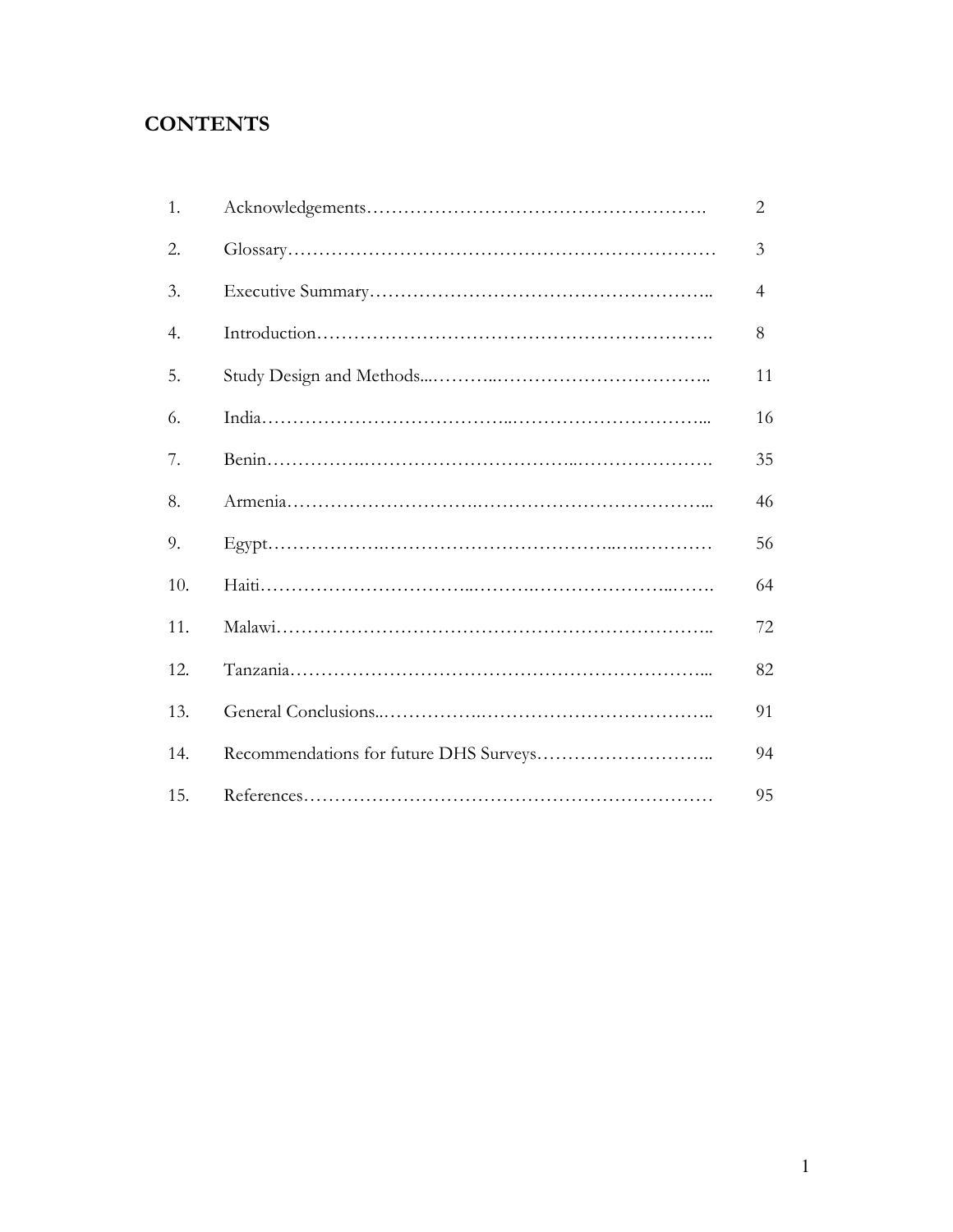## 1. ACKNOWLEDGEMENTS

The authors gratefully acknowledge the assistance of Dr Kevin Sullivan of the Department of Epidemiology at the Rollins School of Public Health for his advice in designing the study and choosing methods of statistical analysis, and to Dr Eric Alain Ategbo, PO of Micronutrient Nutrition at UNICEF, New Delhi, who has freely given his expertise concerning the salt situations in Benin and in India.

Thanks are also due to Kiersten Johnson of the Demographic and Health Surveys team at ORC Macro International for her valuable advice on the workings of the World Bank wealth index and to ORC Macro International itself for the free access to the DHS survey data on which this study is based.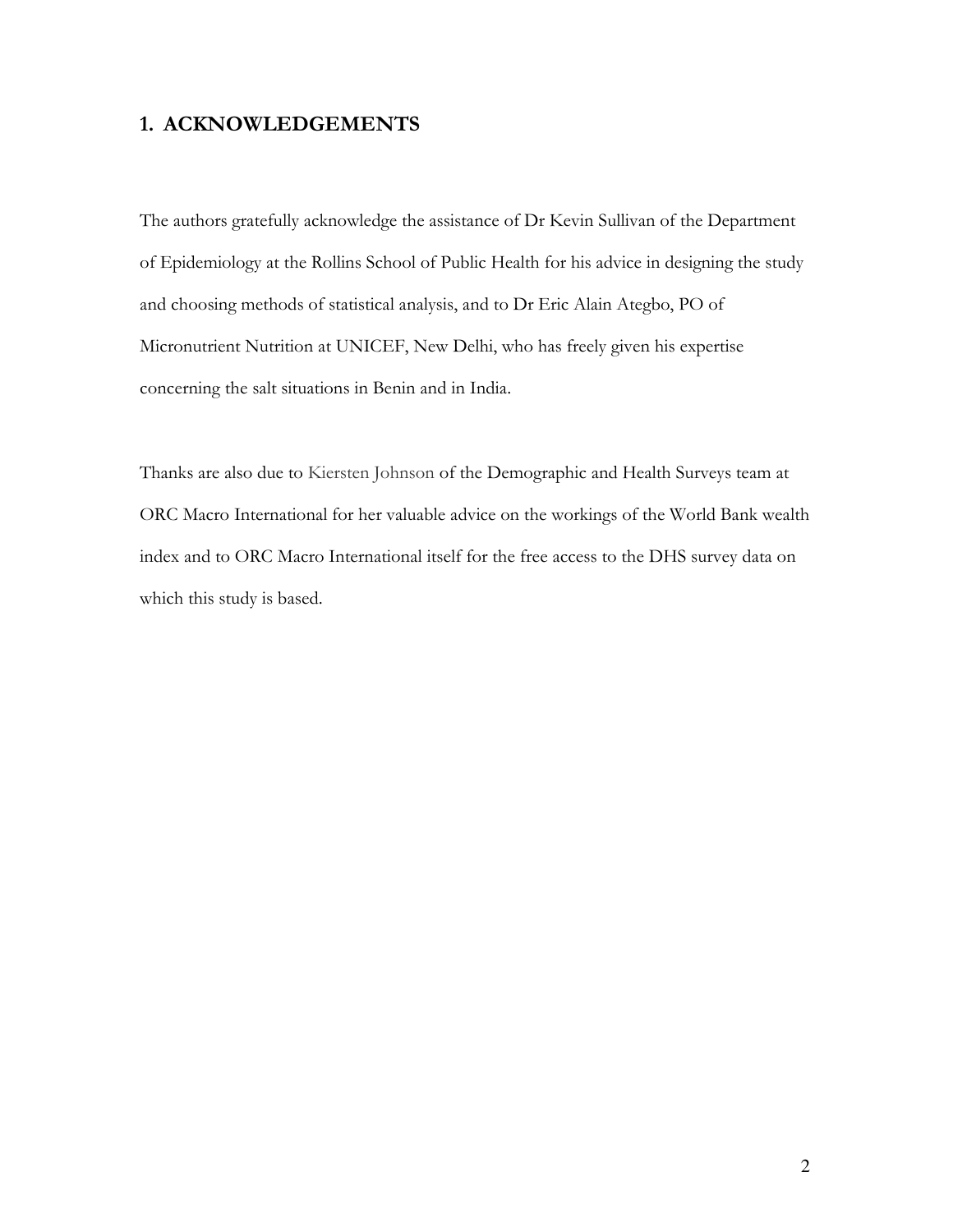## 2. GLOSSARY

| <b>DHS</b>       | Demographic Health Survey                        |
|------------------|--------------------------------------------------|
| GDP              | <b>Gross Domestic Product</b>                    |
| <b>ICCIDD</b>    | International Council for Control of IDD         |
| <b>IDD</b>       | <b>Iodine Deficiency Disorders</b>               |
| KIO <sub>3</sub> | Potassium Iodate                                 |
| МI               | The Micronutrient Initiative                     |
| <b>IS</b>        | <b>Iodised Salt</b>                              |
| UI               | Urinary Iodine                                   |
| <b>UNGASS</b>    | United Nations' General Assembly Special Session |
| <b>UNICEF</b>    | United Nations Children's Fund                   |
| USI              | Universal Salt Iodisation                        |
| <b>WHO</b>       | World Health Organisation                        |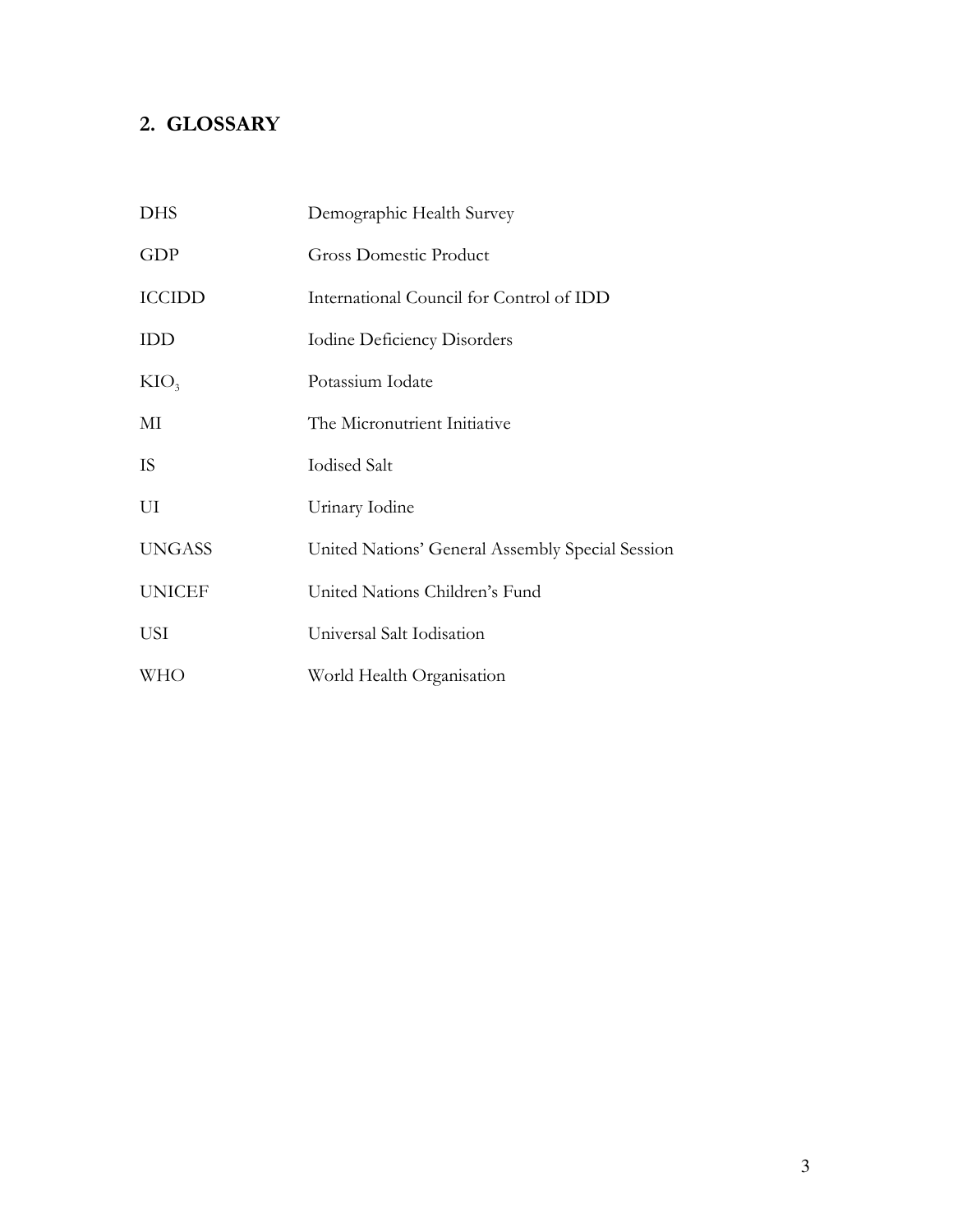## 3. EXECUTIVE SUMMARY

Salt iodisation is a proven strategy to prevent and alleviate iodine deficiency, yet a significant section of the world's populations still does not consume iodised salt despite the efforts of governments and the salt industry to the contrary.<sup>1</sup> Population surveys almost invariably show that poorer households are less likely to buy and use iodised salt<sup>2</sup>, although until now there has been little detailed analysis of the question as to why this occurs. The present study offers an analysis of DHS survey data from seven developing countries and explores the relationships between iodised salt consumption, household wealth, urban-rural status, educational attainment, administrative region and, where possible, the type of salt on sale in the markets.

Unfortunately, only the survey data collected in India and Benin data indicated which type of salt was found in households. In these countries, the type of salt proved to be by far the most influential factor in determining IS consumption.

In India, coarse salt was generally less likely to contain iodine than refined salt and, because the price in markets of coarse salt was cheaper, it was more likely to be purchased by poorer households. Iodised salt consumption in the poorest 50% of households was 16% lower than in the wealthiest 50%. However, after analysing the Indian dataset by salt type, this wealth effect disappeared in coarse salt users and was reduced to almost insignificant levels in refined salt users.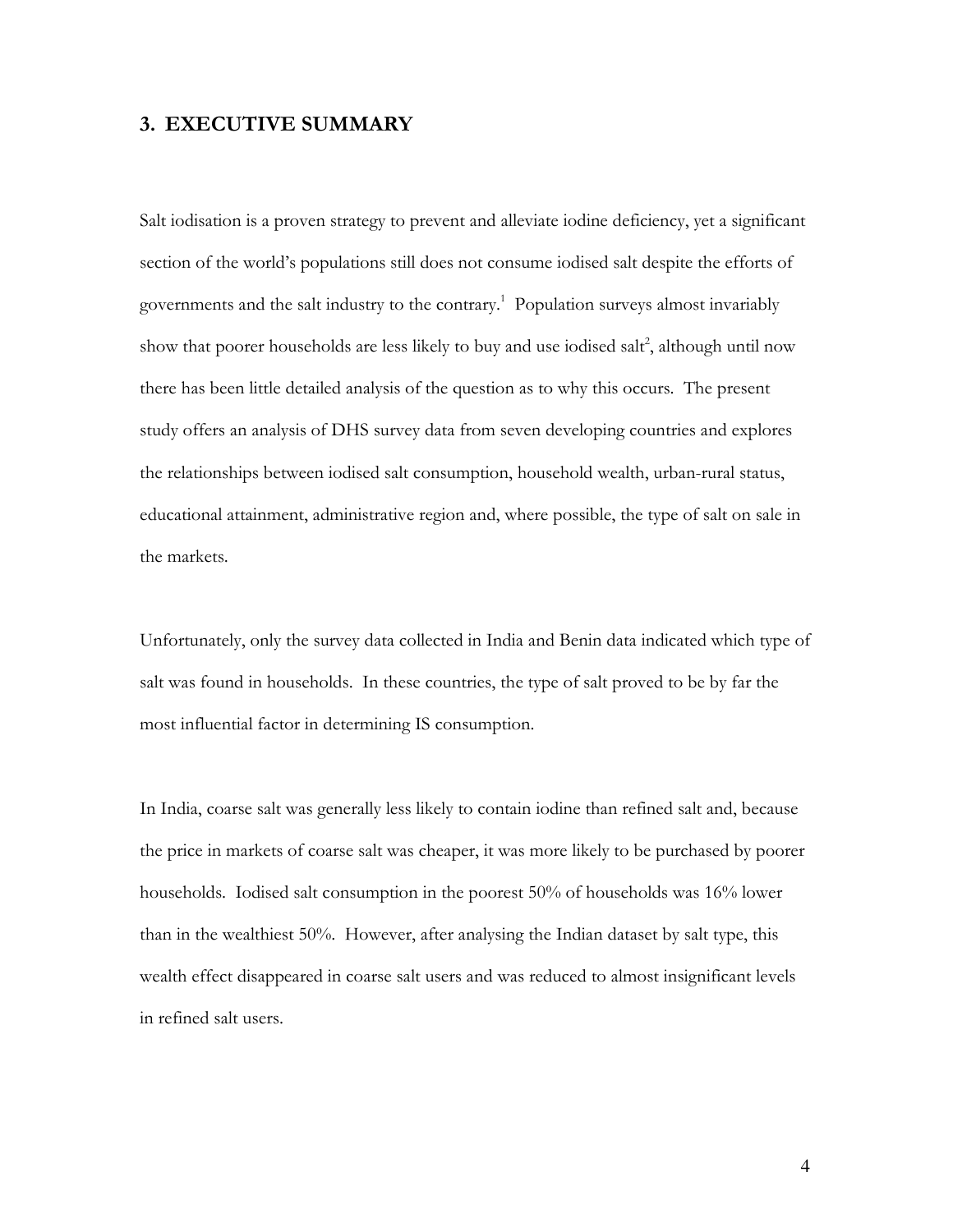The association between household wealth and iodised salt use in India therefore appeared to operate by proxy whereby household wealth - an indicator for purchasing power appeared to influence the choice for a certain salt type rather than a conscious decision to buy iodised salt per se.

In Benin the analysis of salt type was less straightforward. Initially, an inverse association for the entire country was found between the household consumption of iodised salt and wealth, although after adjusting for regional variation this relationship assumed a more conventional format. In the more affluent coastal Departments such as Atlantique there appeared to be a higher availability of uniodised salt compared to the poorer inland Departments such as Atacora and Borgou where almost all the coarse household salt was iodised.

The major cause of uniodised salt use in Atlantique Department appeared to be the supply of coarse, uniodised salt from many small-scale sea-salt harvesting businesses located near the capital Cotonou. Conversely in the coastal Mono Department, which borders on Togo, virtually all the coarse salt was iodised and refined salt was the main problem. Anecdotal reports suggest that this was due to the importation of uniodised refined salt from Ghana across the Togolese border.

The data from the Armenia survey also allowed the testing of any effects of knowledge of the benefits of iodised salt and the storage conditions under which it was kept. Neither variable was found to be very significant and "good storage" produced only a minimal effect  $(**5%**)$  in raising the likelihood of household salt containing iodine. However, in provinces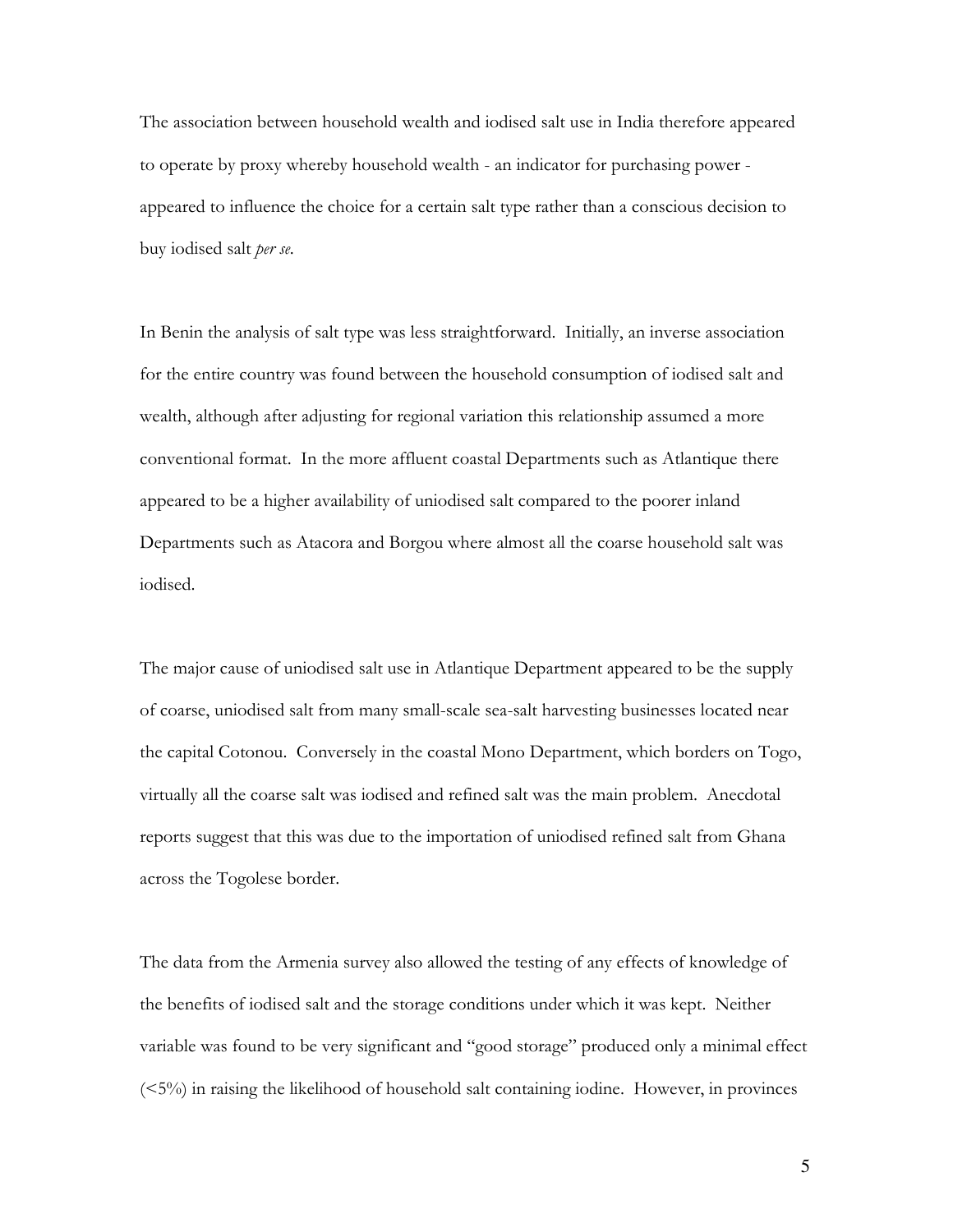where IS consumption was lower such as Shirak and Lori, knowledge of the beneficial effects of iodised salt may have had a much larger effect. Unfortunately low statistical power at provincial level precluded a definitive answer to this question.

Elsewhere data from Egypt, Malawi, Haiti\* and Tanzania generally showed positive wealth effects, though the lack of variables other than wealth, educational attainment and urbanrural status, combined with a general paucity of information about the salt production and supply situation in these countries made it difficult to determine what the underlying reasons may have been for these effects, especially in Tanzania where low sample size precluded a more detailed statistical analysis. In Egypt, wealth seemed to be the primary factor in determining IS consumption, whereas in Malawi it seemed to play only a minimal role after adjusting for educational attainment, region and urban-rural status. Interpreting the results from these countries was therefore more problematic than in countries where additional salt-related variables and background data were available.

In all countries, educational attainment and urban-rural status were shown to have at most a minimal association with household IS consumption. Therefore, whilst it cannot be denied that less educated, rural households are generally those most likely to use uniodised salt, it would appear that this disparity is mostly a product of poverty rather than a direct association with education or urban-rural status variables.

Overall, the results of this study indicate that in countries such as India where significant differences between the iodisation rates of coarse and refined salt exist, the resulting

In Haiti the wealth effect was only apparent in the four Departments with significant availability of iodised salt (see p.59).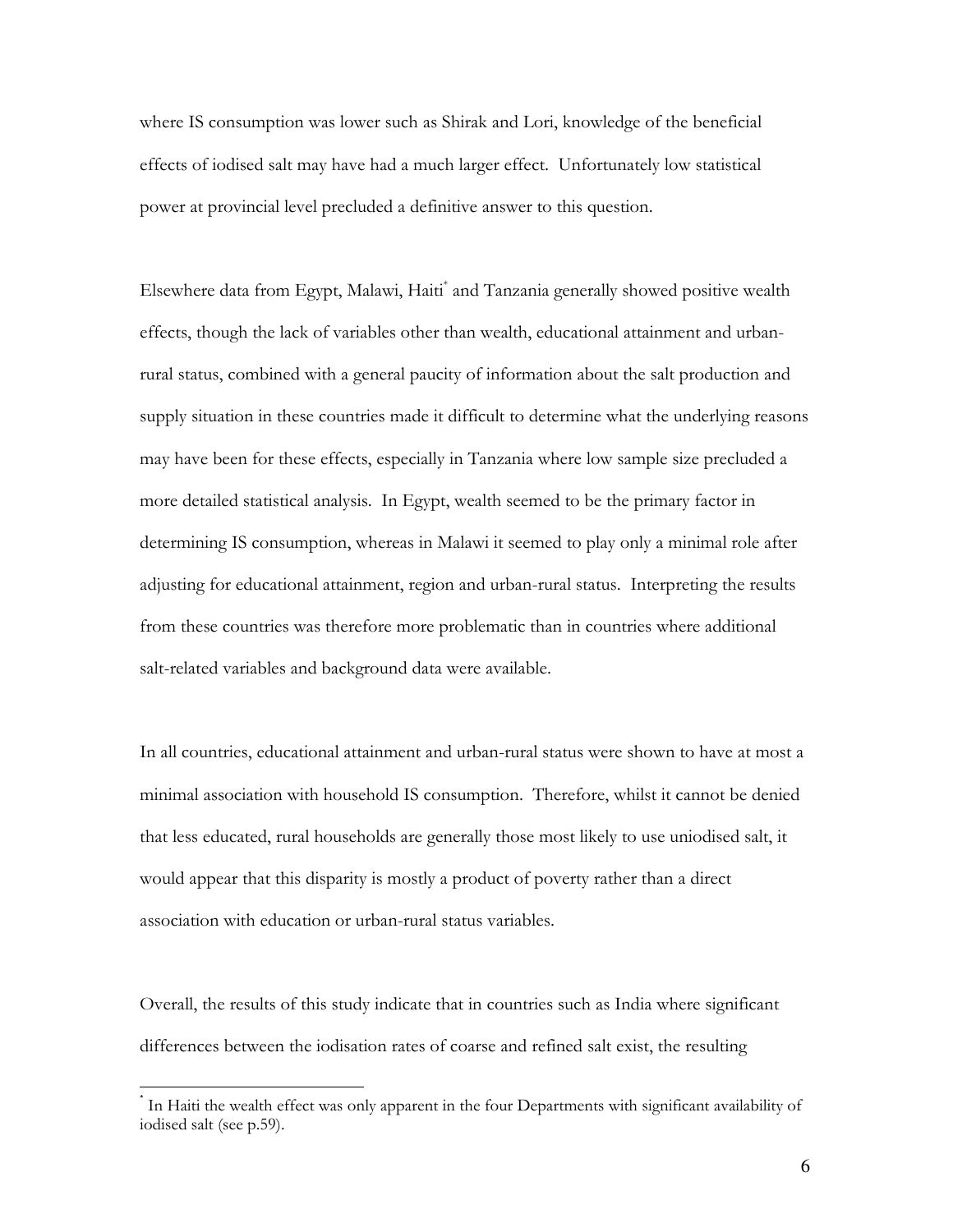differences in household IS consumption will reflect household economic status - and thus purchasing power - in association with differences in the price of salt in the markets. From a policy perspective, an increase in the iodisation of coarse salt would be more likely to benefit poorer households in such cases, whereas increasing the iodisation of refined salt would benefit affluent households first and foremost. On the basis that poorer households are generally more likely to suffer from the consequences of iodine deficiency and malnutrition, public nutrition policy aimed at the reduction of inequity should be directed at removing the obstacles that prevent the iodisation of coarse salt rather than increasing the availability of refined salt.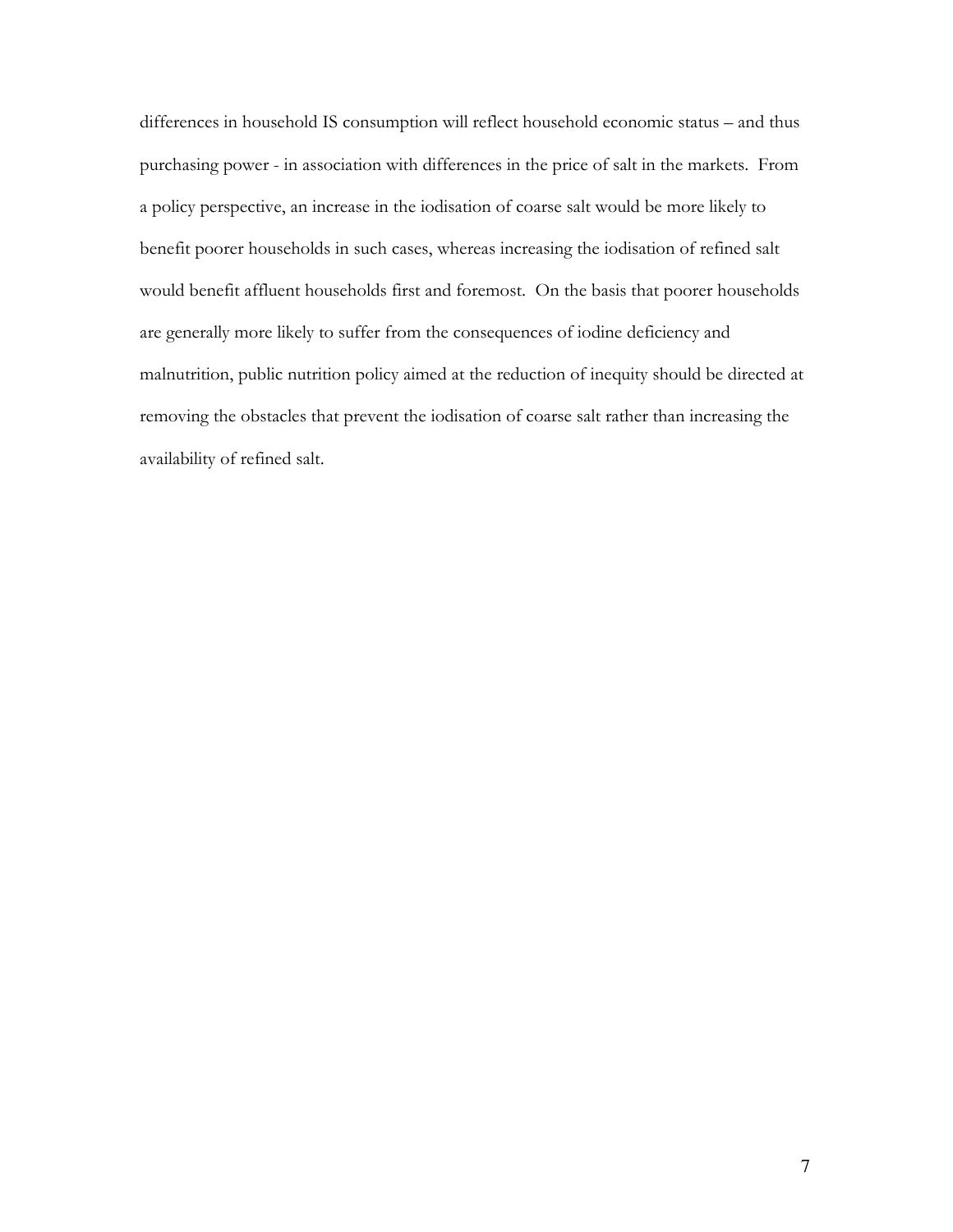## 4. INTRODUCTION

The effort to ensure the iodisation of all the world's edible salt over the last fifteen years has resulted in major progress towards the elimination of iodine deficiency. Some formerly severely deficient countries such as China, Nigeria and Iran now have an extremely low prevalence of iodine deficiency due to the fact that they have managed to achieve Universal Salt Iodisation (USI). Although many other countries have made substantial progress towards this goal, many have not yet achieved high enough levels of IS consumption to reach the goal of virtual IDD elimination.

On the basis that salt iodisation is a proven strategy to alleviate iodine deficiency in the population, an assertion for which there is ample evidence, only those people who are not consistently consuming iodised salt may remain at risk of iodine deficiency. Current efforts are therefore aimed at removing the constraints that prevent them from having access to iodised salt and to ensuring consistent quality of the product for all that do consume it. In order to remove these constraints, one must know (a) who the people are without access to iodised salt and (b) what factors are causing this lack of access. In countries where progress has been made but USI not yet achieved, it is often found that those who are not using iodised salt are mostly poor and uneducated, and more likely to live in remote or rural areas.

It is therefore important to understand how wealth, educational attainment and urban-rural status play a role in determining the chances that iodised salt is consumed in households. For instance, how much of an effect does wealth have in different areas and is this effect linear or merely a function of extreme wealth or extreme poverty? Is the urban-rural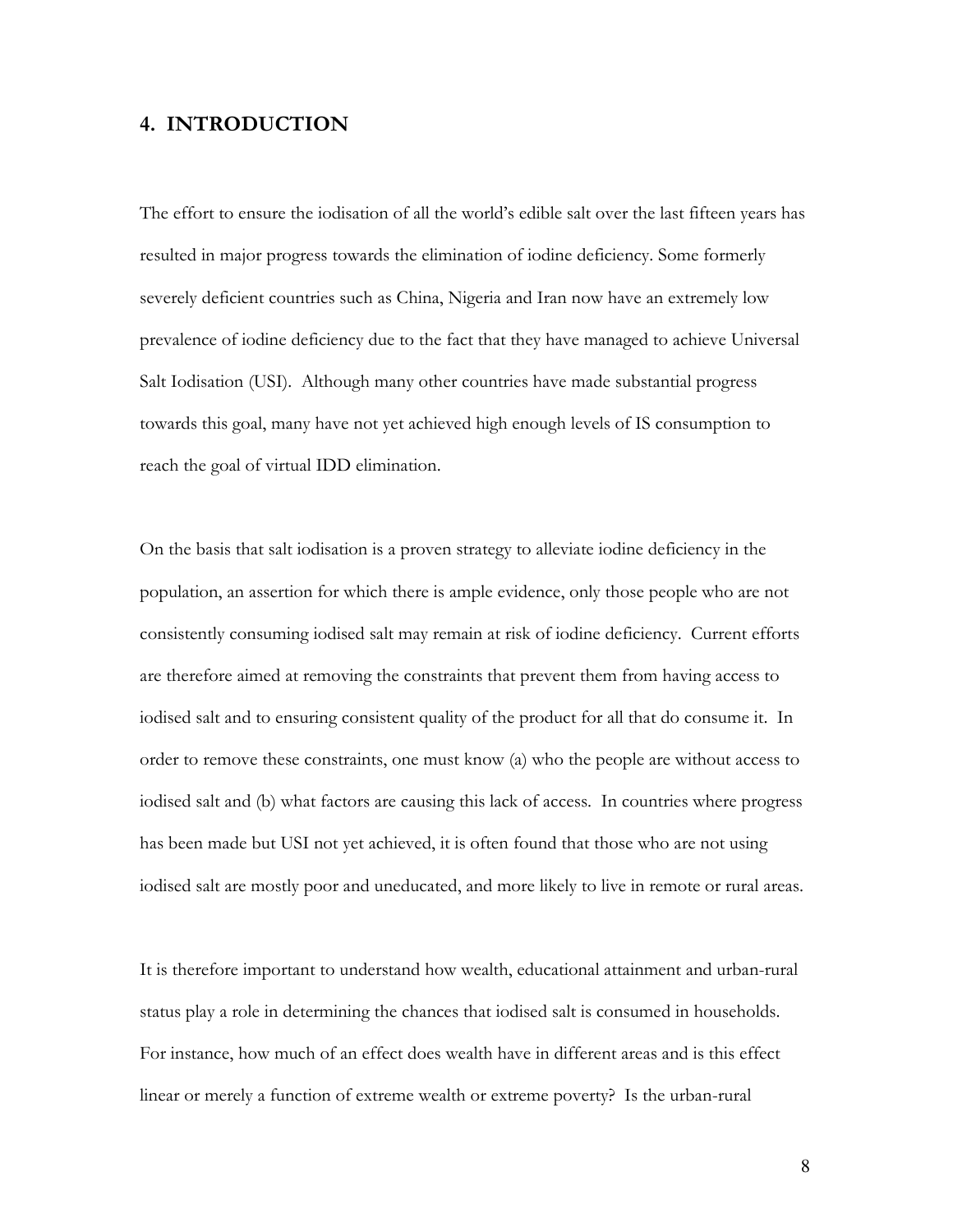disparity seen in many countries caused by rural populations being inaccessible and thus underserved, or is it merely because rural populations tend to be poorer than those in urban areas? Similarly, is the association between low household iodised salt consumption and the low educational attainment of its members caused by an ignorance or inability to grasp the beneficial effects of iodised salt, or again is it because the less educated are also more likely to be poor?

These questions are fundamental to our understanding and our ability to address the underlying factors that are preventing iodised salt being consumed in all sections of the population. Only once they have been answered can effective remedial action to remove these bottlenecks take place.

It should be stated from the start that the present study specifically deals with the issue of 'access to iodised salt'. The words 'adequately iodised' are not used anywhere below, nor are there any reference to biological outcomes such as urinary iodine levels or goitre prevalence. Whilst these are without doubt essential parts in our arsenal of knowledge when overcoming iodine deficiency in the world, they are not significant when trying to understand the reasons why some consumers buy and consume iodised salt and others buy and consume uniodised salt. This is the question of primary concern in this study.

Country reports are presented in an order based on the significance of the results obtained. For instance, the results from India and Benin were the most significant, followed by Armenia, as they contained additional salt-related variables which helped to provide a clearer picture of the patterns of IS use. In addition, because we were able to obtain meaningful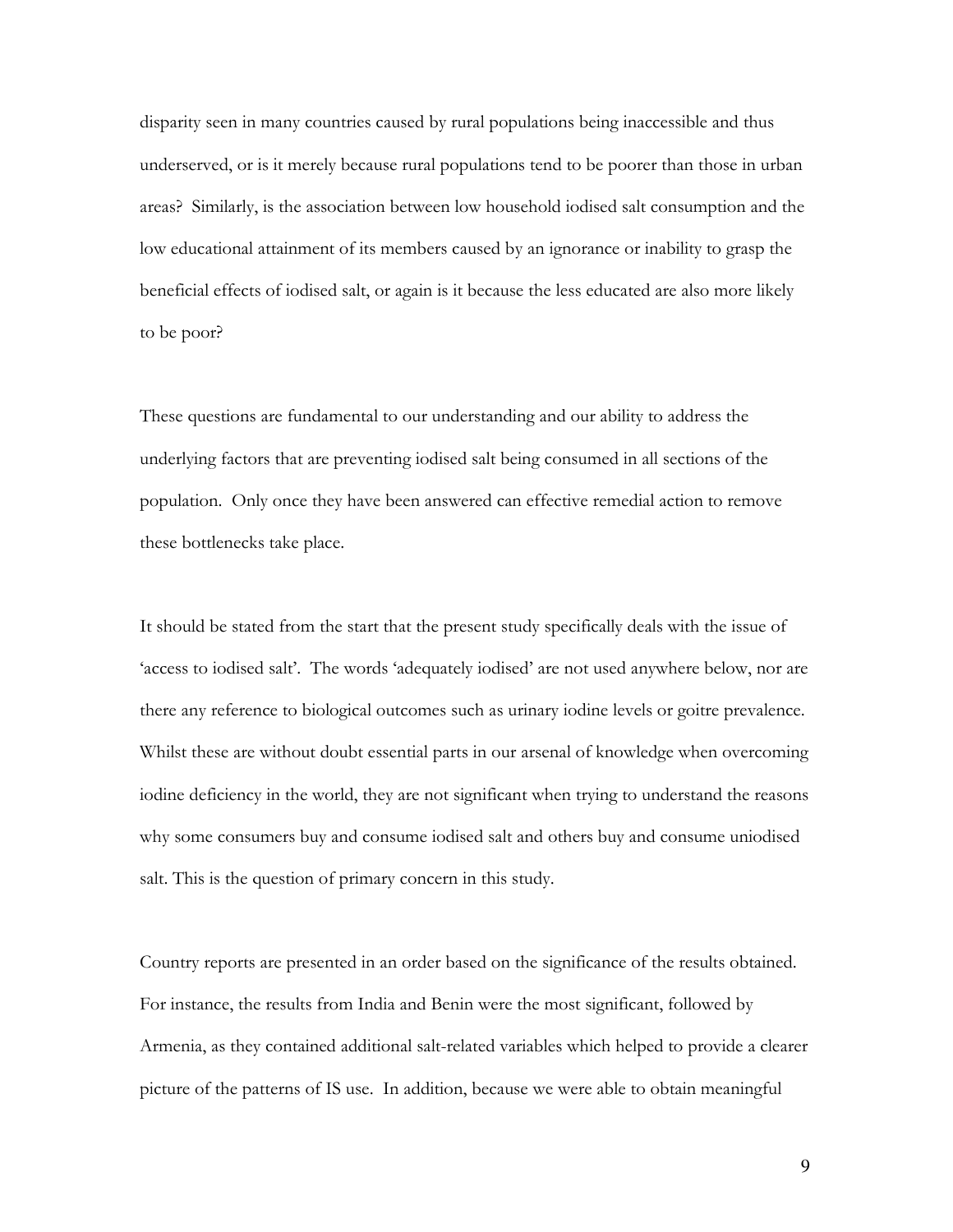results from these countries, we were able to make detailed policy recommendations which might be of use to the respective national leaderships concerned with sustainable IDD elimination. As this level of detailed analysis was not possible in countries with only minimal data, only general policy recommendations could be made for those cases.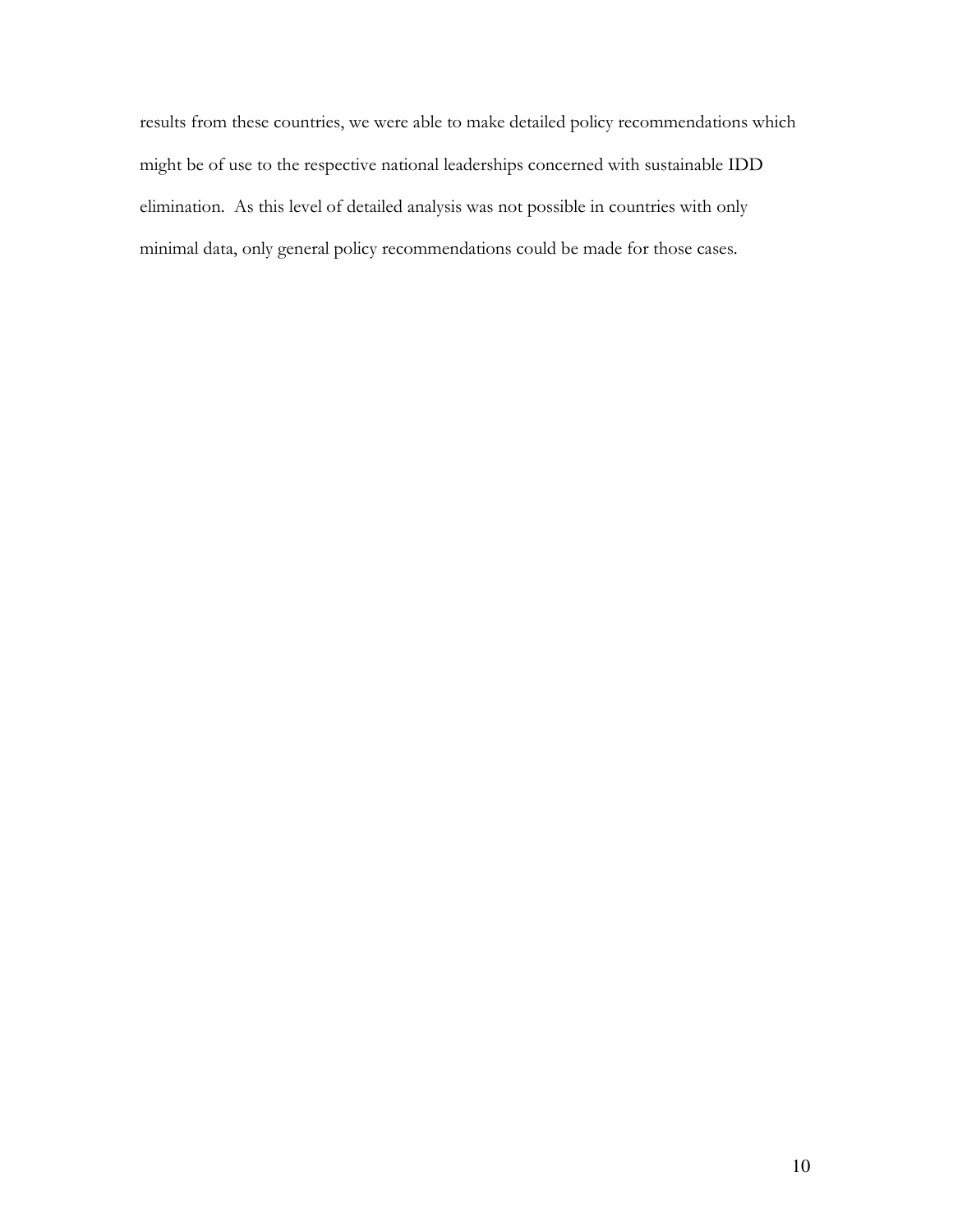## 5. STUDY DESIGN AND METHODS

### 1) Country Selection

The data used in this study come from Measure DHS+ national household surveys carried out in developing countries. Criteria for inclusion were:

- $1)$ Measure DHS+ Data must be freely available and collected in the past five years  $(1998-2003);$
- $2)$ Iodised salt presence in households should be between 20 - 90% to ensure a measurable degree of disparity amongst the sample;
- At least 90% of participating households must have had their salt tested for  $3)$ iodine;
- $4)$ A geographical spread would be preferable.

| Country  | Year of       | Households    | Household   | Total      | Households'        |
|----------|---------------|---------------|-------------|------------|--------------------|
|          | <b>Survey</b> | using Iodised | Sample Size | Population | <b>Salt Tested</b> |
|          |               | Salt $(\%)$   |             | (000's)    | (%)                |
| India    | 1998/99       | 71.4          | 92,486      | 1,000,849  | 99.3               |
| Egypt    | 2000          | 55.9          | 16,957      | 68,360     | 99.9               |
| Malawi   | 2000          | 82.0          | 14,213      | 10,386     | 90.4               |
| Haiti    | 2000          | 23.1          | 9,595       | 6,965      | 91.9               |
| Armenia  | 2000          | 90.0          | 5,980       | 3,336      | 99.3               |
| Benin    | 2001          | 86.3          | 5,796       | 6,591      | 92.2               |
| Tanzania | 1999          | 58.4          | 3,615       | 32,793     | 95.8               |
| Total    | n/a           | n/a           | 148,642     | 1,129,280  | 97.7               |

Table 1: Available countries meeting study criteria, ranked by sample size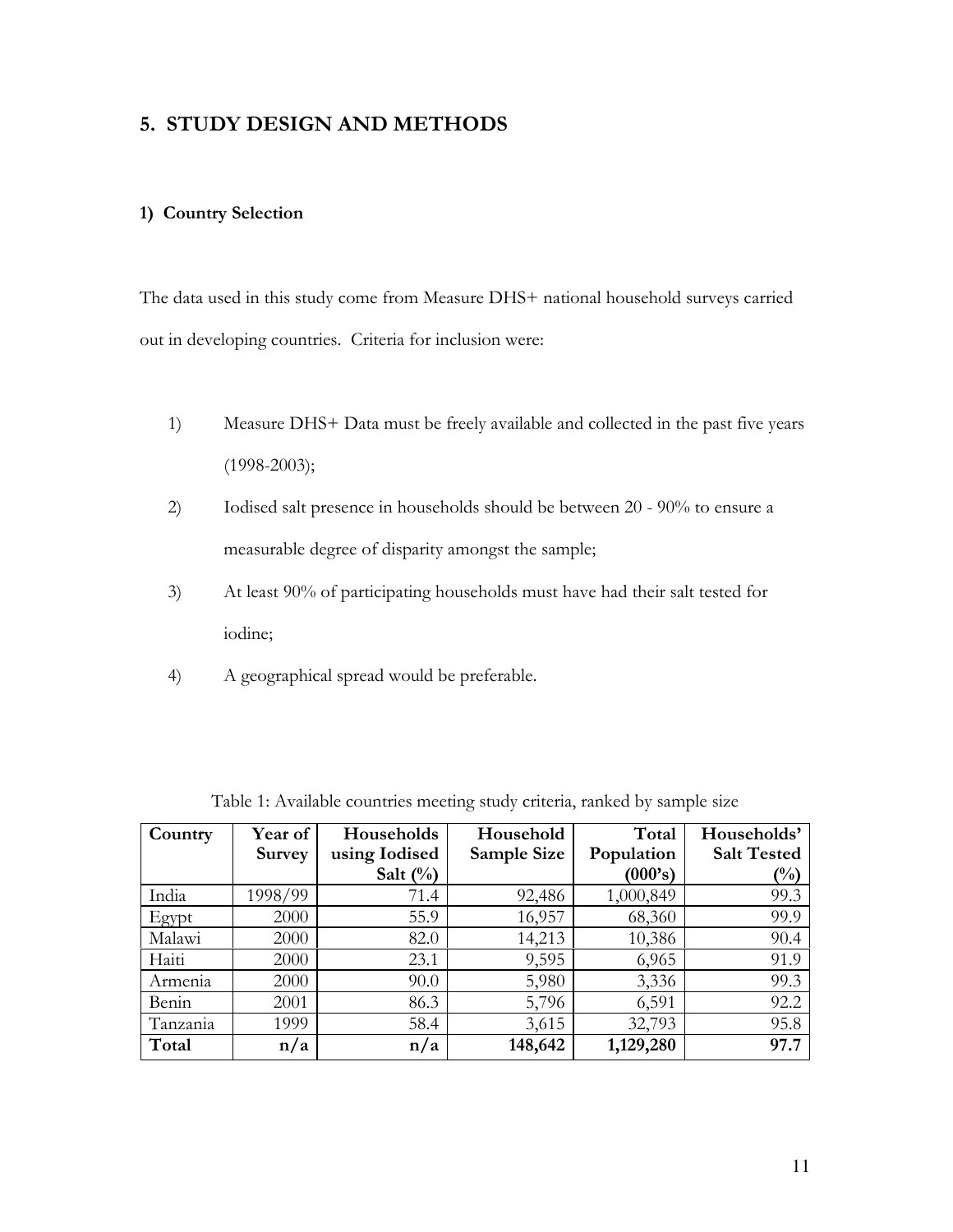The resulting countries are shown in Table 1, above. Excluded countries were Mali and Zambia (low salt testing rates), Uganda and Rwanda (98-99% IS consumption rate) and Turkmenistan (restricted data).

#### 2) Methods of Statistical Analysis

Statistical Analysis was carried out using Intercooled Stata 7.0 for Windows (Stata Corporation, Texas, USA). Logistic regression was used to evaluate the significance of the variables available, these being wealth, educational attainment and urban-rural status, in determining the presence of  $KIO_3$  in household salt.

In addition, some countries' survey data contained supplementary information, which was useful in understanding their individual situations. This included whether the salt was coarse or refined (India and Benin), knowledge of the purpose of iodised salt (Armenia) and storage conditions within the household (Armenia and Benin).

Logistic regression modelling was used to evaluate the relative significance of the above variables in predicting the household usage of iodised salt. Once insignificant variables were excluded, adjusted probabilities were produced which took into account the effect of statistically-significant confounding variables.

All statistical analysis took into account the complex survey designs and sampling weights used when carrying out data collection in each country.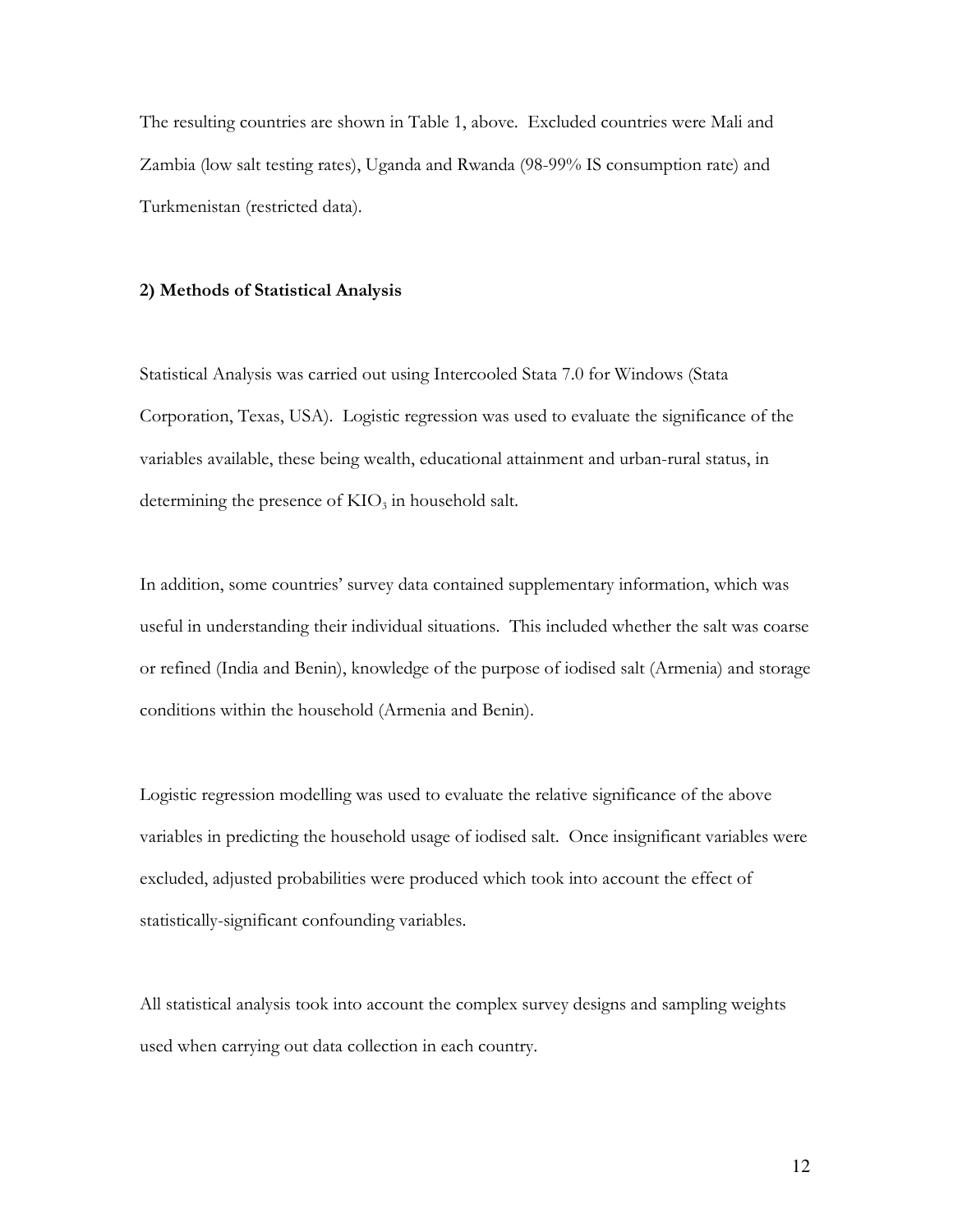#### 3) Analysis of the Effects of Household Wealth

By combining ownership of household assets such as agricultural land, radios, bicycles or pressure cookers and the facilities which the household enjoyed such as electricity, running water and sewerage, DHS was able to collect data on certain variables which reflected the long-term economic status of individual households.

Principal Component Analysis (PCA) was used to construct appropriately-weighted asset indices, or household wealth factor scores, for each country. As these indices were not normally-distributed, the scores were sorted into deciles, though in the datasets where the total sample size was limited, quintiles were used instead to preserve statistical power. The wealth quantiles therefore span a progressive, though not necessarily linear, increase in wealth from the poorest to the richest sections of the population.<sup>3</sup>

It is important to note that the household wealth quantiles are not directly comparable across countries. For example, Egypt's 5th decile does not reflect the same level of wealth as Benin's 5th decile in terms of GDP per capita as their median levels of wealth are greatly different. What it does reflect is each household's purchasing power relative to that of others within their own country.

The magnitude of each 'wealth effect' (defined in this study as the change in levels of IS consumption at different levels of household wealth) was measured by dividing the household samples into two halves based on their wealth factor scores and then computing the odds ratios for the presence of  $KIO_3$  in the salt samples of the wealthier half of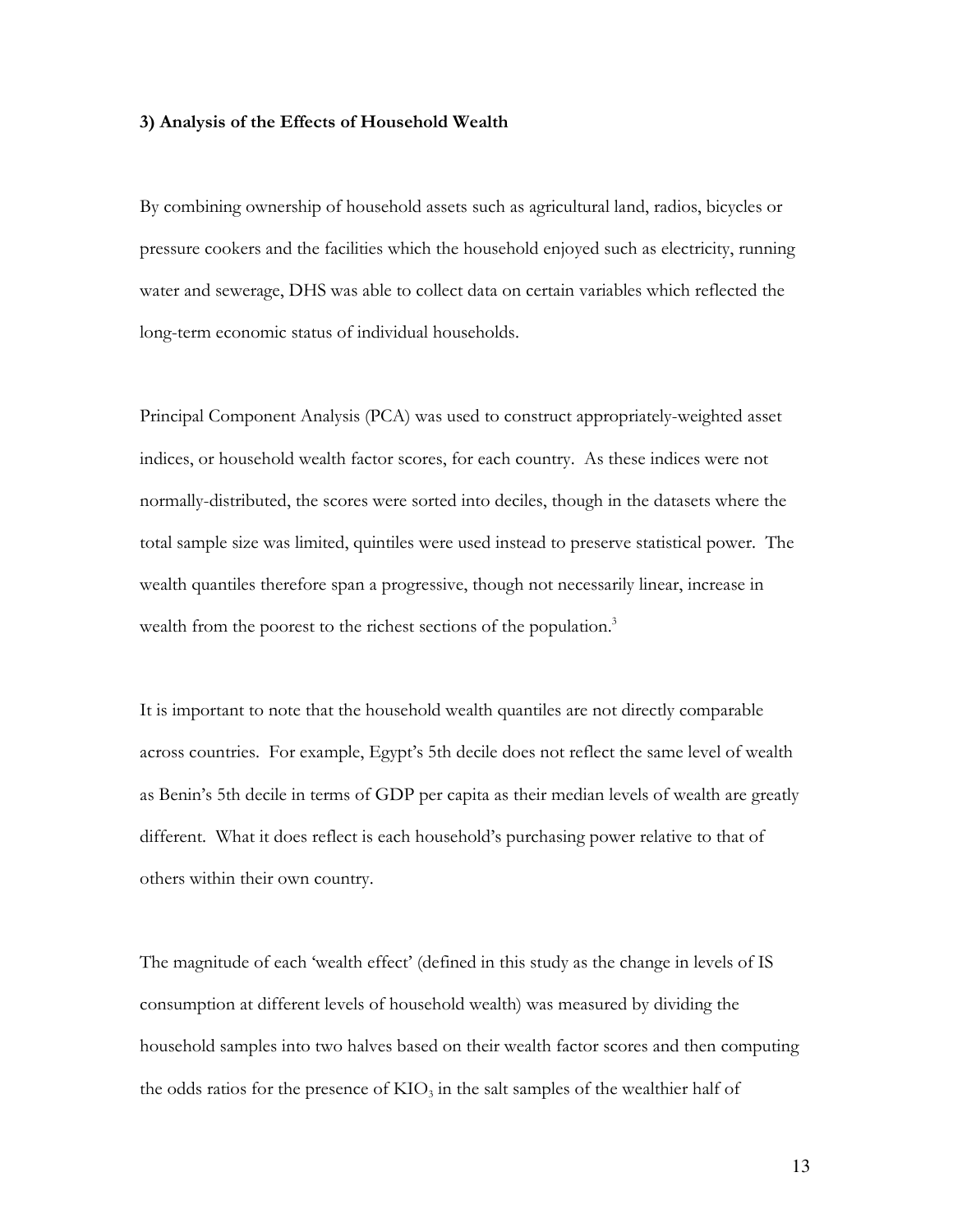households compared to those of the poorer half. This rather crude approach reflects the lack of any appropriate non-parametric statistical test that can measure the strength of a correlation between a binary outcome (IS consumption) and a continuous variable (wealth) using data with a complex survey structure.

The best method of showing a dose-responsive effect of wealth is to determine the proportion of households consuming iodised salt within each wealth decile and demonstrate this in a graph. The graph shows how the levels of iodised salt consumption changes against equally-spaced household wealth increments.

#### 4) Analysis of the Effects of Educational Attainment

There were several measurements of educational status in the DHS datasets. However, preliminary testing showed that 'highest level of education attained' had the strongest unadjusted relationship with IS consumption and this was therefore the measure chosen in our analysis. This variable represents the highest level of formal education successfully completed by a member of the household. There are four categories: no education, primary, secondary and higher education.

#### 5) Analysis of the Effects of Urbanisation or Urban-Rural Status

Degree of Urbanisation' is basically a detailed version of urban-rural status. It includes four categories: Capital / Large City, Small City, Town and Countryside. For a broader picture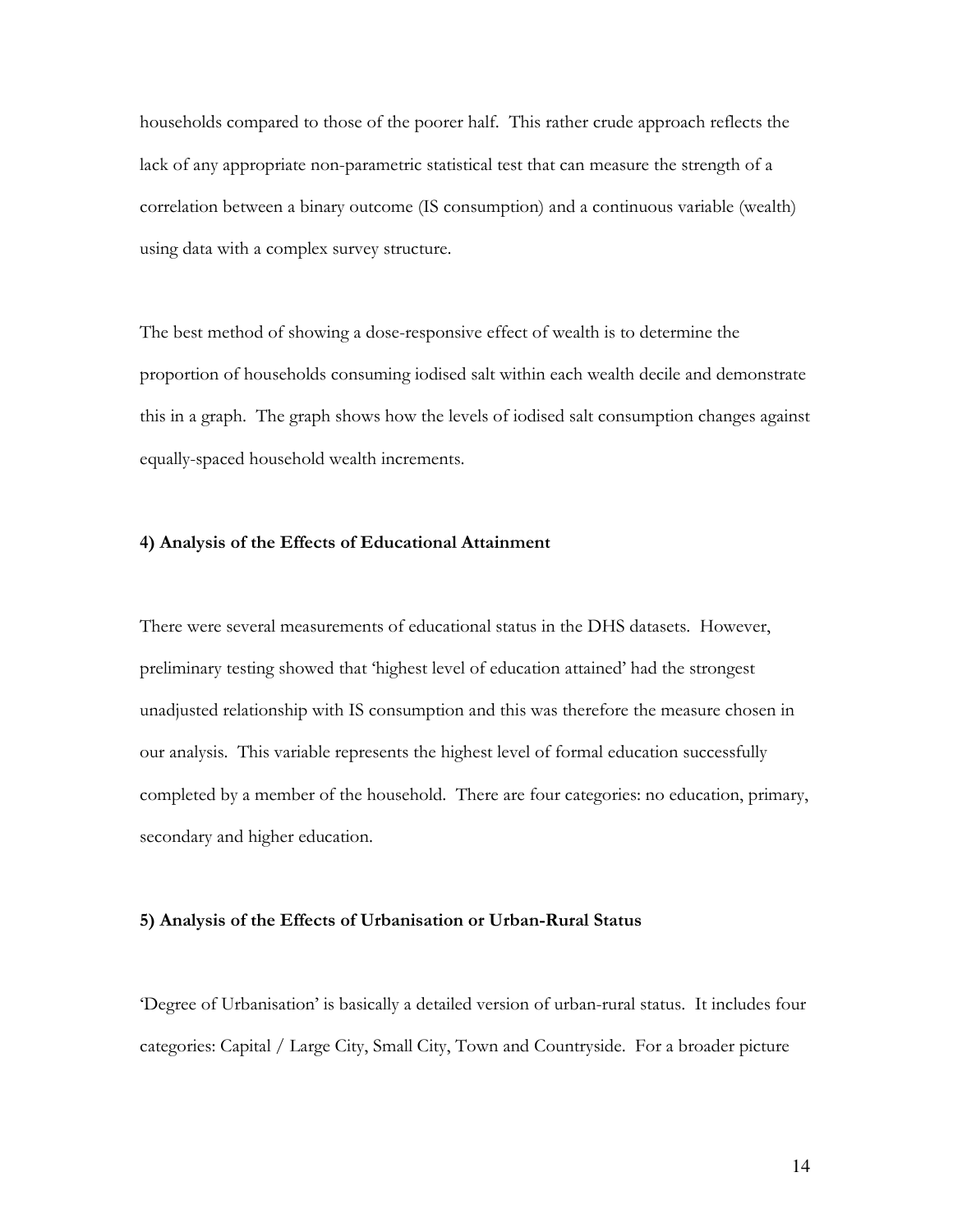though, this was condensed into urban-rural status by compiling all of the first three variables into 'Urban' and analysing this against 'Countryside'.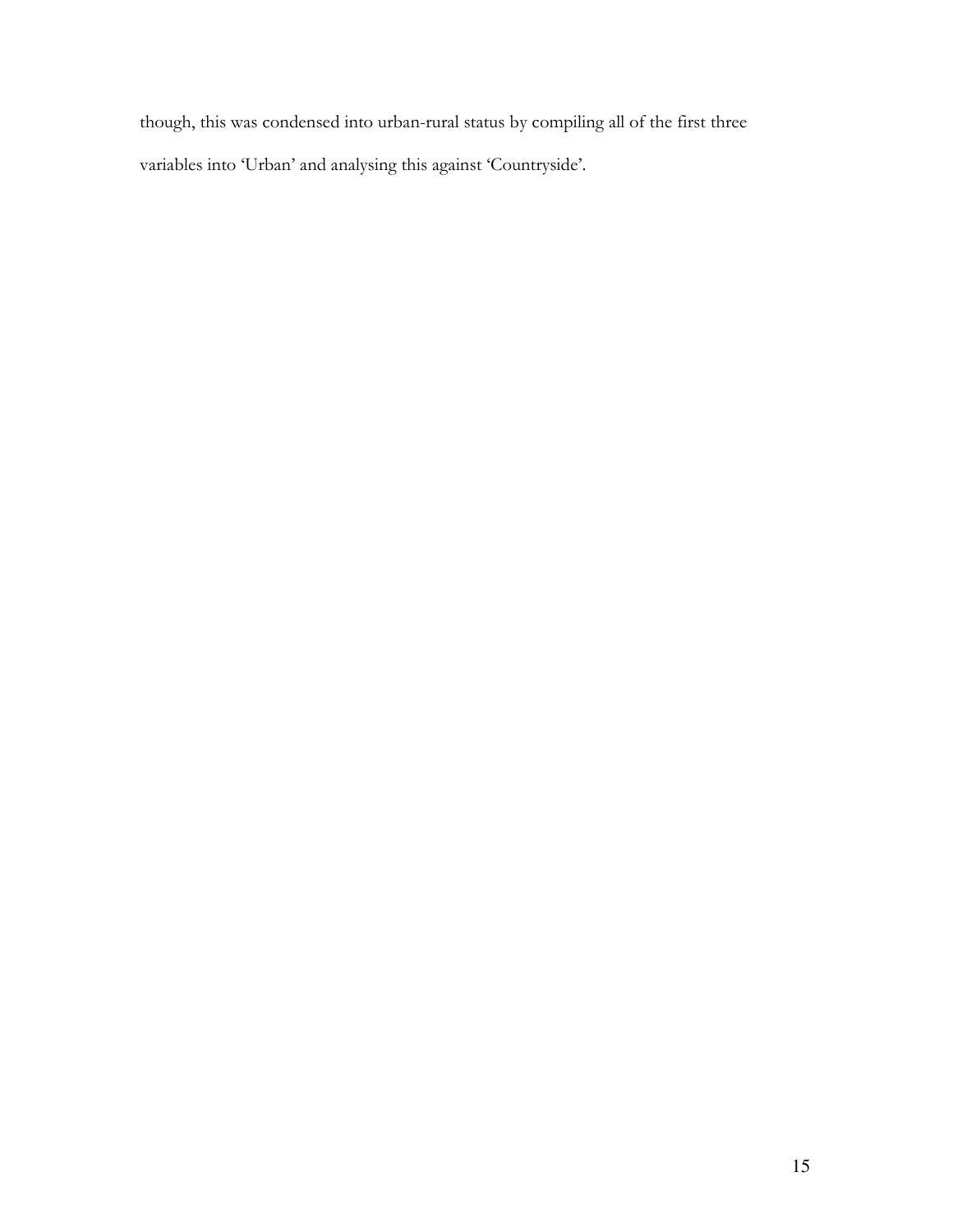## 6. INDIA

India contributed by far the largest dataset to the present study and comprised over 90,000 households spread over 25 States and the Union Territory of Delhi.<sup>†</sup> Most survey data were collected from November 1998 to December 1999, except Tripura, which was collected between March and July 2000. The average duration of survey by State was  $4 \pm 1.44$ months. Therefore, the cross-sectional nature of this study may have been influenced by events occurring during this time.

#### **RESULTS**

### 1) Effect of State on IS Consumption

The geographical distribution of IS consumption showed a distinct regional pattern (see Figure 1.1). Generally, there was a north-south effect, whereby northern States, particularly those in the north-east, were more likely to have higher IS consumption rates than those in the south, particularly Kerala and Tamil Nadu (53.7% and 38.5% respectively). There was no significant relationship between IS consumption and State wealth, as expressed by State GDP per capita figures for 1998-99 compiled by the Government of India.

<sup>&</sup>lt;sup>†</sup> Since the time of survey, Delhi has become a State and three new States have been formed (Uttaranchal out of Uttar Pradesh, Chattisgargh out of Madhya Pradesh and Iharkand out of Bihar).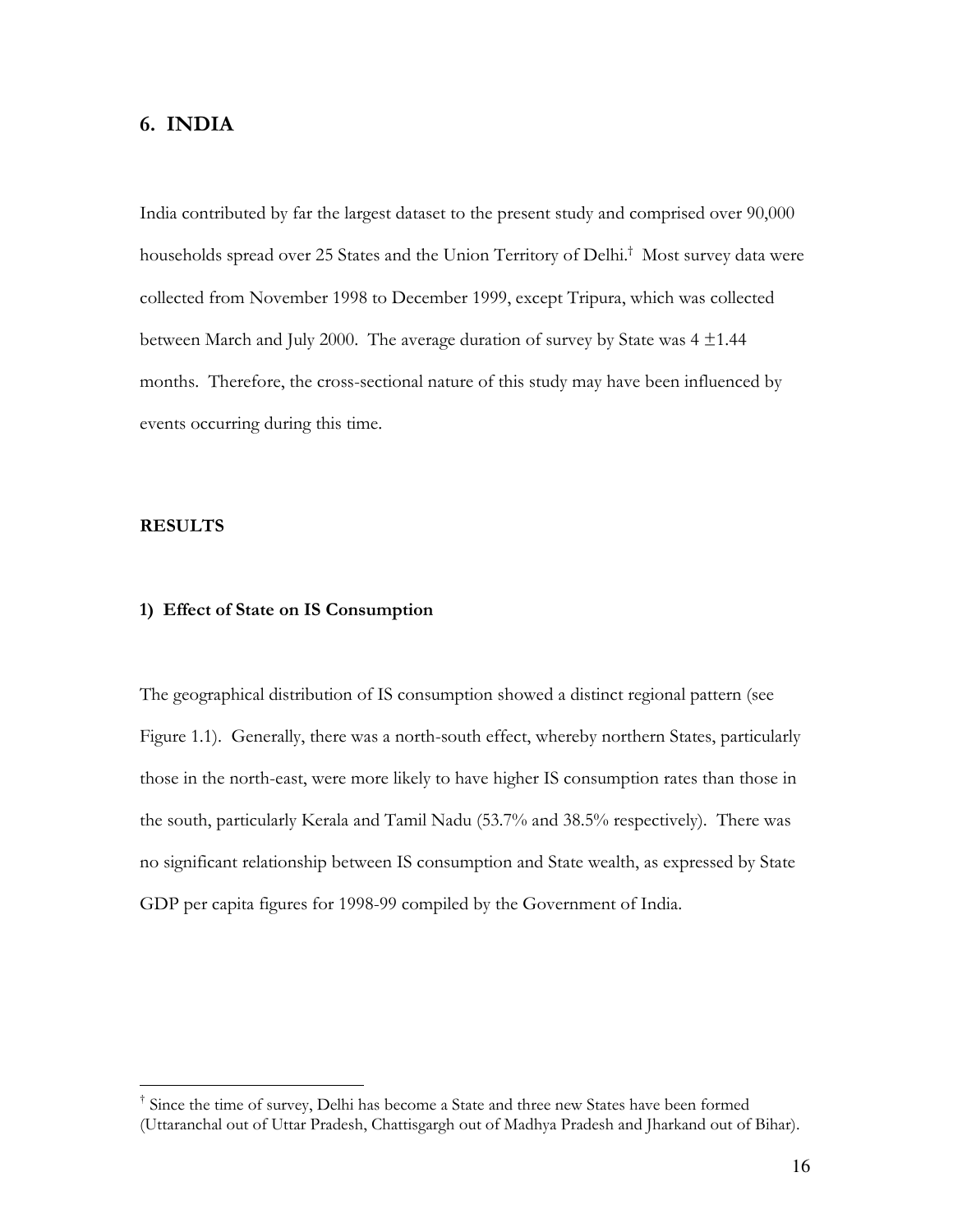#### Figure 1.1: Iodised Consumption by State



Green: >90%, Yellow: 75-90%, Orange: 50-75%, Red: <50%

The mean IS consumption rate for the States with salt legislation in place at the time of survey was 73.9% (95CI[0.729-0.748]); in the four States without salt bans, namely Kerala, Goa, Andhra Pradesh and Maharashtra<sup>‡</sup>, the mean IS consumption rate was significantly lower ( $p<0.0001$ ) at 61.3% (95CI[0.613-0.656]), though this difference may not necessarily reflect the effectiveness of salt legislation per se.

<sup>&</sup>lt;sup>‡</sup> Andhra Pradesh and Maharashtra had only partial bans covering certain districts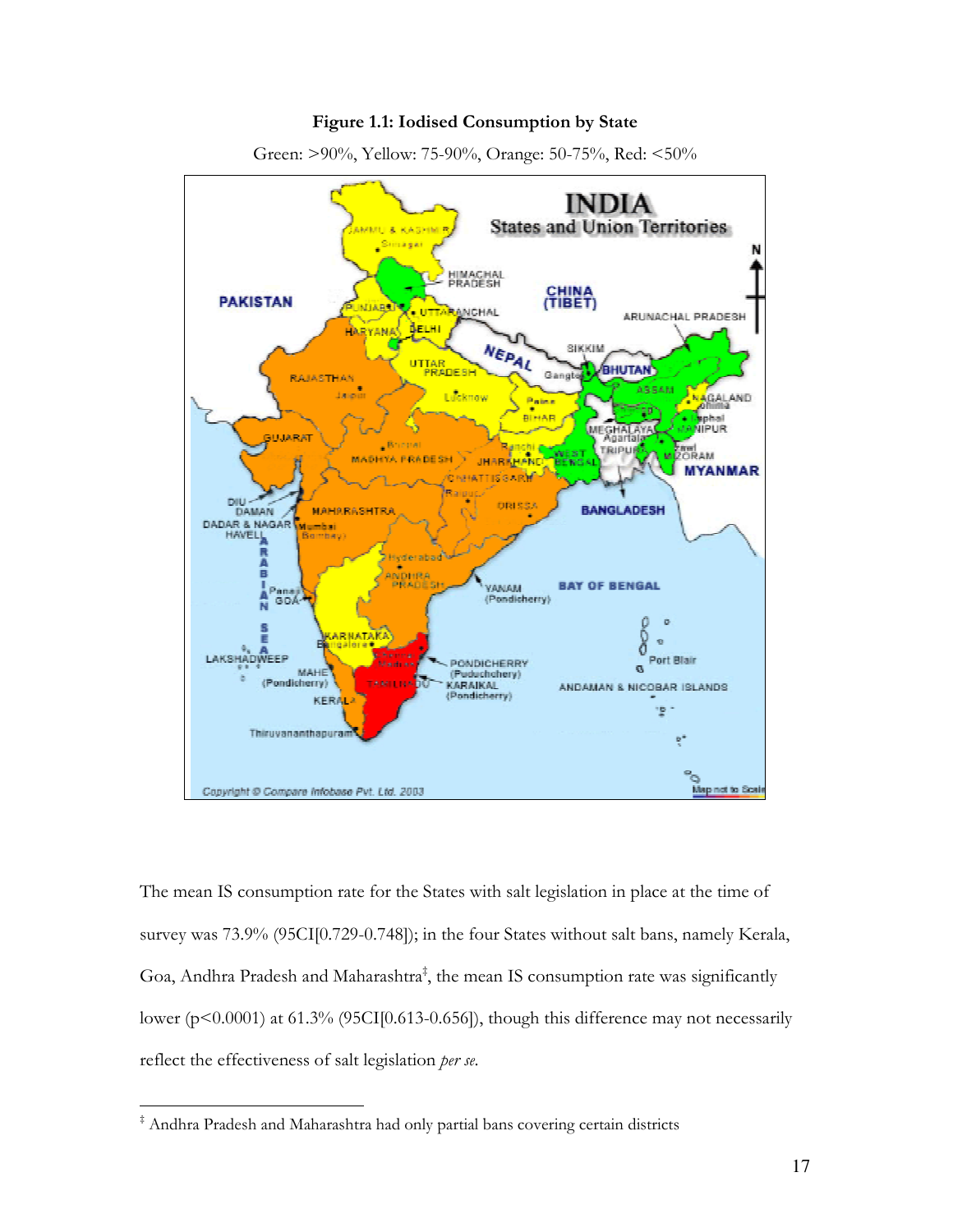#### 2) Effect of Household Wealth on IS Consumption

There was a statistically-significant association between household wealth and IS consumption both for the country as a whole and in all States except Mizoram. Wealthier households were much more likely to consume iodised salt than poorer ones (OR: 2.260;  $p \leq 0.0001$ , 95CI[2.114 - 2.417]).



Figure 1.2, above, shows the relationship for the entire sample. This national curve is a composite of many different States with various degrees of association, ranging from Tamil Nadu, where a strong relationship existed, to the north-eastern States where the association was generally weaker, though still present (see Figure 1.3 for a sample of States).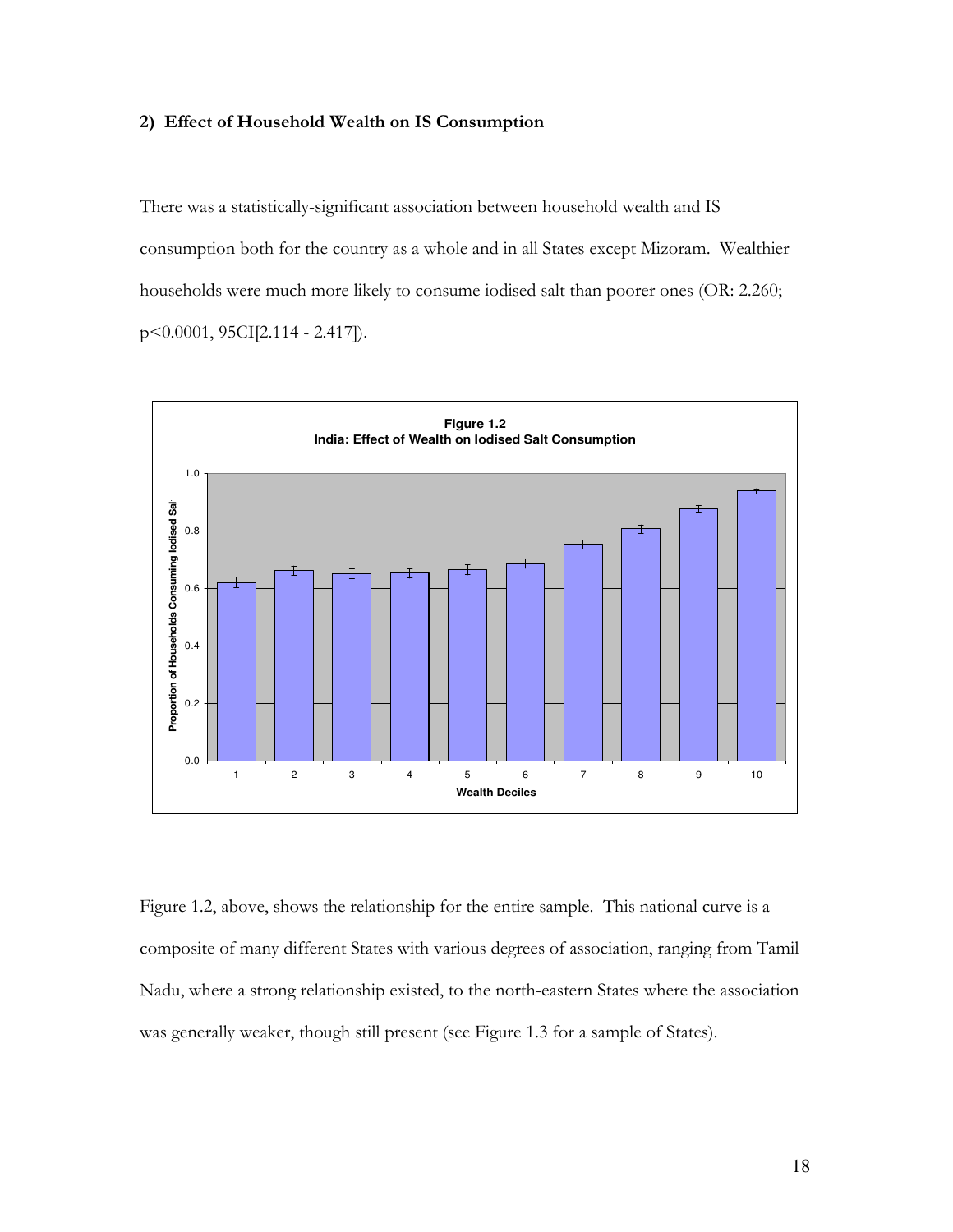In the States of Tamil Nadu, Kerala and Andhra Pradesh, household IS consumption reached to less than 90% even in the highest household wealth deciles, which would indicate that the general availability of iodised salt in the markets of these States determined the location of the wealth effect on the IS scale more than in other States.



Figure 1.3, above, illustrates the nature of the relationships between household wealth and IS consumption in a selection of States. As IS availability, as defined by the overall rate of IS consumption in each State, increased, so the wealth effect, as defined by the steepness of the gradient, started to disappear.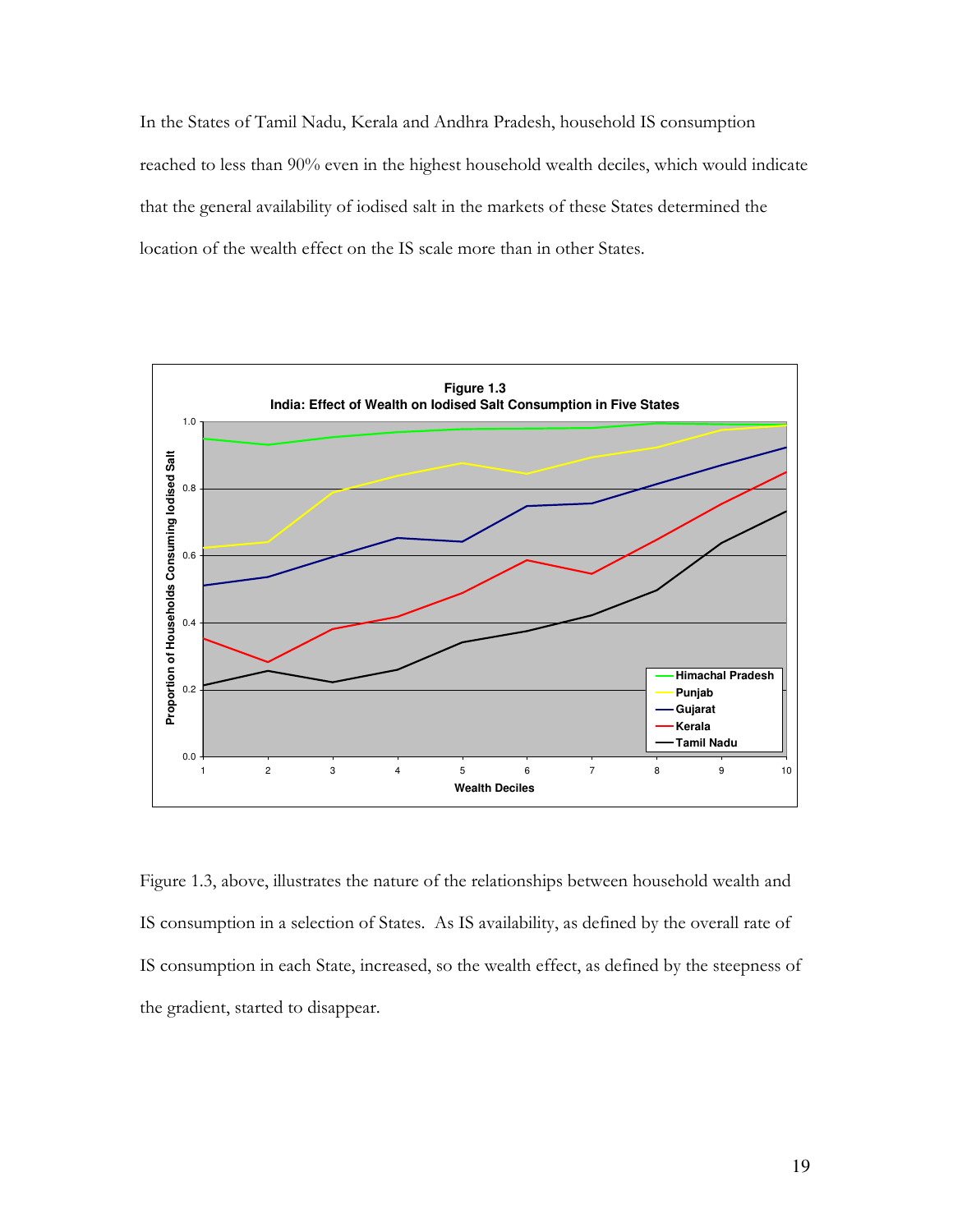#### 3) Effect of Educational Attainment on IS Consumption

Before adjusting for wealth, there was a significant relationship between IS consumption and education, with highly-educated households being nearly 20% more likely to consume iodised salt than those households without any formal education  $(p<0.0001)$ . However, after adjusting for wealth, State and salt type, this association diminished to the point where it was only statistically-significant at secondary and higher education levels (OR: 1.20; p<0.0001, 95CI [1.052-1.191] and OR: 1.38; p<0.0001, 95CI[1.257-1.522], as compared to households with no formal education).

Although these differences were statistically highly significant, the magnitude of the effect of educational attainment on IS consumption was fairly marginal after adjusting for wealth. Those households with a member educated at secondary and higher levels were only 2% and 4% more likely respectively to consume iodised salt than those without a member with any formal education.

At State level, the adjusted effect of educational attainment was only significant in four out of five States without full legislative bans in place at the time of survey, these being Andhra Pradesh, Goa, Kerala and Maharashtra. For all other States there was no significant difference between the four educational groups after adjustment for wealth effect had been made.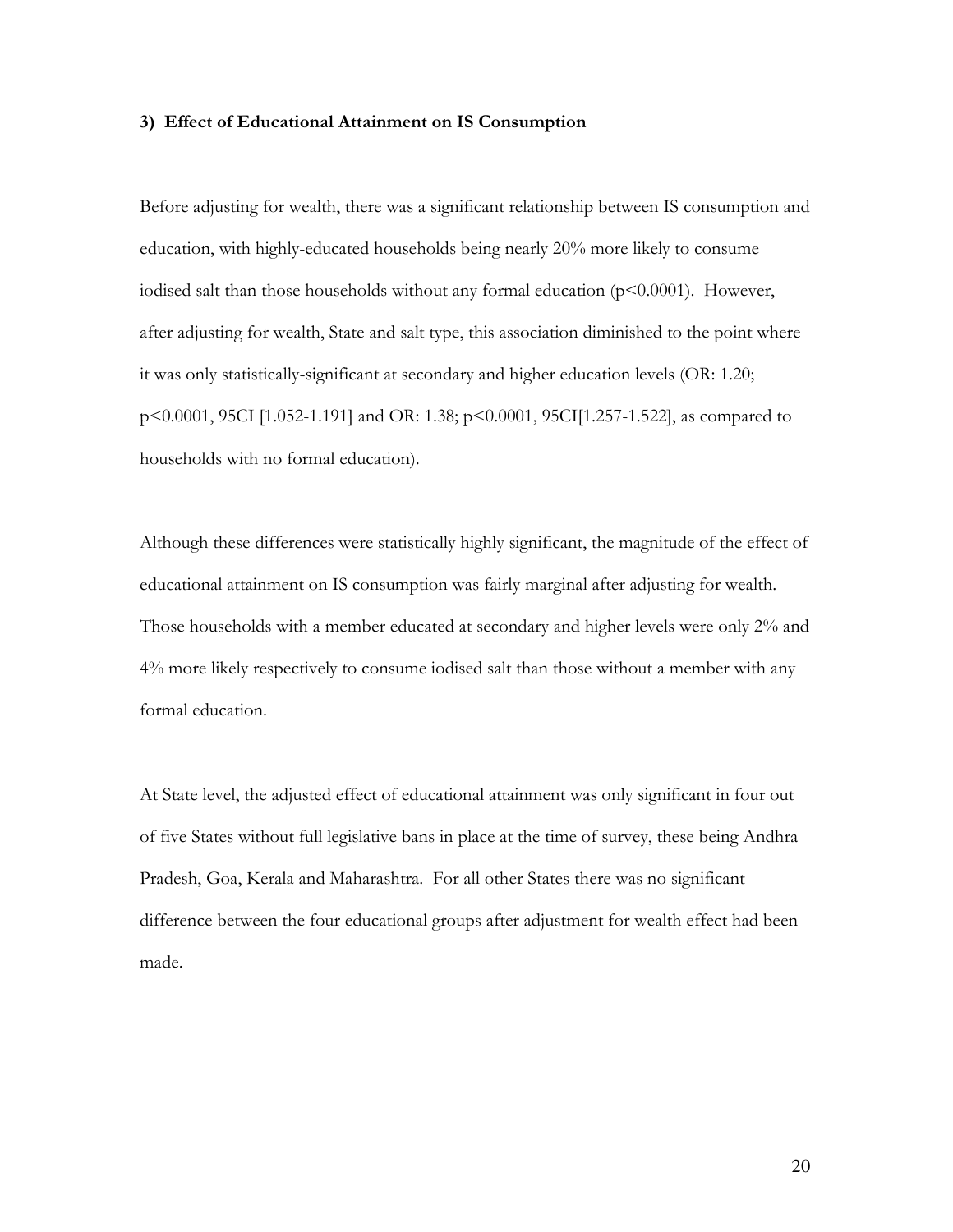#### 4) Effect of Urban-Rural Status on IS Consumption

Before any statistical adjustment there was a clear urban-rural divide both nationally and in all States whereby urban households were on average about  $15\%$  (OR: 2.26; p<0.0001, 95CI[2.027-2.508]) more likely to consume iodised salt than rural ones. However, after adjusting for the effects of wealth, State and salt type, this difference was reduced to insignificance ( $p=0.153$ ).

By State, the lack of a difference between urban (categories 1-3) and rural households generally held true, except for Bihar (8.3% less IS consumption in rural areas), Uttar Pradesh (rural  $10\%$  less) and Rajasthan ( $17\%$  less).

Rather than 'Countryside' it was in fact 'Capital / Large City' that showed the most variation across States. For instance, in Andhra Pradesh, Gujarat, Goa and Orissa, households in the largest urban category showed much higher IS consumption rates than those in the other three categories, whereas in Tamil Nadu (containing Chennai) and Maharashtra (containing Mumbai) households in this category showed much lower rates, indicating a higher degree of competition from uniodised salt in the markets of these 'super-cities'.

#### 5) Effect of Salt Type on IS Consumption

At the time of survey, refined salt was much more likely to be iodised in India than coarse salt (91% and 55% respectively; OR: 11.76, p<0.0001, 95CI[10.409-13.292]). On the other hand, more households in India bought coarse salt than refined salt (55% and 45%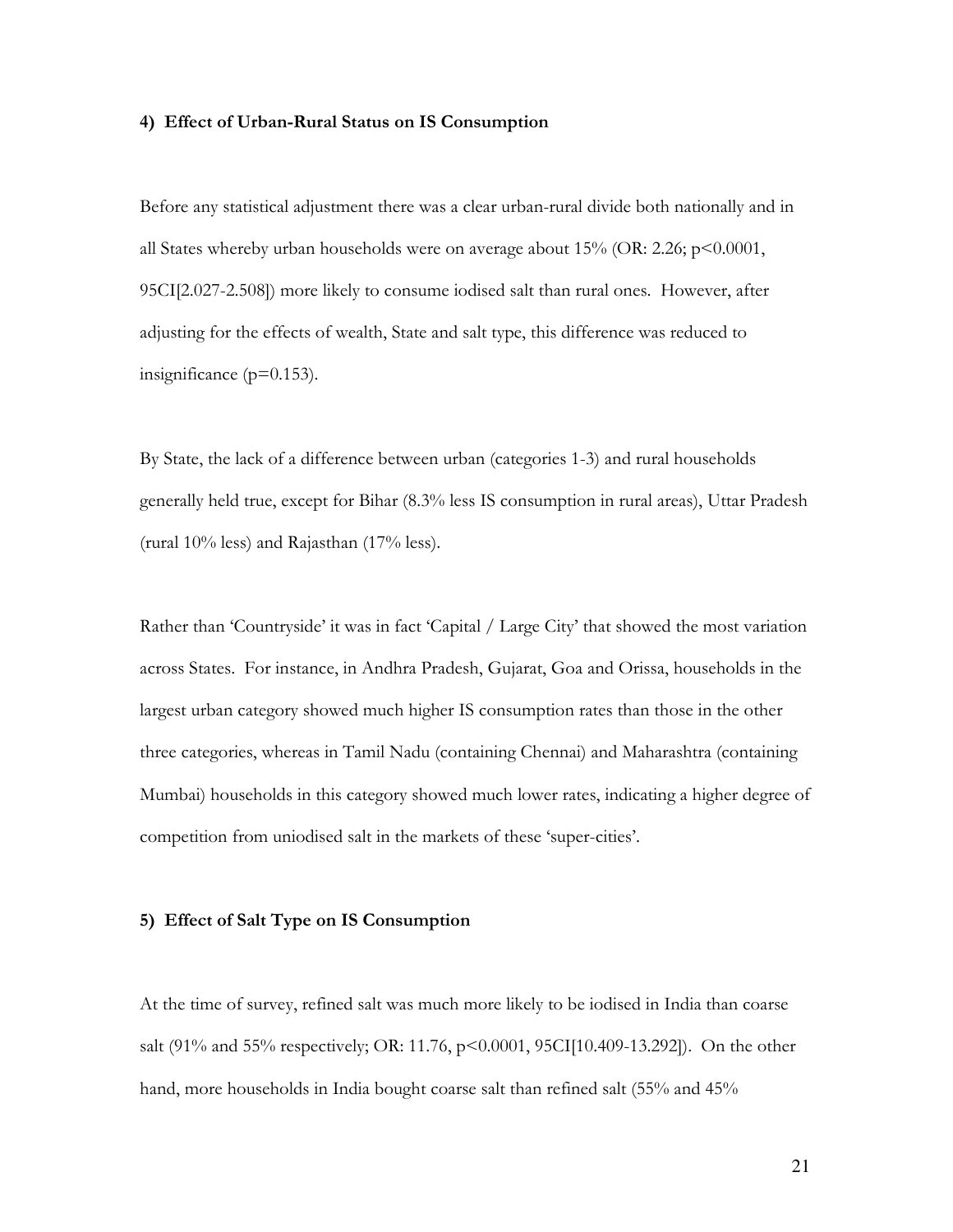respectively). Figure 1.4, below, shows how the consumption of coarse and refined salt changed with increasing wealth in the households of India and Figure 1.5 shows how this change, in turn, influenced the rates of IS consumption of refined and coarse salt by wealth deciles.



When analysed separately by salt type (Figure 1.5 below), a significant relationship appeared to exist between refined IS use and wealth, with the wealthier half of households more likely to purchase iodised refined salt (OR: 1.672; p<0.0001, 95CI[1.556-1.797]). 5.7% more refined IS consumption was observed among the richer half of households. Analysis of coarse salt users indicated a very slight inverse wealth effect, whereby wealthier coarse salt users were less likely to purchase iodised coarse salt, but the magnitude of this effect was only marginal (1.0%)(OR: 0.924; p=0.005, 95CI[0.874-0.977]).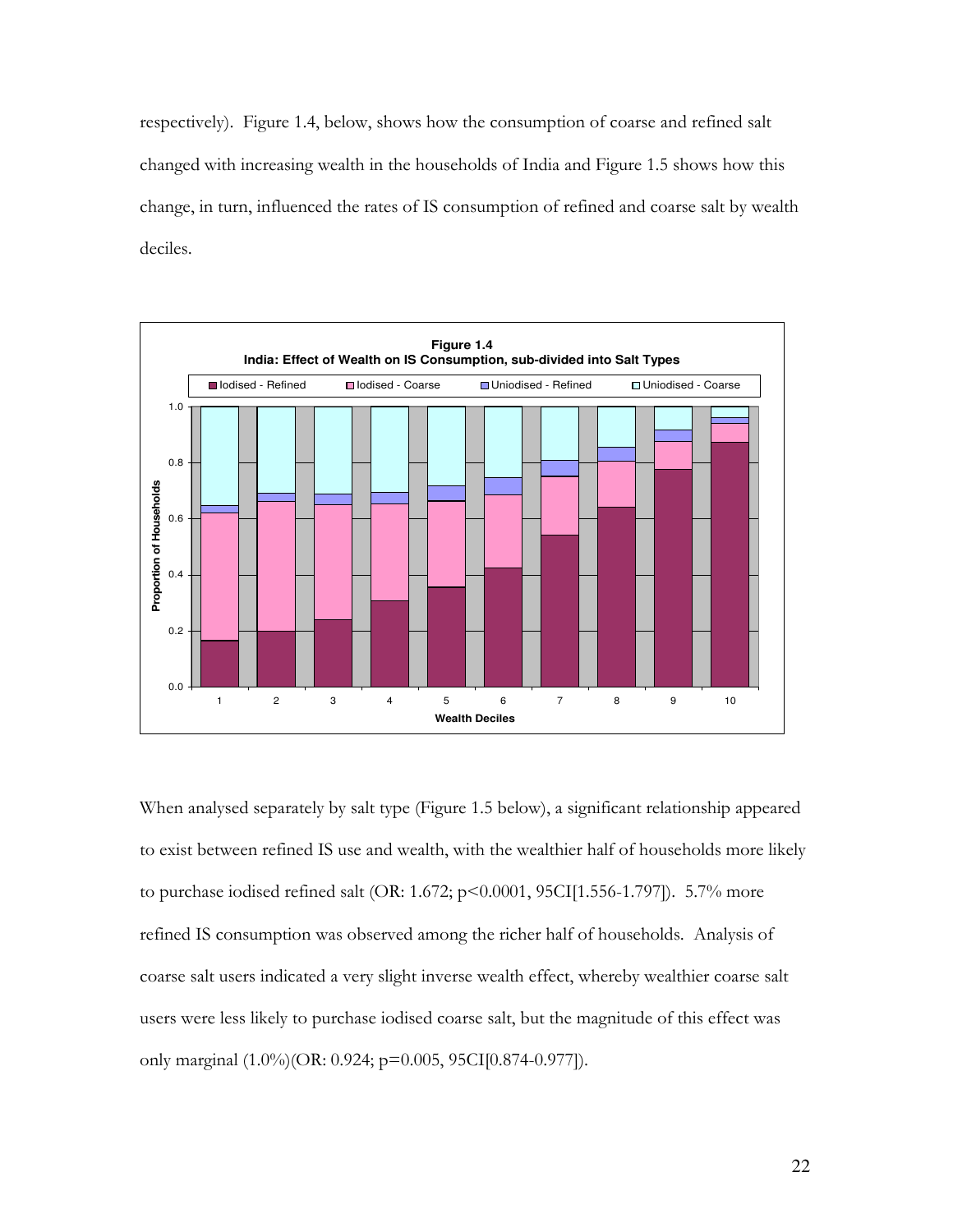

The consumption of different salt types varied considerably by State as Figure 1.6 (below) shows. The rank order of States in Figure 1.6 reflects the overall proportion of iodised salt found in the States' households. Generally, no relationships were found between levels of refined salt consumption and the overall levels of IS consumption within States. This was because in several States such as Orissa, Arunachal Pradesh and Uttar Pradesh, the majority of iodised salt was coarse (75%, 71% and 65% respectively). However, on the whole for India, refined salt accounted for only 14.3% of uniodised salt, the vast majority of uniodised salt in Indian households (85.7%) being coarse in nature. In all but a few States<sup>§</sup>, coarse uniodised salt was by far the main source of the problem.

<sup>&</sup>lt;sup>§</sup> The States where uniodised refined salt was a major problem (i.e. where refined salt accounted for  $>10\%$  of iodised salt) were: Rajasthan (20%), Haryana (13%), Gujarat (13%) and Punjab (11%).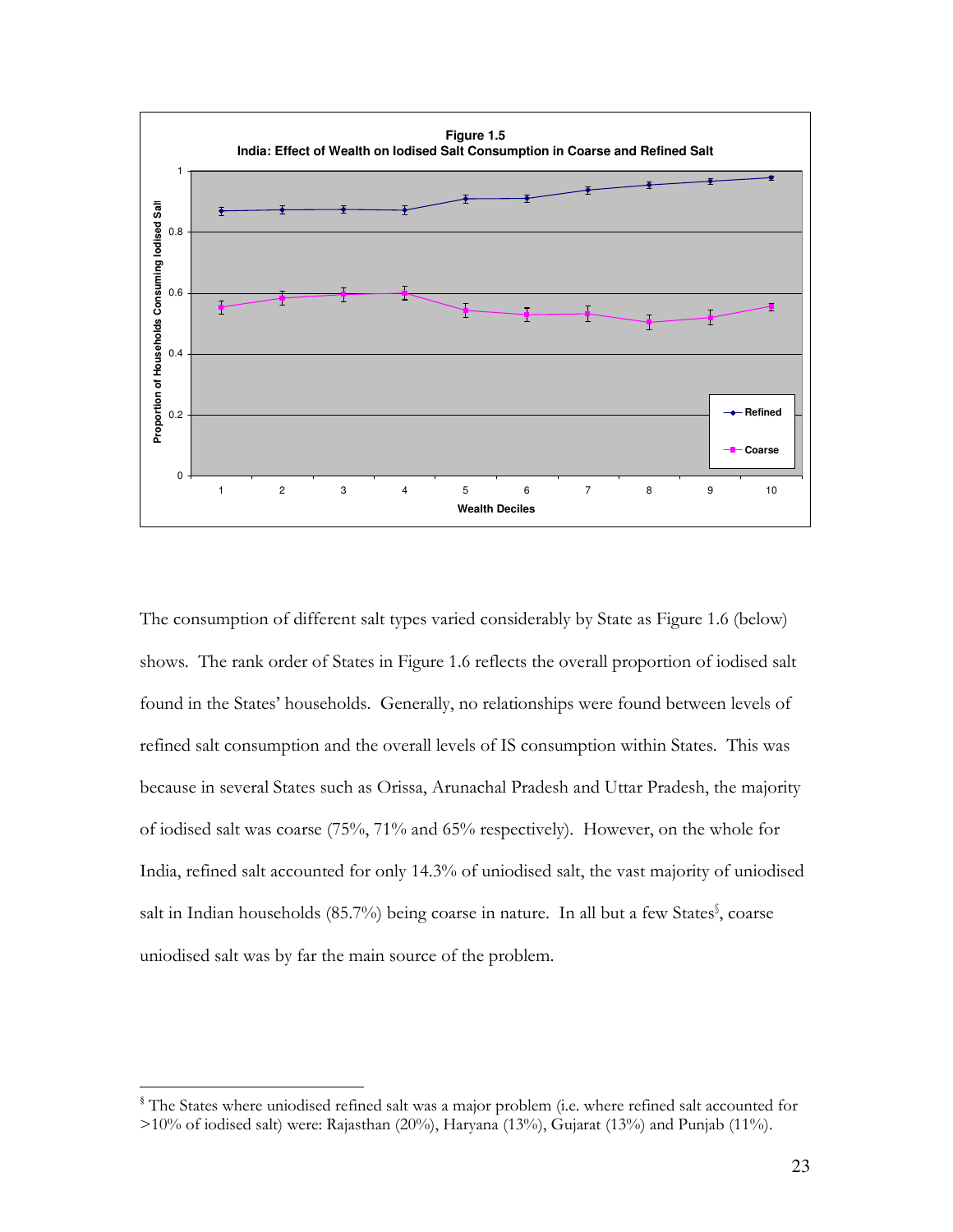

The selected samples of States in Figures 1.7 and 1.8 illustrate various relationships that were found between household wealth and IS consumption for refined and coarse salt separately. Most States reflected the results as found in Figure 1.5 with little change of IS consumption with increasing wealth for each salt type. With the exception of Madhya Pradesh, no States showed any sizeable wealth effect within each salt type. Figure 1.7 shows the large difference between coarse and refined salt in their rates of iodisation and it is in these States that the most significant wealth effects were found. On the other hand, Figure 1.8 shows a sample of States where coarse salt was much more likely to have been iodised and in these States the wealth effect was less marked.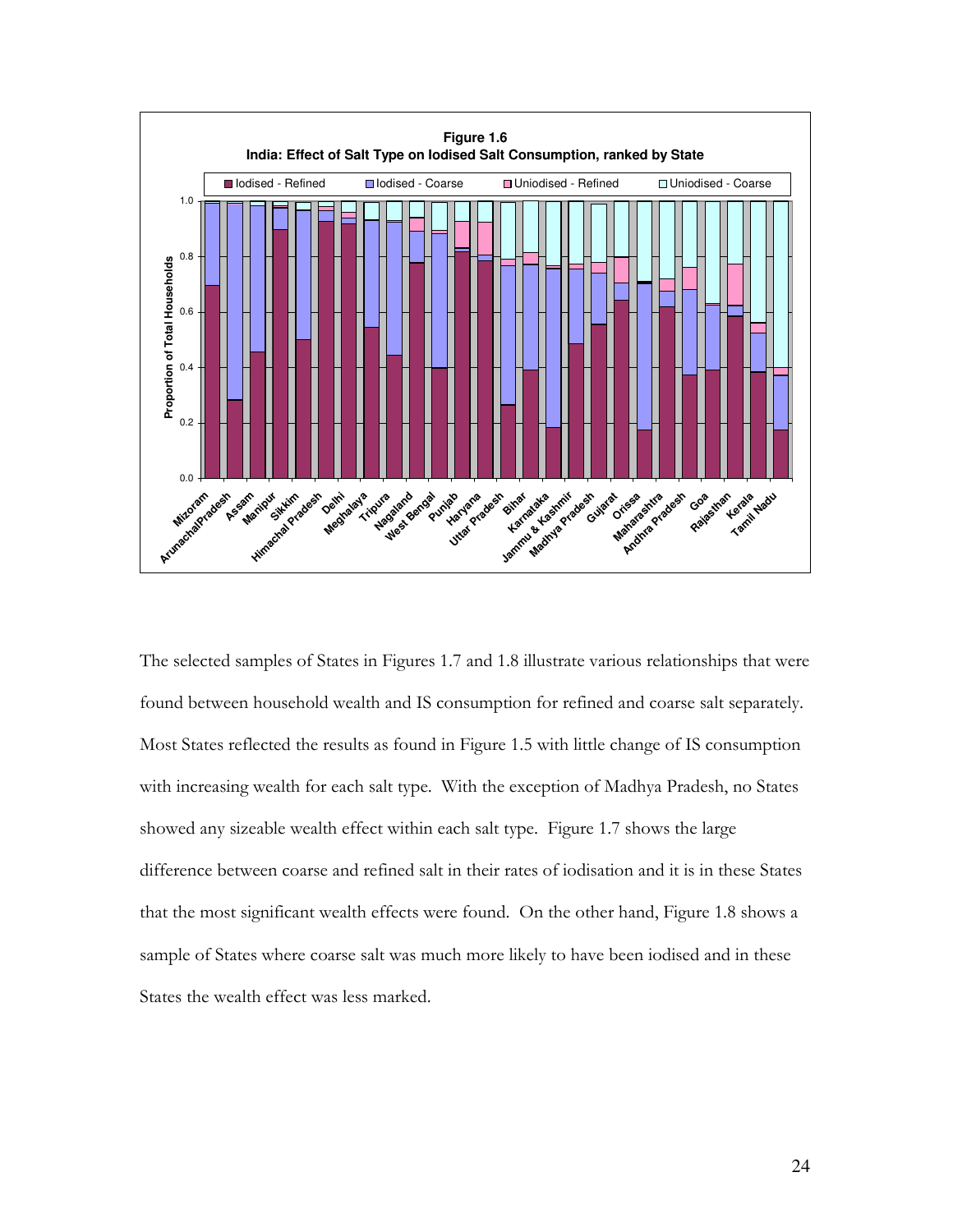

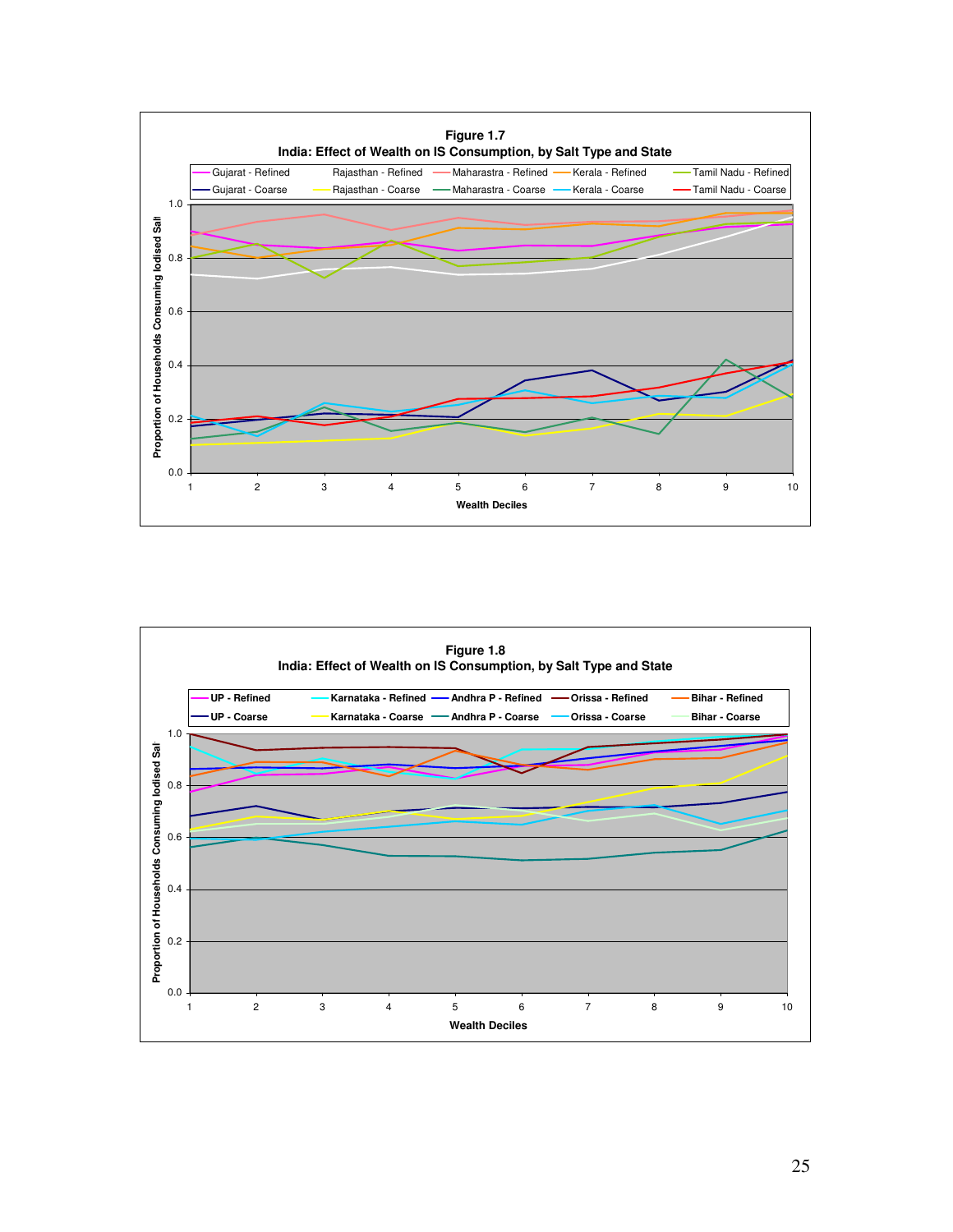#### **DISCUSSION**

#### 1) State Differences in IS Consumption

At the time of survey, the overall levels of IS consumption were much higher in northern than in southern States. No relationship was found between household IS use and State wealth, as reflected by GDP per capita. If anything, a slight inverse relationship with State GDP existed, although this was not statistically significant. Thus, the level of State wealth did not explain the variations in State IS use.

A more plausible explanation for these differences between the broader regions in India is related to the fact that iodine deficiency has historically been much more prevalent in the Himalayan and sub-Himalayan States, where the resulting attitudes and general awareness of the need for iodised salt are much higher than in the southern States where traditionally iodine deficiency is not thought of as an issue deserving priority.

Over time, these differences in the apparent severity of IDD and the resultant perception of the need for its alleviation have been translated into a national policy that the northern States, located at larger distance from the salt producing States of Tamil Nadu, Rajasthan and Gujarat, should be served by a preferential system of rail transport. Most of the salt sent to the northern States is therefore transported by rail, virtually all of it on the so-called Nominee system'. Access to this system is biased in favour of the larger, registered salt producers who are more likely to have their salt dispatches undergo inspections.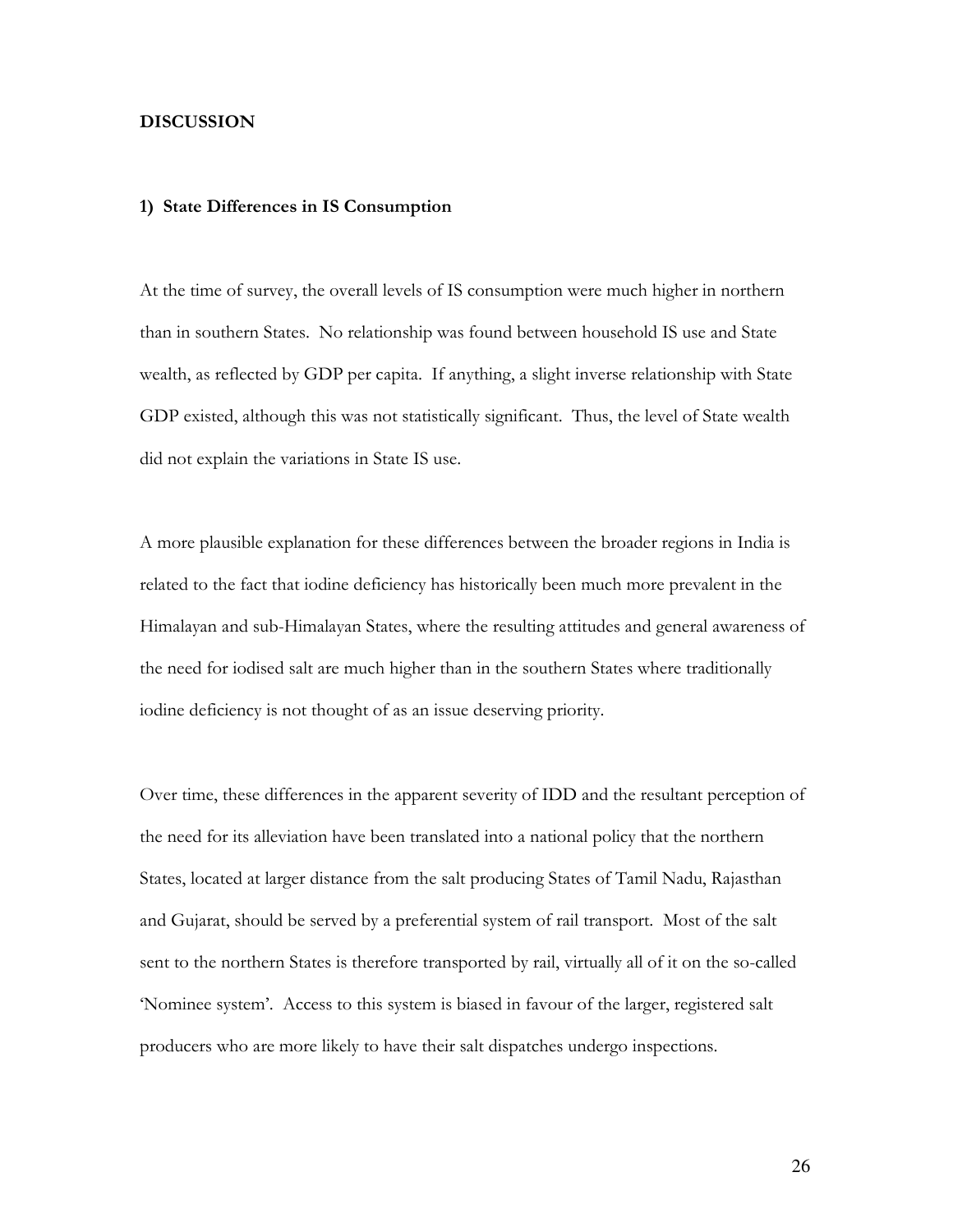In association with the allocation within the Nominee system, salt transported by rail is subjected to monitoring and registration of the producer, whereas salt transported by road is much harder to oversee and control. At the time of survey, road haulage was by far the more common mode of transport for salt supplied to the southern States in India.

#### 2) The Effect of Household Wealth and Salt Type on IS Consumption

Within the variables available, household wealth was the factor most strongly associated with IS consumption in India, which was in turn largely caused by a wealth effect in the use of refined, iodised salt. Thus, salt type was by far the more important determinant of household use of iodised salt.<sup>\*\*</sup> Overall, 91% of refined salt, compared to only 55% of coarse salt, contained KIO<sub>3</sub>, and in some States, such as Rajasthan, Kerala, Tamil Nadu and Maharashtra, this difference was far larger than the national average (78.7-93.7% compared to 16.8-27.2% for refined and coarse salt in these States).

With increases in household wealth, the overall rates of iodisation of either coarse or refined salt did not change to a large degree. Instead, the relative proportions in which they were consumed did. Poorer households were much more likely to purchase coarse salt whereas richer households were much more likely to consume refined salt. Thus, household wealth levels determined salt type preference, which in turn determined the probability of consuming iodised salt.

<sup>&</sup>quot;However, as explained above, other factors not included in the data analysis also play a major role, including modes of transportation, promotion practices and the rigour of monitoring, inspection and enforcement.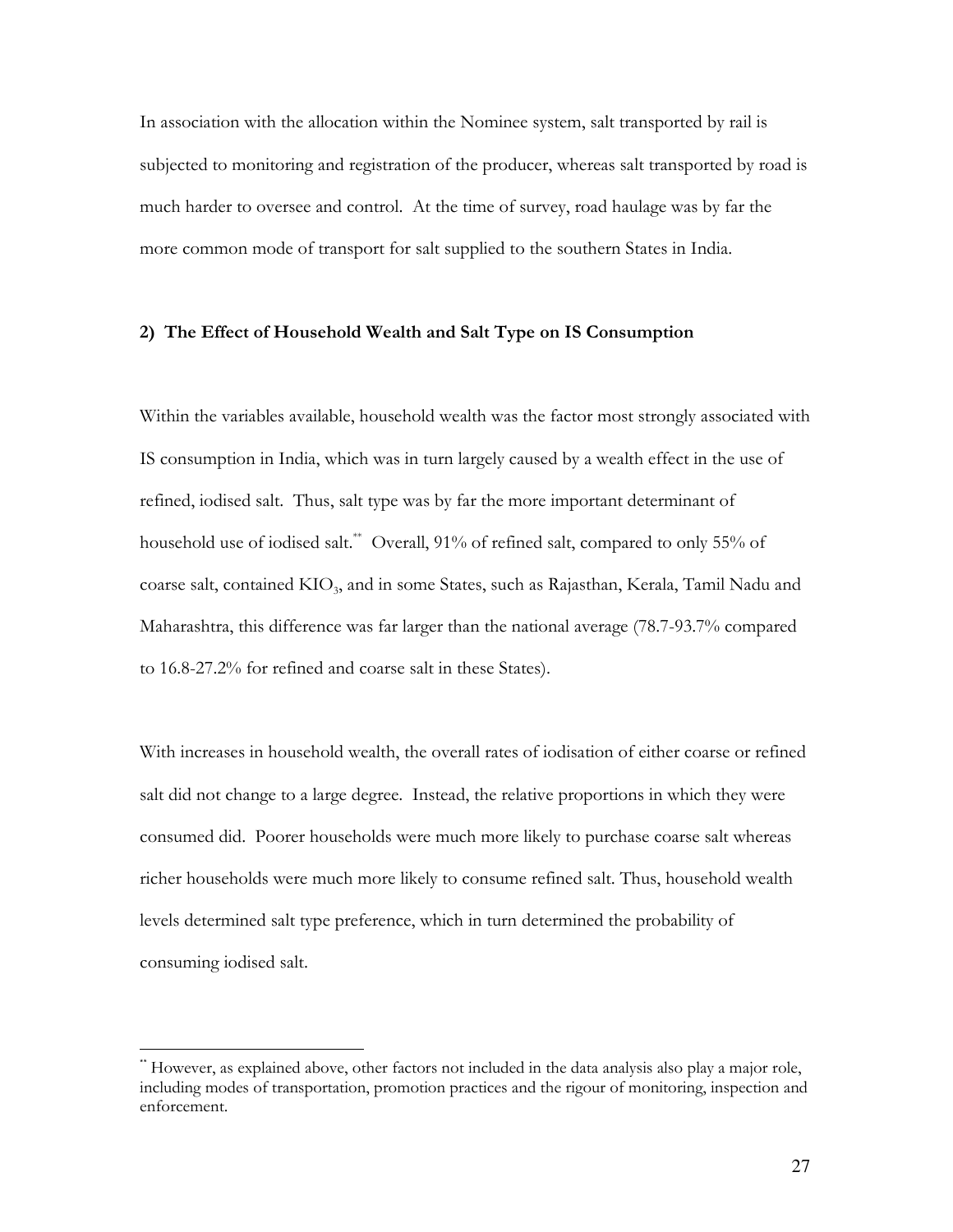This finding, therefore, leads to two fundamental questions of great significance for India's efforts to progress towards USI. Firstly, why is coarse salt in India less likely to be iodised and, secondly, why are poorer households more likely to buy it?

#### a) Why is coarse salt less likely to be iodised?

Coarse (or common) salt is uncrushed and has a larger crystal size than refined salt. It has higher levels of impurities and a higher affinity to moisture. This can cause leaching of the  $KIO<sub>3</sub>$  over time, especially if the salt is not packaged correctly and stored in optimal conditions. However, while this problem is generally accepted as a limitation of using coarse salt, the survey data analysed in this study demonstrated that USI was achieved in the northeastern States primarily using coarse iodised salt. The real problem is therefore not so much in the physical or chemical properties of coarse salt, but rather the circumstances and conditions in which it is produced and traded.

Much of the common coarse salt in India is produced in smaller-scale salt enterprises that have made less investment in the technology needed to both crush and iodise salt. These producers may lack the sufficient conviction, incentive, and perhaps the skills necessary to carry out iodisation. The profit margin on salt production is slim; the income earned from small-scale salt-harvesting is roughly equivalent to that of unskilled agricultural labour and thus, at least in the case of individuals, the additional expenses of  $KIO_2$ , equipment and packaging can be burdensome. Also, they may lack a consistent electricity or water supply needed to process the salt efficiently, particularly in the rural inland areas of Gujarat and Rajasthan.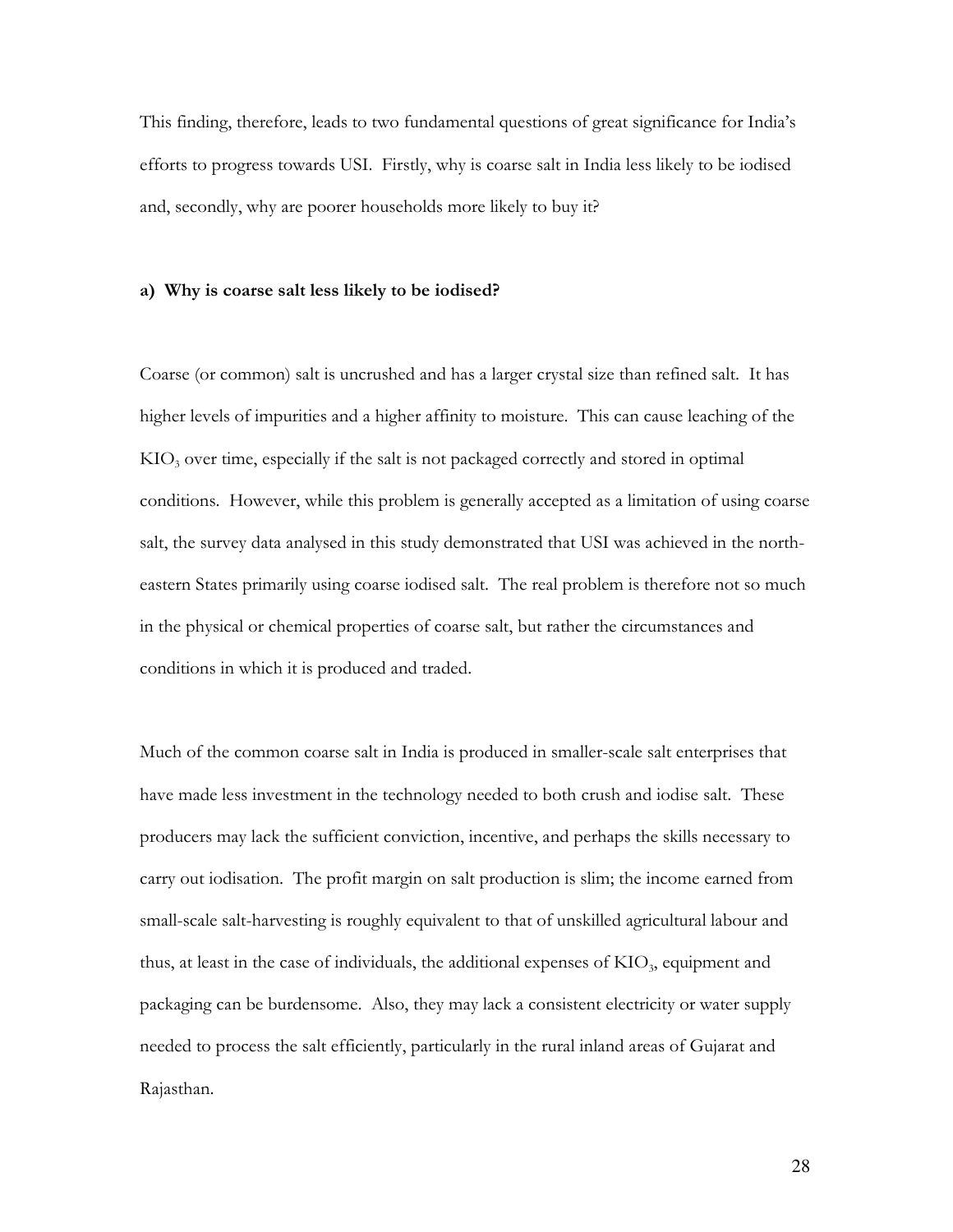Reaching and ensuring the complete and permanent iodisation of salt in the small-scale sector is difficult, not least in India where small-scale production has enjoyed the attention and staunch support from highly influential lobby groups. Despite considerable progress being made in the salt industry in general, the supply of uniodised salt by this section of the salt industry has continued unchecked in recent years, primarily because of reluctance by the former government to engage this issue head-on. However, with the approaching UNGASS deadline of 2005 drawing ever nearer, engagement must happen very soon or else the government will fail in its efforts to meet the target of delivering adequate iodine nutrition to the most vulnerable sections of the population by the agreed-upon point in time.

#### b) Why are poorer households more likely to purchase coarse salt?

*"If iodised and non-iodised salt are both available in the market place, and if the iodised product is even slightly more expensive, the poor will be effectively excluded."*

> *Vitamin & Mineral Deficiency: A Global Progress Report, MI / UNICEF, 2004*

The above statement made this year reflects the growing realisation within the iodine community that iodised salt must be competitively-priced to gain universal acceptance as a habitual product in all households, both rich and poor. The salt trade cannot solely rely on the status of iodised salt as a 'value-added' product as the means to convince consumers to pay more for it as long as a cheaper, non-iodised product is also available in the market. According to Mohan (2002), the retail price of free-flowing refined iodised salt produced and sold in Gujarat is 5-7Rs per kilo, compared with 1-2Rs per kilo for coarse uniodised salt.<sup>4</sup> However, coarse iodised salt is sold at 2-3Rs per kilo and is thus more affordable to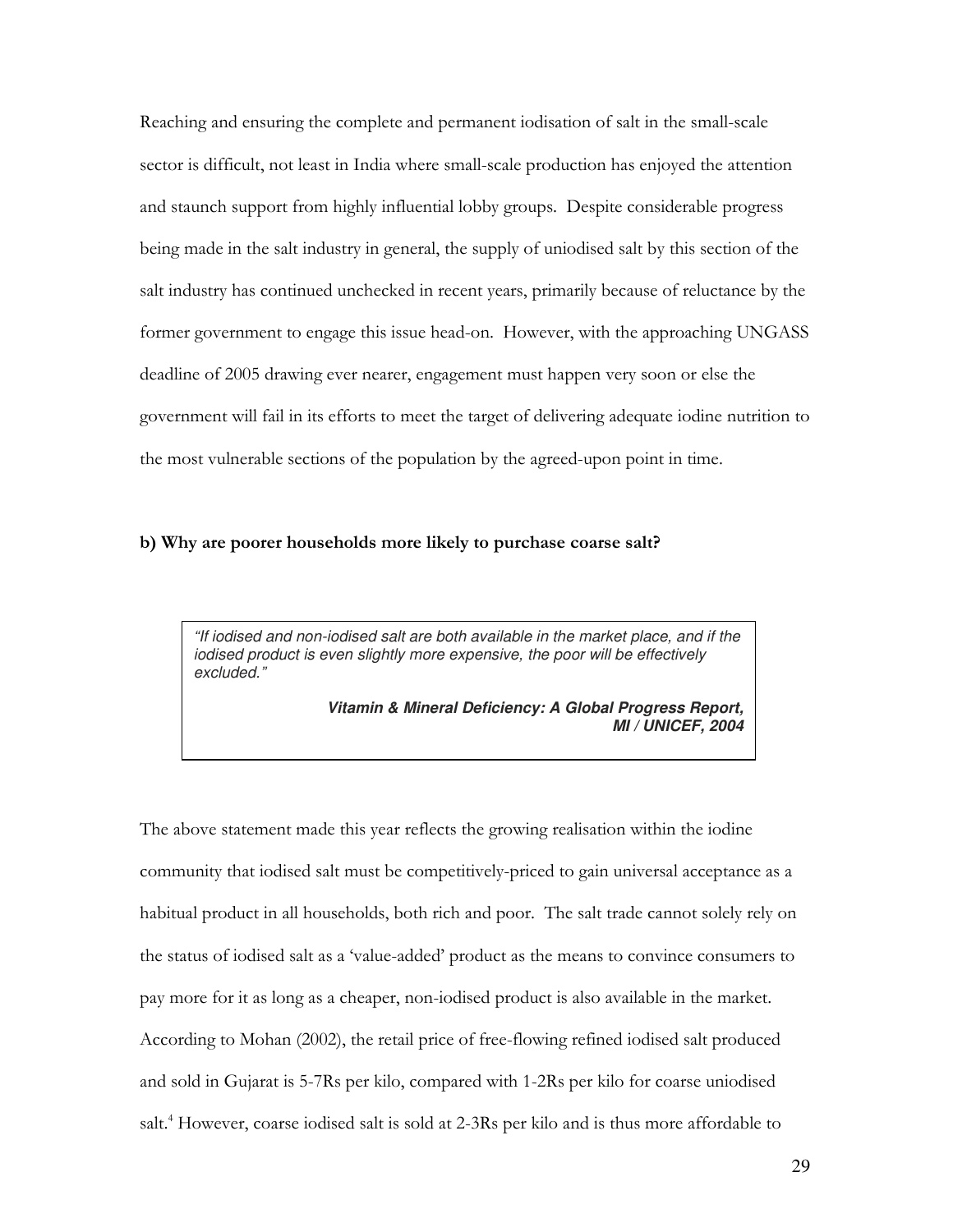poorer households than the refined variety. Therefore, unless the salt industry can supply refined salt at 2-4Rs per kilo, which is highly unlikely to be profitable, the only product that can out-compete uniodised salt in the market is iodised coarse salt.

It should be noted that the product "salt" is in practice more diverse than merely 'coarse' or 'refined'. There are several types of coarse salt in India alone. In the inland area of the Little Ran of Kutsch in Gujarat a type of traditional coarse salt, named "Baragara", is harvested annually. It is very impure with a large crystal size and is reputedly very difficult to iodise effectively. Coastal salt producers on the other hand make a purer coarse sea salt, which is easier to iodise and holds on better to its KIO<sub>3</sub>. Also, the scale of salt manufacturing differs substantially between the inland and marine salt enterprises. At farflung destinations, inland coarse salt from Gujarat is less likely to contain  $KIO_3$  than coastal coarse salt. The same reasoning and difficulties apply to the traditional inland coarse salt from Nawa in Rajasthan.

The main market for Baragara salt outside of Gujarat and Rajasthan is Madhya Pradesh, which was the only State in this study to show a sizeable wealth effect in the use of coarse, iodised salt. It is possible therefore that another wealth effect was occurring in this State, only this time it reflected a change in the relative proportions of inland or coastal coarse salt consumed with increasing wealth. However, more detailed survey data would be needed to test this theory.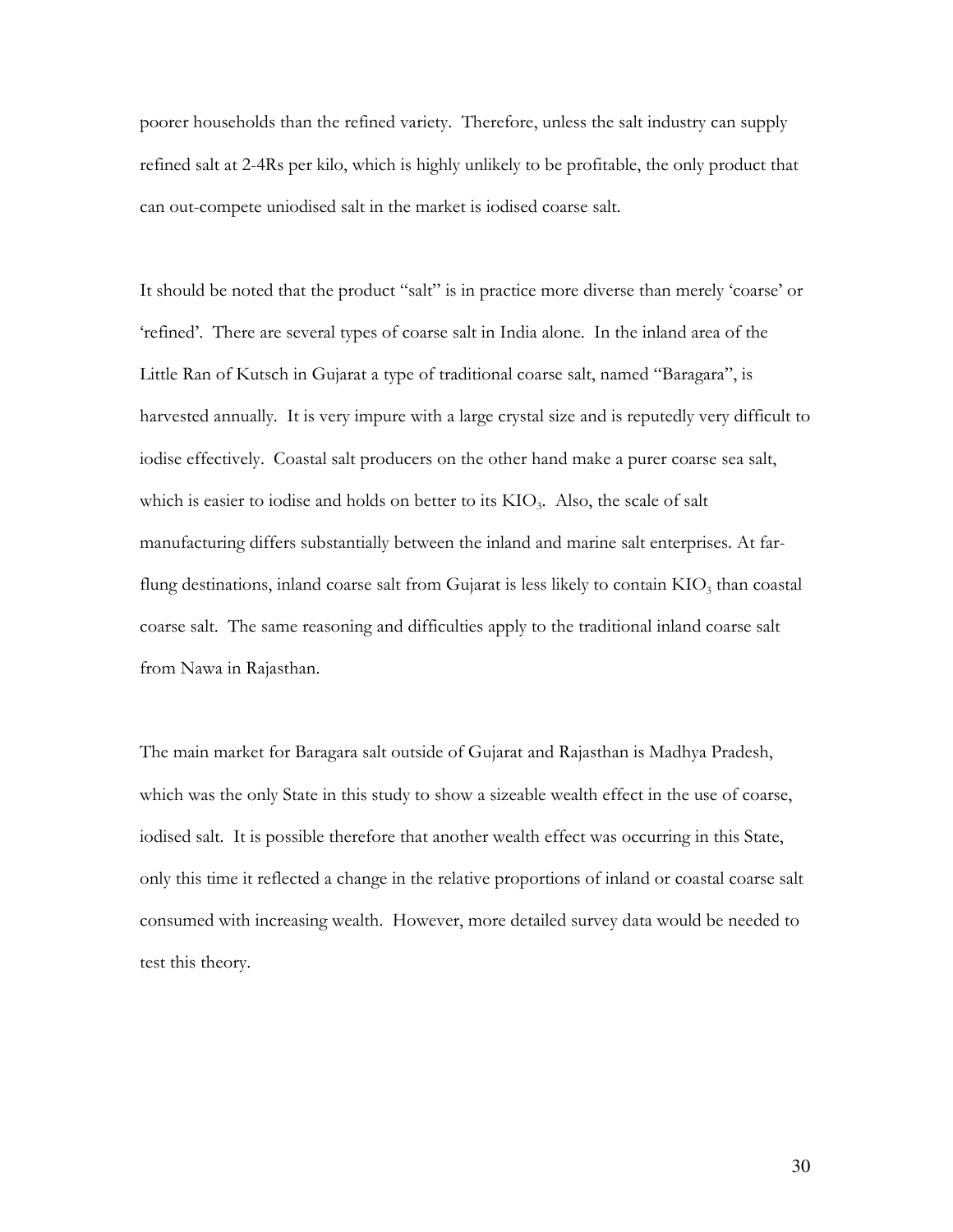#### 3) Educational Attainment and Urban-rural Status

Educational attainment and urban-rural location, whilst being statistically-significant, was found to play only a minor quantitative role, their combined effect producing only a difference of about 10%. Therefore, although this study's analysis concurs with the NFHSII Final Report<sup>5</sup> that there is a sizeable difference between urban and rural populations and between the educated and uneducated, the results above show that these disparities can be mostly attributed to the households' economic status and its relationship with salt preference and market price.

Therefore, it would not appear from the present analysis that rural or uneducated households have any less access to iodised salt but rather that, due to their generally lower purchasing power, they are more likely to buy cheaper coarse salt which in turn is less likely to be iodised.

### **POLICY IMPLICATIONS**

The long-lasting operational priority in India to increase refined salt production, and along with it, increase the amount of salt being iodised, has two major flaws. Firstly, while the refined salt market in India is growing, it is unlikely that the salt industry will be able to capture and saturate the entire domestic market with refined iodised salt without substantial additional capital investment and improvements in infrastructure, due to the need for industrial plant and a reliable electricity supply needed for the crushing and refining process. Secondly, the history of using salt legislation as an instrument of colonial oppression has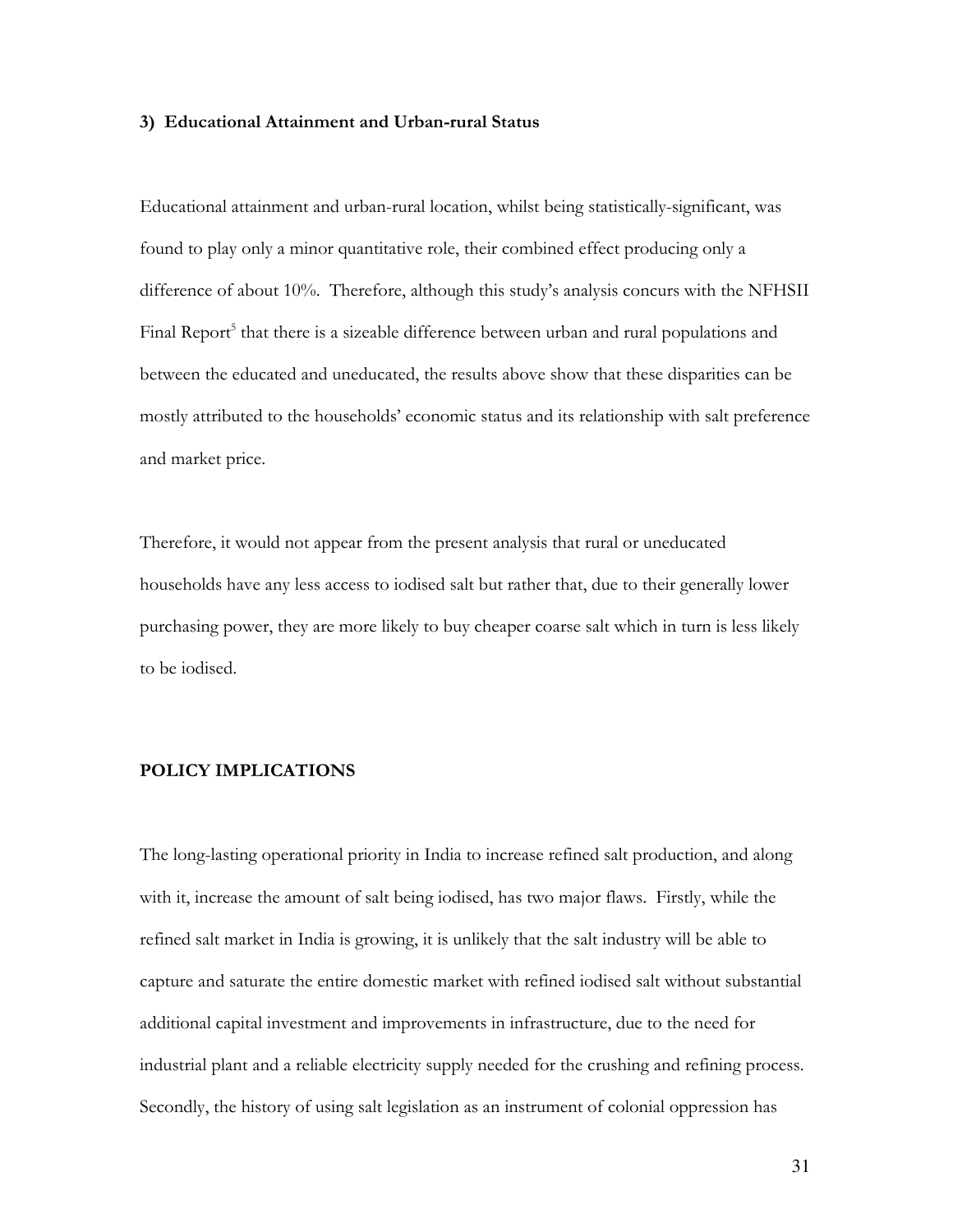created a great respect for the fundamental principle of Indian social democracy that "a working man should have access to affordable salt." Unfortunately, 'iodised salt' has come to be perceived as synonymous with 'refined salt', possibly because the proclamation of USI policy at national level coincided with the emergence of salt refineries in India. Refined salt is considerably more expensive than coarse salt and thus the perception has taken hold that iodised salt is beyond the means of common people.

Thus, despite its altruistic intent, iodised salt legislation in India has remained highly controversial because, by appearing to force the population to pay a higher amount for its salt, it resembles the old salt taxes. It is largely because of the misconception that iodised salt has to be refined that the central ban was rescinded in 2000 after sustained pressure from lobbyists with strong ideological roots in the independence movement. Future progress towards USI in India must address these concerns by showing that iodised salt does not necessarily have to be refined and that it can be sold at a universally-accessible price, i.e. at current market conditions not more than 2-3Rs per kilo.

The market share of uniodised salt can also be lowered through government action by creating a differential cost structure for iodised and uniodised salt through legislative and administrative means. It should be recalled, however, that government price interventions in commodity markets are as vulnerable to political influence as the practices of government food inspections.

Iodised common salt producers should be given all possible incentives and advantages, such as subsidised loans for the purchase of land and iodisation-related equipment together with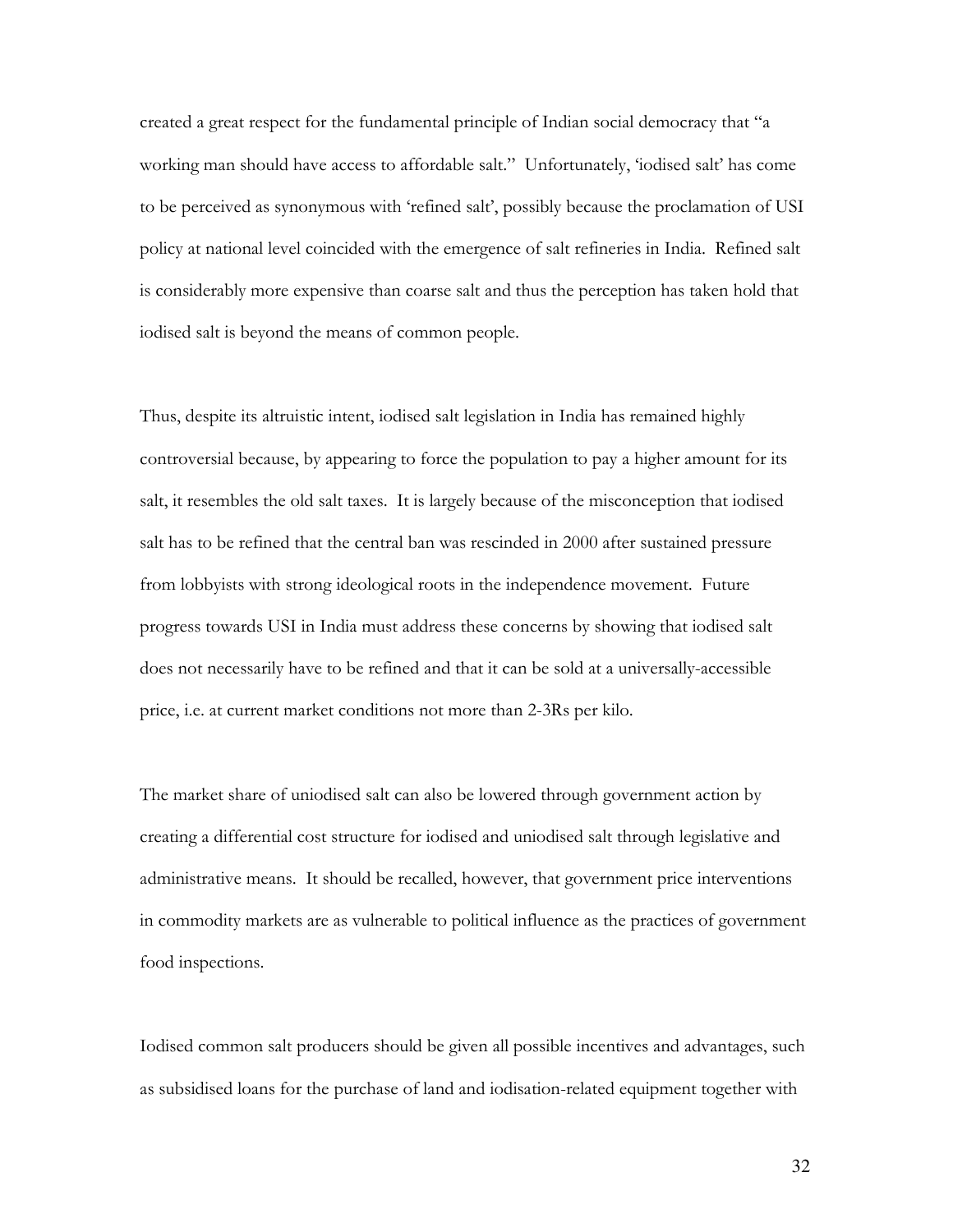improved access to preferential rail transport and assistance with quality monitoring and assurance. In return, their traders should be asked to agree to a reasonable maximum sales price, which is more of a reflection of the cost of production than the preferred profit margins of traders.

Alongside these incentives, the production and trade of uniodised salt must be made more prohibitive, especially where it is illegal in view of a State ban. Higher transport costs (for instance by refusing border crossing between States) and a transparent, consistent and incremental penalty fine system (rather than imprisonment) and discontinuation of leases are all tools available to national and State governments should they wish to apply them. At present, the Salt Department has virtually no powers of enforcement and only limited monitoring facilities.

#### **CONCLUSION**

As a general rule in India, household wealth increases a household's probability of consuming iodised salt mostly by increasing its likelihood of purchasing refined salt, not iodised salt per se. Educational attainment and urban-rural status play only a minor role in a few States and none in most. The results of this study suggest that when iodised salt is made available at a competitive price and fits in with consumer preferences, poorer consumers will be more likely to buy it.

On the basis that poorer households are more likely to suffer from a higher burden of disease and malnutrition, it would be most equitable to give them the highest priority with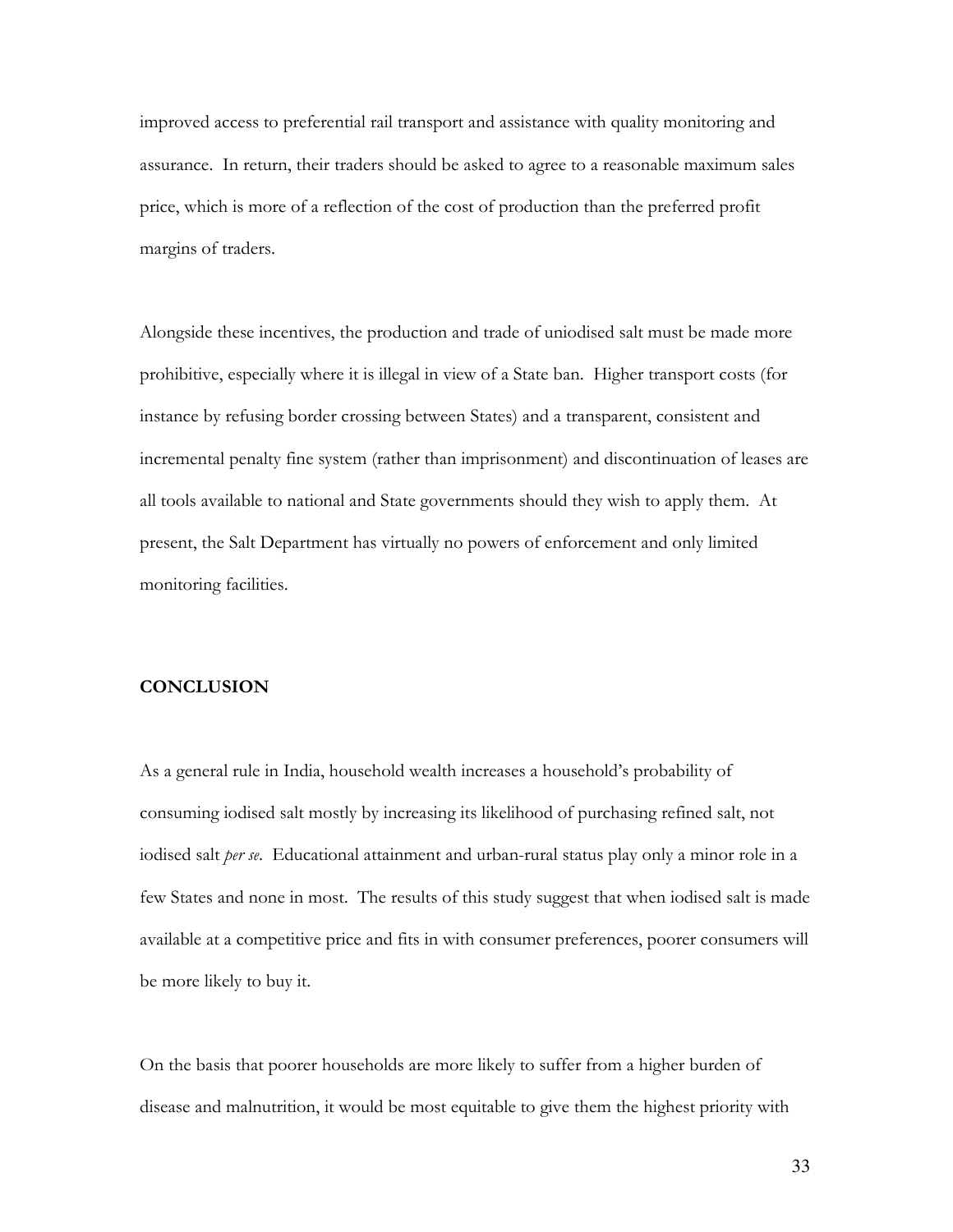regard to public health interventions. In this case, focusing on increasing the iodisation of coarse salt would be much more likely to increase iodine intake in poorer households compared to the current effort at increasing refined salt production, which would benefit wealthier households first and foremost.

Re-enactment of the central government salt ban will only occur once those parties instrumental in its withdrawal have been convinced that iodised salt is both achievable for the salt industry as a whole and, more importantly, that it is affordable for all households irrespective of their level of wealth. Until that time, State authorities should use their existing acts and powers more effectively in order to ensure enforcement practices that promote the trade supply and thus, household purchase of coarse, iodised salt. Meanwhile the assistance community should focus its considerable technical and funding support on enabling the small-scale inland and marine salt producers to provide a consistent and reliable source of common, iodised salt.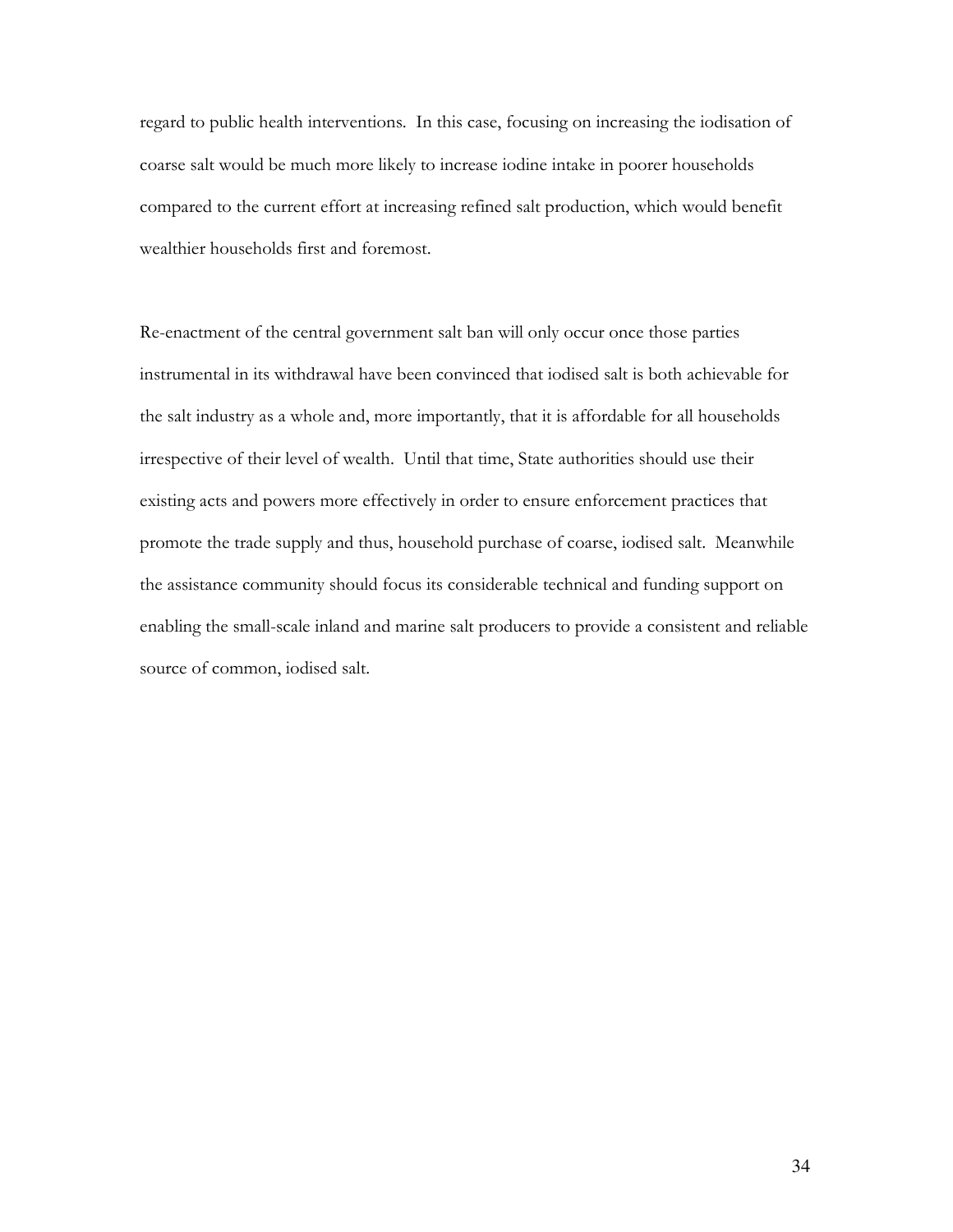## 7. BENIN

In 1994 the Government of Benin enacted legislation requiring that all edible salt, including that intended for animal consumption, should be iodised with 20-40ppm KIO<sub>3</sub>. In 1995 about 80% of the country's salt was imported, mostly from other West African countries, about 60% of which was iodised. Local small-scale coarse salt production is concentrated along the southern coast.

This survey by the National Institute for Statistics and Economic Analysis (INSAE) collected data from 5,796 households between August and November 2001. It is thus the smallest sample in this study except Tanzania.

### **RESULTS**

#### 1) Effect of Region on IS Consumption

IS consumption varied greatly by region (see Figure 2.1, below); the regions furthest from the coast showed the highest IS consumption. Households in the northern Departments of Borgou, Atacora and Zou were much more likely to consume iodised salt than those in Oueme, Mono and Atlantique in the south (OR: 6.482; p<0.0001, 95CI[4.803 - 8.746]). Atlantique stood out as the worst Department with only 67% of households consuming iodised salt.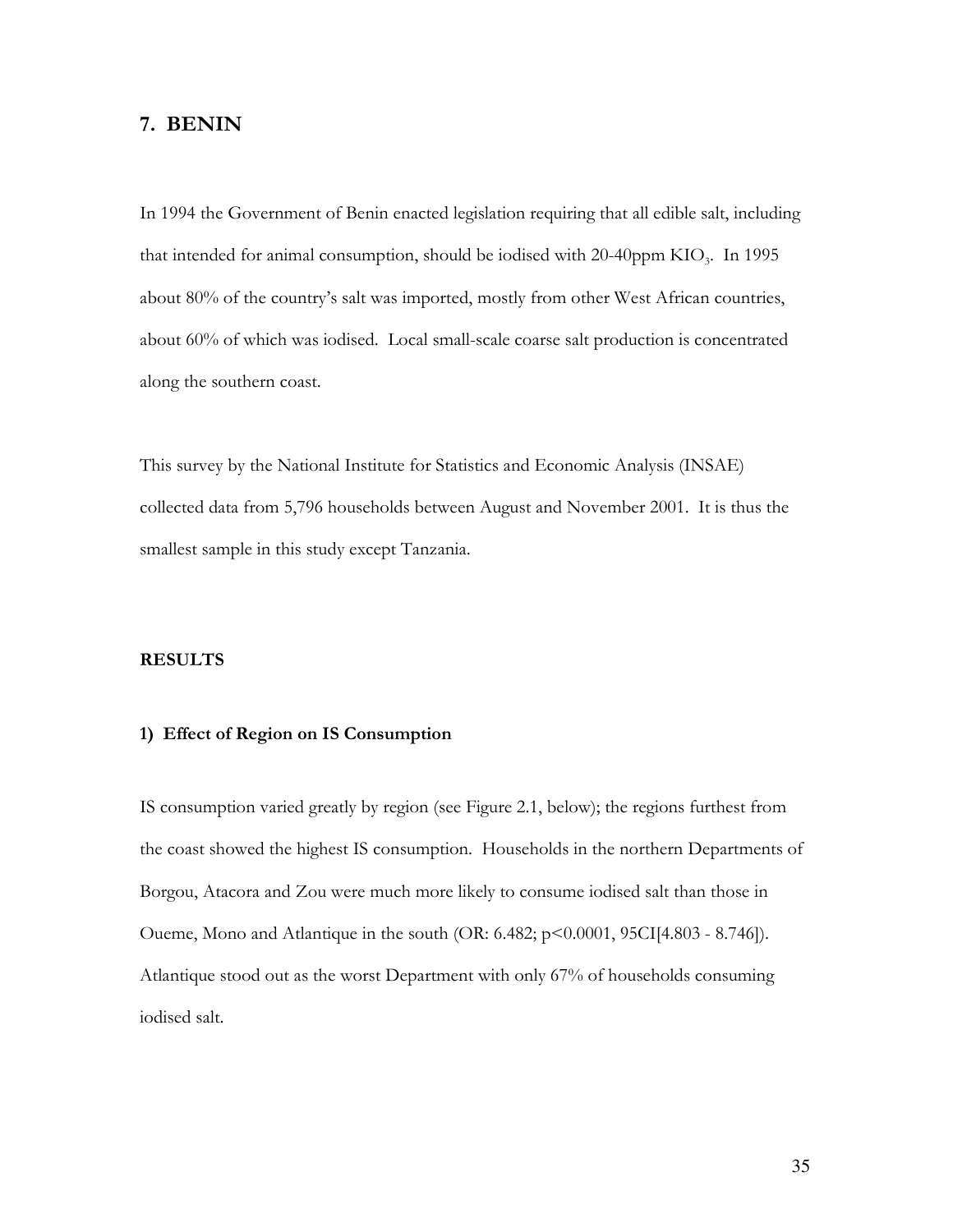

Figure 2.1: Regional Map of Benin showing IS Consumption Rates (% Households with Iodised Salt), 2001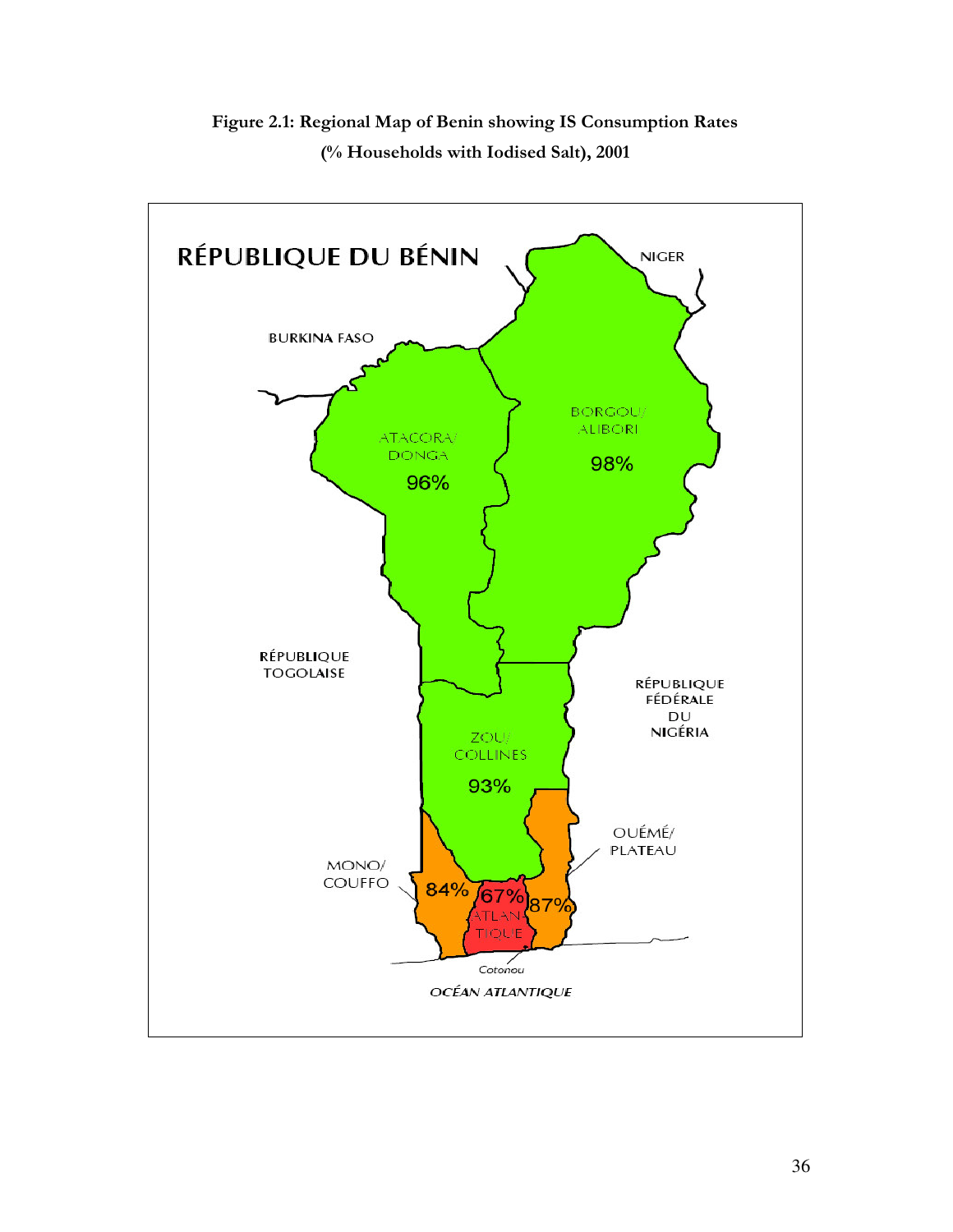## 2) Effect of Household Wealth on IS Consumption

The results (Figure 2.2, below) showed a slight inverse association between household wealth and IS consumption. 83.9% of the wealthier half of the population consumed iodised salt, compared with 88.9% of the poorer half (OR: 0.647; p=0.002, 95CI[0.495 - $(0.847)$ .



However, when the sample was stratified into the three northern and three southern regions, this inverse wealth effect disappeared ( $p=0.754$ ), indicating that the primary determinant of IS consumption was actually the households' geographical location rather than their wealth (see Figure 2.3, below).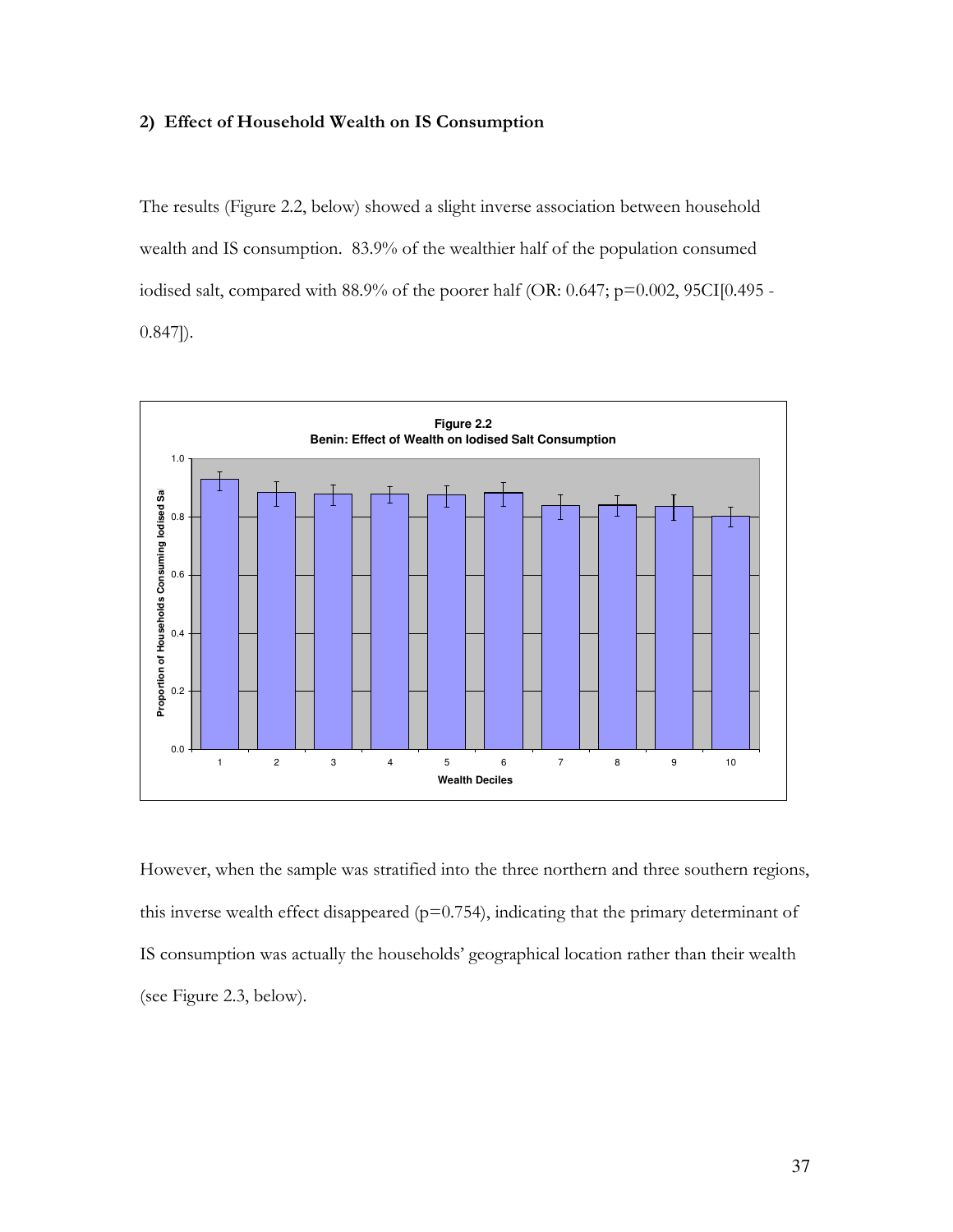

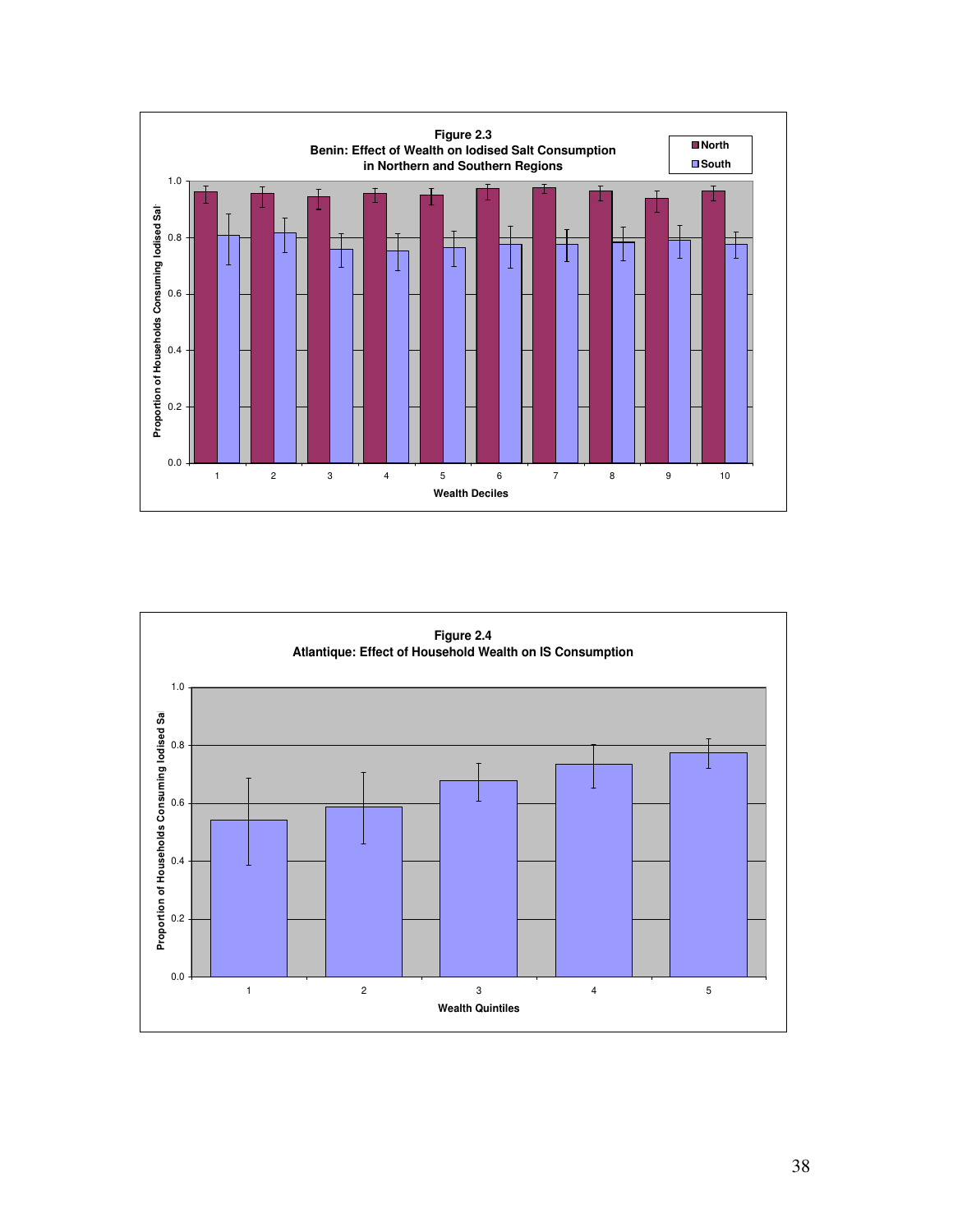At regional level, the only genuine wealth effect was seen in Atlantique, where wealthier households were more likely to consume iodised salt than poorer ones (OR: 1.784;  $p=0.027$ , 95CI[1.071 - 2.969]). The wealthier half of households in Atlantique was nearly 13% more likely to consume iodised salt than the poorer half (see Figure 2.4, above, for increases by quintile). No other regions showed a statistically-significant wealth effect.

#### 3) Effect of Educational Attainment on IS Consumption

At national level, before adjusting for wealth, there was a significant inverse relationship between IS consumption and educational attainment, where highly-educated households were 8% less likely to consume iodised salt than households without formal education  $(p=0.001)$ . However, after controlling for the confounding effects of region, those households with a member who had completed higher education were 4% *more* likely to consume iodised salt than those households with no formal education (OR: 1.574;  $p=0.049$ ,  $95CI[1.003 - 2.470]$ .

## 4) Effect of Urban-Rural Status on IS Consumption

Even before adjusting for the effects of region, there was no statistically-significant difference between urban and rural households at national level ( $p=0.410$ ). Adjusting for the effects of wealth or region did not alter this lack of association.

The only significant differences between urban and rural households were found in Atlantique region, where urban households were approximately 20% more likely to consume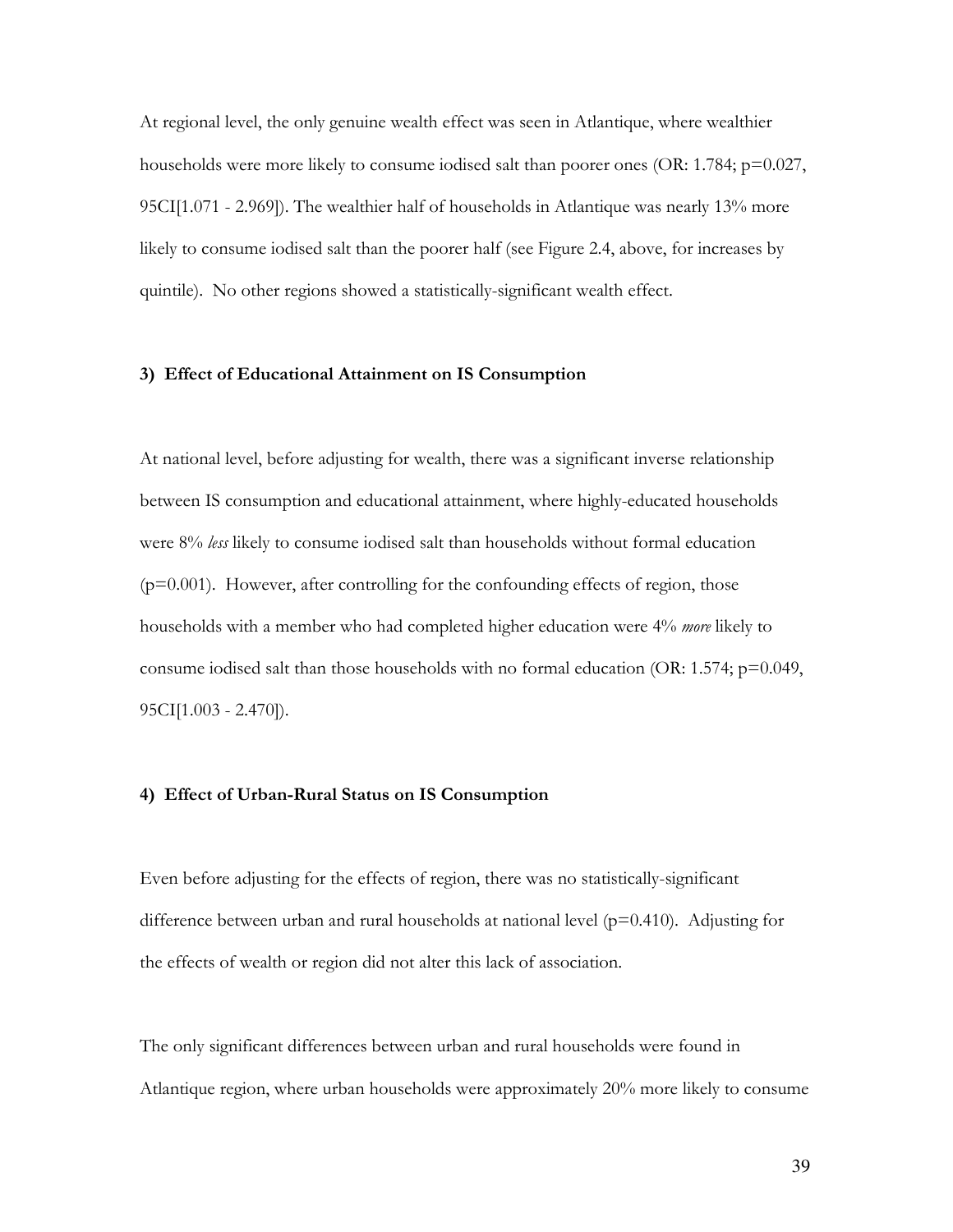iodised salt than rural ones (OR: 2.334;  $p=0.04$ , 95CI[1.347-4.046]). However, this difference disappeared ( $p=0.134$ ) after adjustment for household wealth.

# 5) Effect of Salt Type on IS Consumption

Overall, 51.0% of salt tested in Benin was identified as 'coarse', 45.9% was 'fine', and only 3.1% was 'bulk'. For the sample as a whole, there was no statistically-significant difference between the three different types of salt in their likelihood of containing  $KIO_3(p=0.573)$ . Poorer Beninese households were more likely to consume coarse salt whereas wealthier households were more likely to consume refined salt (OR: 2.78; p<0.0001, 95CI[2.285-3.393]) (see Figure 2.6, below).

The only Departments where salt type made a significant difference in IS user rates were Mono and Atlantique. In Mono only 65% of refined salt was iodised, compared with 91% of coarse salt (OR: 0.189; p=0.014, 95CI[0.052 - 0.684]), whereas in Atlantique 85% of refined salt was iodised, compared with only 39% of coarse salt (OR: 9.270; p<0.0001, 95CI[5.171 - 16.615). Figure 2.5 shows the relative contributions of each salt type to IS consumption in each region.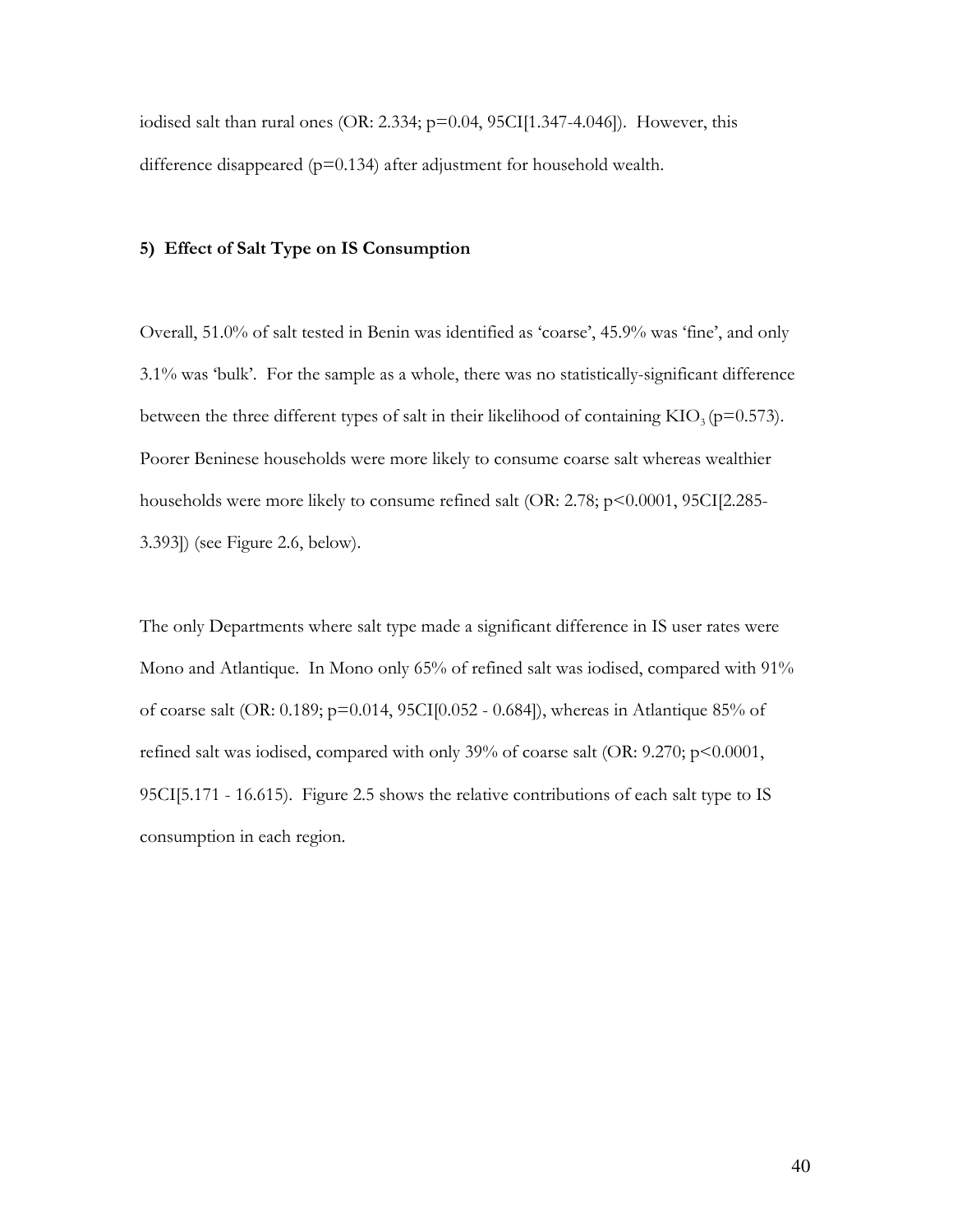

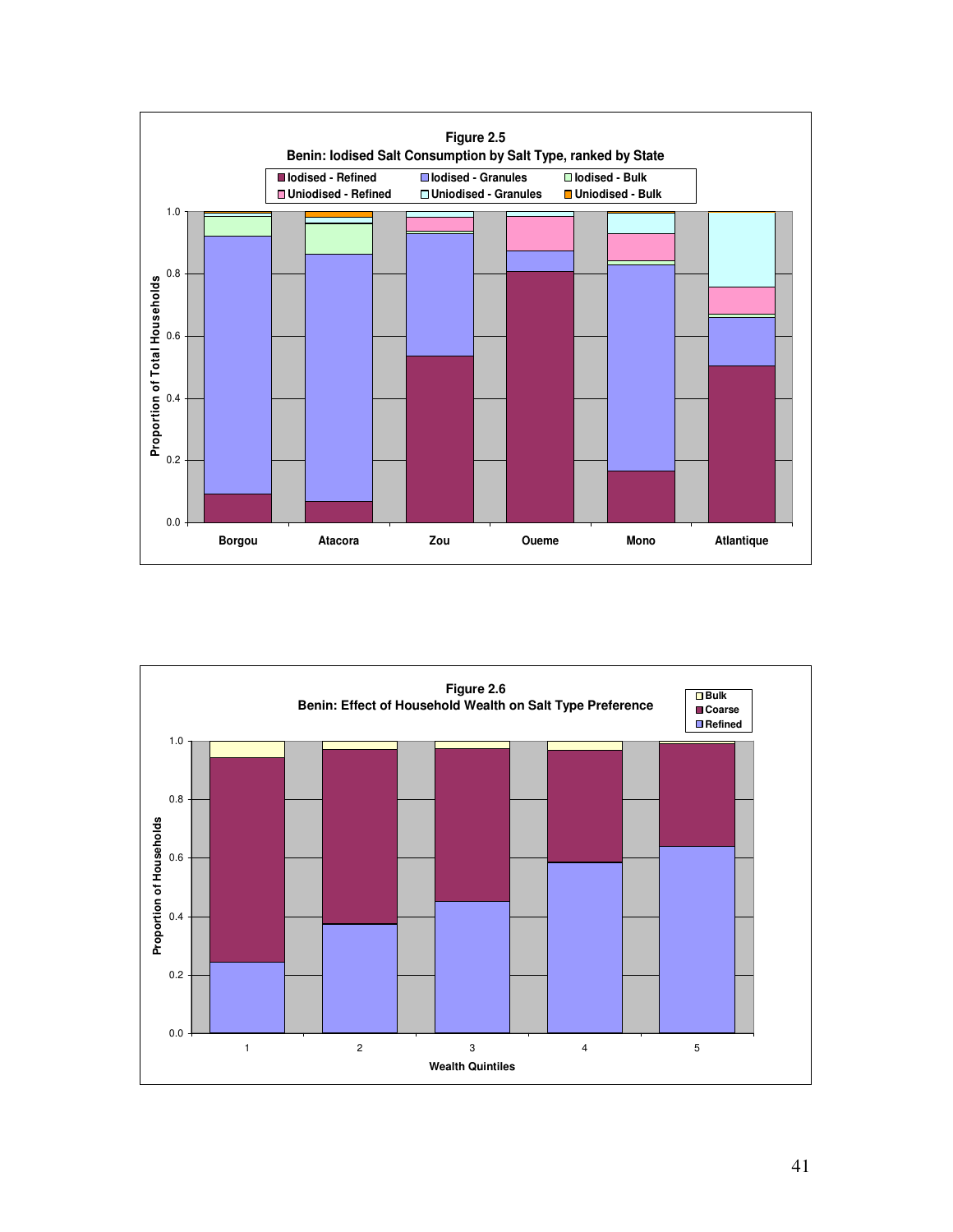#### 6) Effect of Storage Conditions on IS Consumption

Analysis of this variable was limited by the large number of households which did not keep their salt in either open or closed containers. These households, classified as 'Other', comprised 22.2% of the sample (1,135 households). Dropping these households therefore casts serious doubt on the reliability of the subsequent analysis of the remaining households.

For the country as a whole, household salt kept in closed containers (51% of households) was at first inspection slightly more likely to contain  $KIO_3$  than salt kept in open containers  $(26.8\%)$ (OR: 1.24, p=0.049, 95CI[1.001-1.557]). However, once salt type and region were added to the model, storage conditions became insignificant ( $p=0.252$ ).

#### **DISCUSSION**

#### 1) Effect of Region on IS Consumption

Region was the variable most strongly associated with the use of iodised salt in households of Benin. At the time of survey, iodised salt consumption was much higher in northern inland regions than those near the southern coast. Controlling for wealth had no effect on this outcome.

The large majority of the approximately 3,000 small-scale domestic salt producers are located along the coast, 30-50km from the Capital Cotonou in Atlantique region. Their salt quality and production volume is insufficient for traders to move it long distance up north.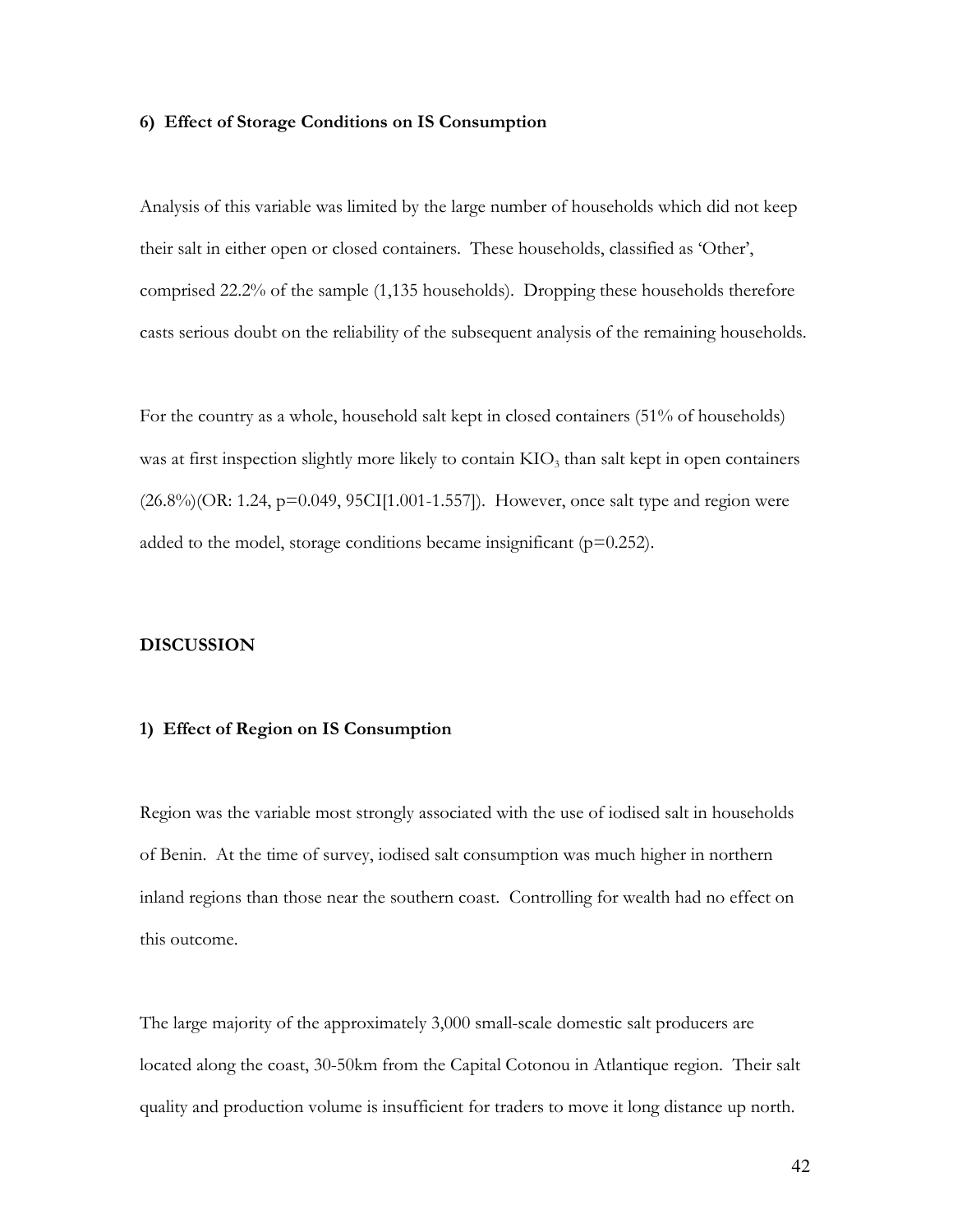Thus it is sold uniodised at local markets along the coast, which causes the coastal Atlantique Department to lag in the progress toward USI.

# 2) Effect of Household Wealth and Salt Type on IS Consumption

After controlling for regional variation there was no significant association between wealth and IS consumption for the sample as a whole. At regional level, the only significant wealth effect occurred in Atlantique, where the availability of iodised salt was lowest.

Salt type was not significantly related to IS consumption except in Atlantique, where coarse salt was much less likely to have been iodised than refined salt, as well as in Mono where the reverse was true. This led to a wealth effect in Atlantique salt whereby poorer households were more likely to purchase uniodised coarse salt and a weak inverse wealth effect in Mono due to a higher consumption of uniodised refined salt in wealthier households.

Although data were not available to compare prices, it would seem likely that in Atlantique the domestically-produced coarse salt was able to undercut imported coarse salt, but that the levels and perhaps quality of local salt production were insufficient for this effect to permeate throughout Benin. A large proportion of the uniodised refined salt in the households of Mono is most likely supplied from Ghana via Togo. In combination with the large share of uniodised coarse salt in Atlantique, these leakages indicate weak enforcement by officials in Benin.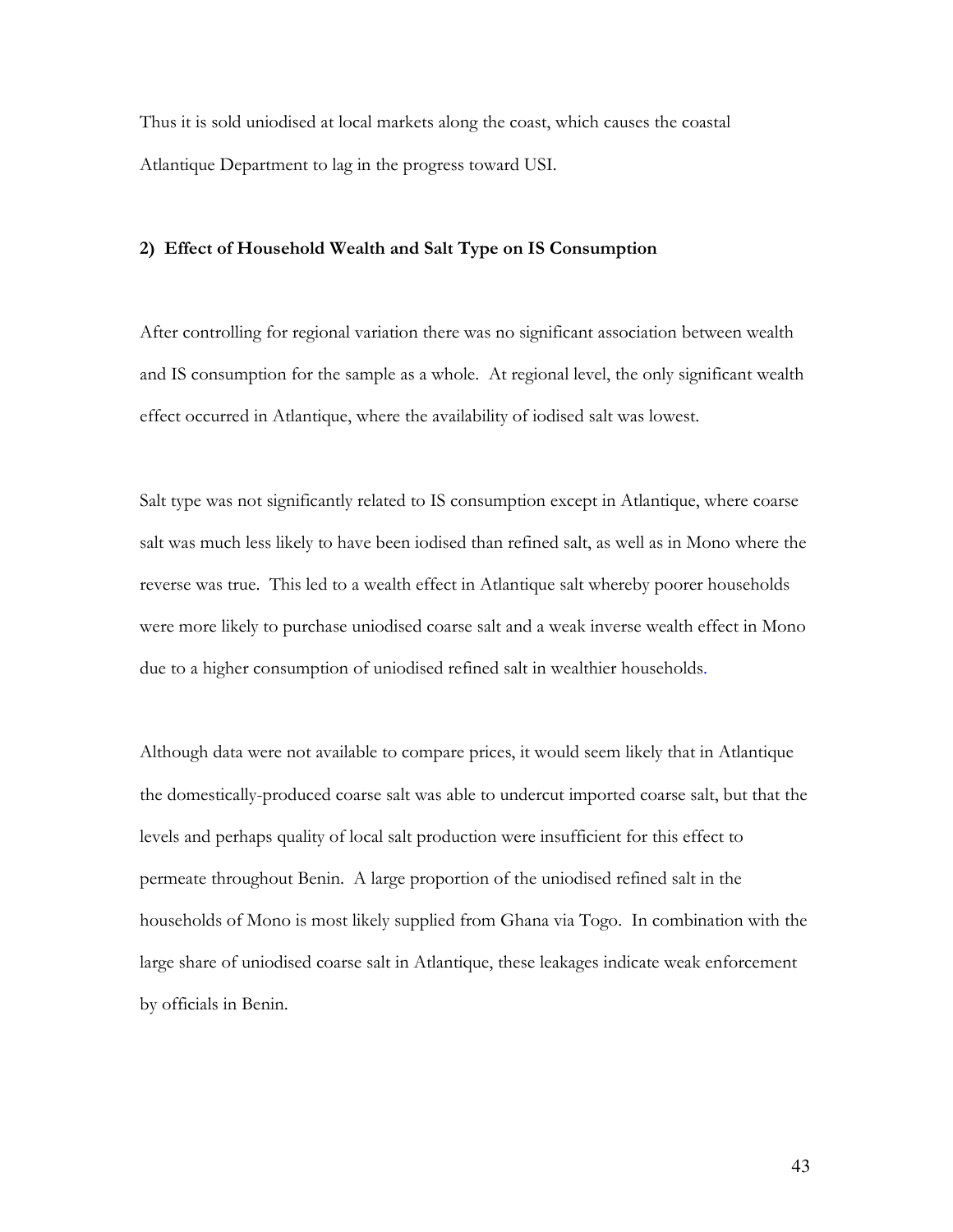#### 3) Effect of Education & Urban-Rural Status on IS Consumption

Educational status and urban-rural status showed no significant relationship with IS consumption once regional and wealth effects had been controlled for, indicating that these factors did not play any role in determining IS consumption in Benin.

# **CONCLUSION**

Wealthier households in Benin were more likely to consume refined salt whereas poorer households were more likely to consume coarse salt. Because for the country as a whole, the iodisation proportions of refined and coarse salt were not different; no wealth effect occurred in IS consumption except in Department Atlantique, which showed a weak but significant wealth effect. There were no significant effects on IS consumption either with educational attainment level or between urban and rural households.

The main predictor of IS consumption in Benin was the region in which the household was situated. However, in policy terms, the location of a household cannot directly influence the practice of iodisation; it only reflects other factors at work that are not contained within the data. At the time of the survey two related factors were influential in holding back the otherwise excellent progress toward reaching USI in Benin. First, uniodised refined salt from Ghana was, reportedly, supplied into Mono and second, in Atlantique, uniodised coarse salt was entering unchecked into the markets, having been produced by a large number of smallscale coastal sea-salt producers located near the Capital Cotonou.

44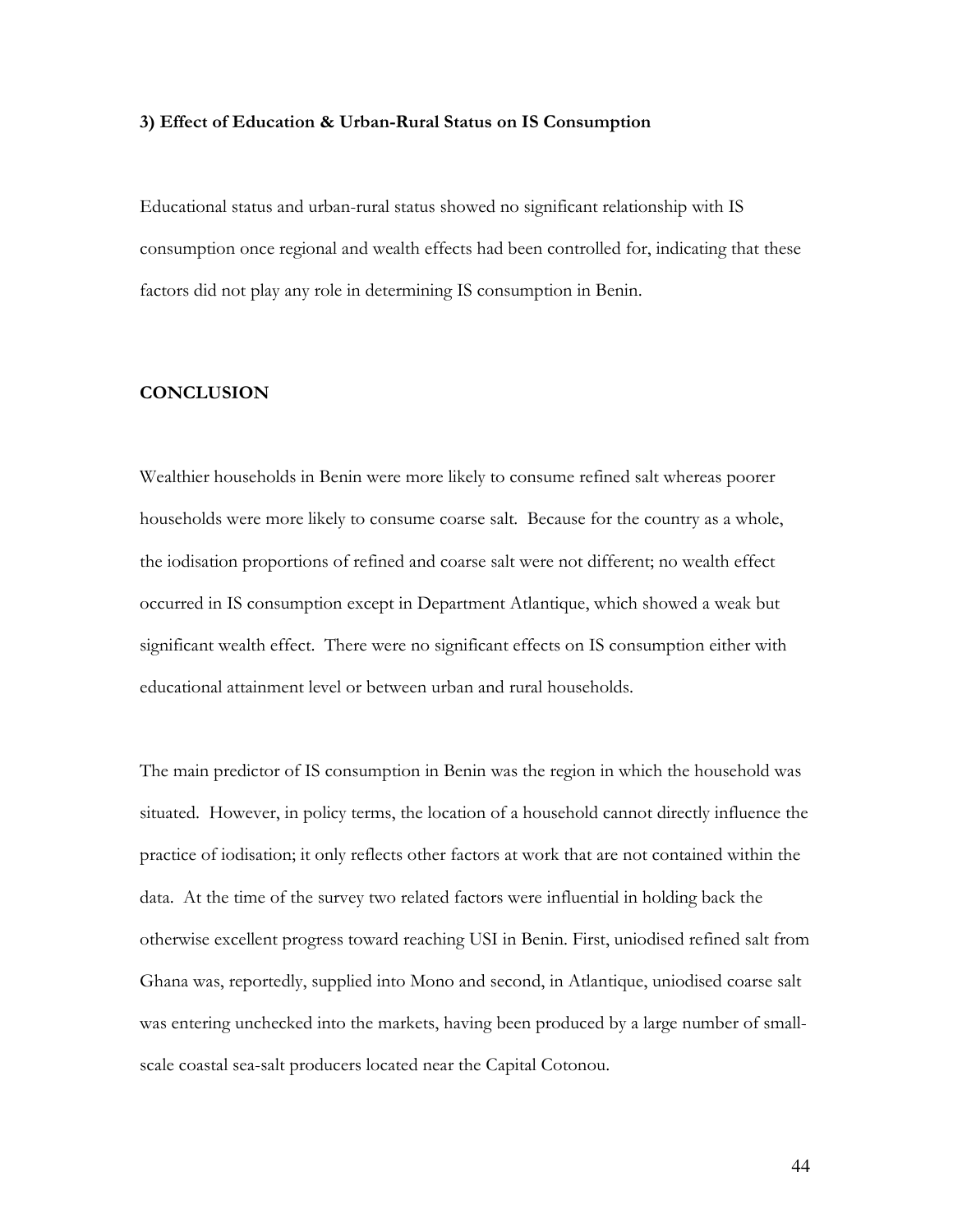As to improvements in the domestic iodised salt supply, Benin needs to focus its future efforts on supporting the iodisation of sea-salt by domestic salt producers. Also, urgent attention is required to stop the leakage of uniodised refined salt from Ghana through better border controls and enforcement. Otherwise, a significant proportion of households in the southern regions, particularly Atlantique, will continue to be at risk of iodine deficiency.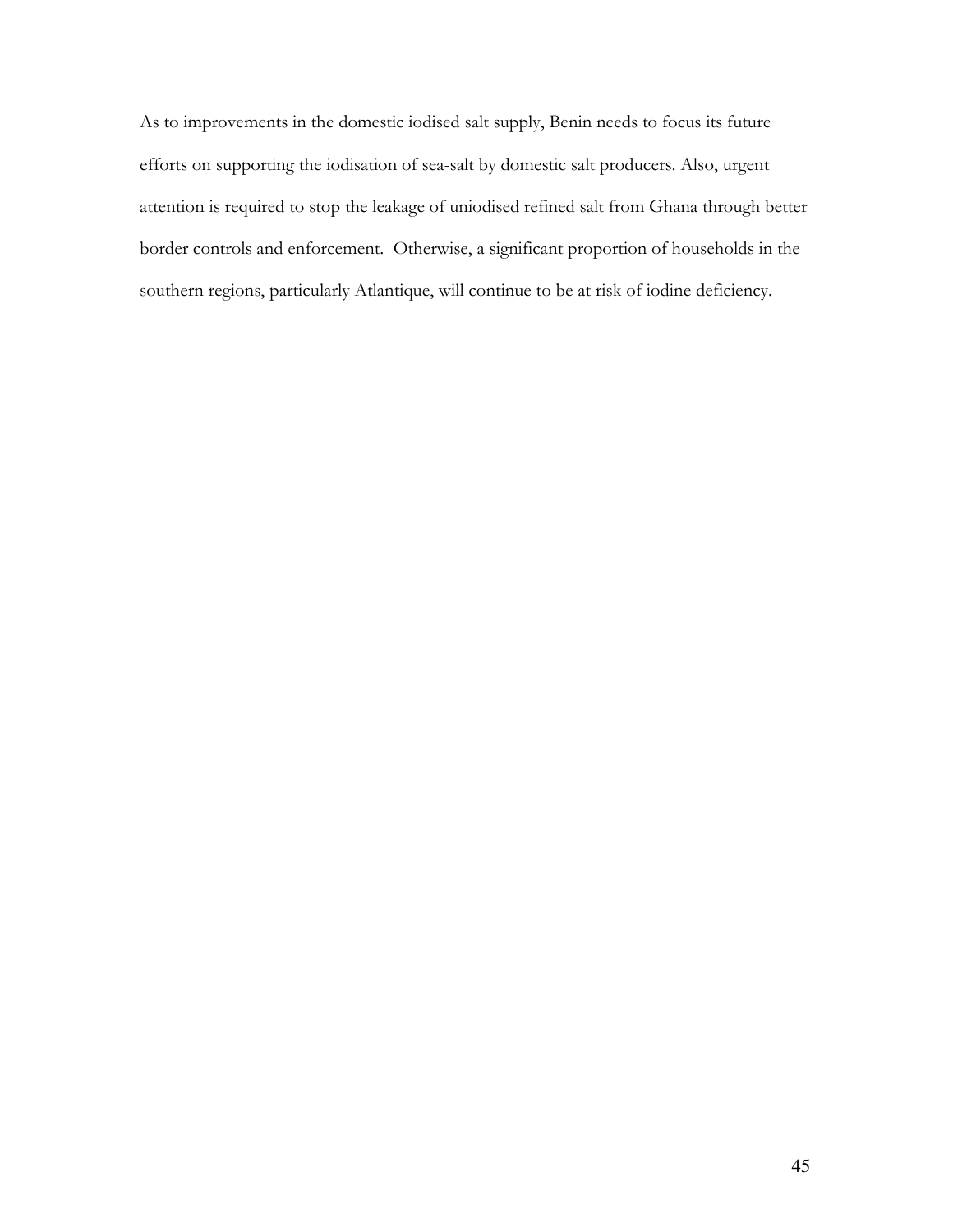# 8. ARMENIA

Armenia is a small, mountainous country, which shares borders with Georgia, Azerbaijan, Turkey and Iran, though those with Azerbaijan and Turkey are closed due to territorial disputes. At the time of survey, salt iodisation was not compulsory in Armenia, though legislation specified that any iodised salt should contain 50ppm as KIO<sub>3</sub>.

Fortunately the country's only salt producer, Avan Salt Company in Yerevan, has been voluntarily iodising its salt since  $1997<sup>th</sup>$  and it has enough production capacity to supply the entire domestic market. This survey was carried out from October to December 2000 in a joint venture between the National Statistical Service and the Ministry of Health. 99.9% of households' salt was tested for the presence of iodine.

## **RESULTS**

# 1) Effect of Province (known as "Marz") on IS Consumption

Iodised salt consumption was generally high; the mean level for the entire Armenian sample was 90.4%. The capital city, Yerevan, showed the highest levels (98.9%). The three northern provinces of Lori, Shirak and Tavoush were found to have significantly lower levels  $(75.4\%, 72.7\%$  and  $75.7\%$  respectively) than other provinces, even after adjusting for

<sup>&</sup>lt;sup>11</sup> The company first received assistance from UNICEF in 1997, but was producing iodised salt before the collapse of the central planning and direction system of the former Soviet Union.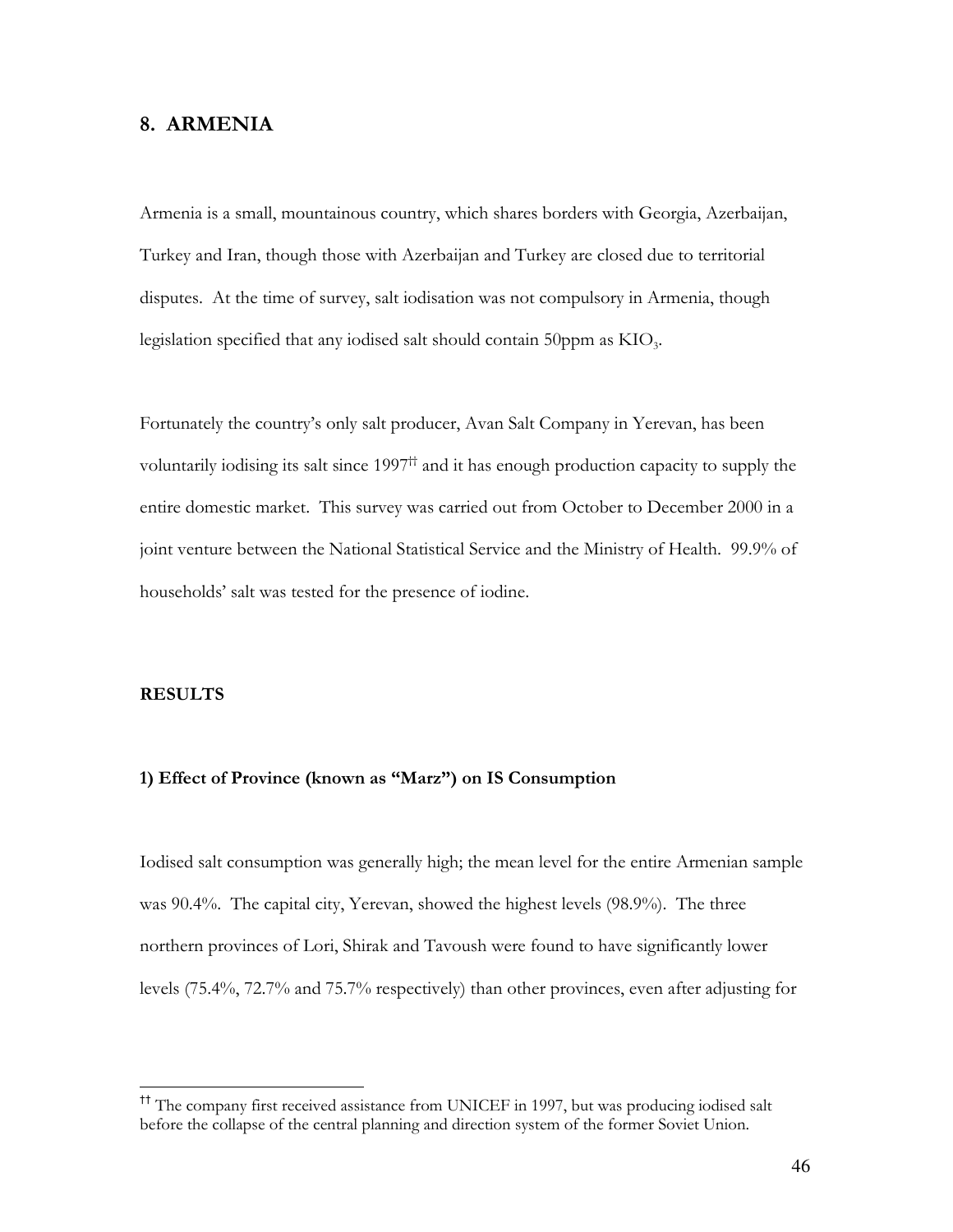wealth (OR: 0.158; p<0.0001, 95CI[0.119 - 0.210]). Figure 3.1, below, shows the IS consumption rates for all provinces.



Figure 3.1: Iodised Salt Consumption by Province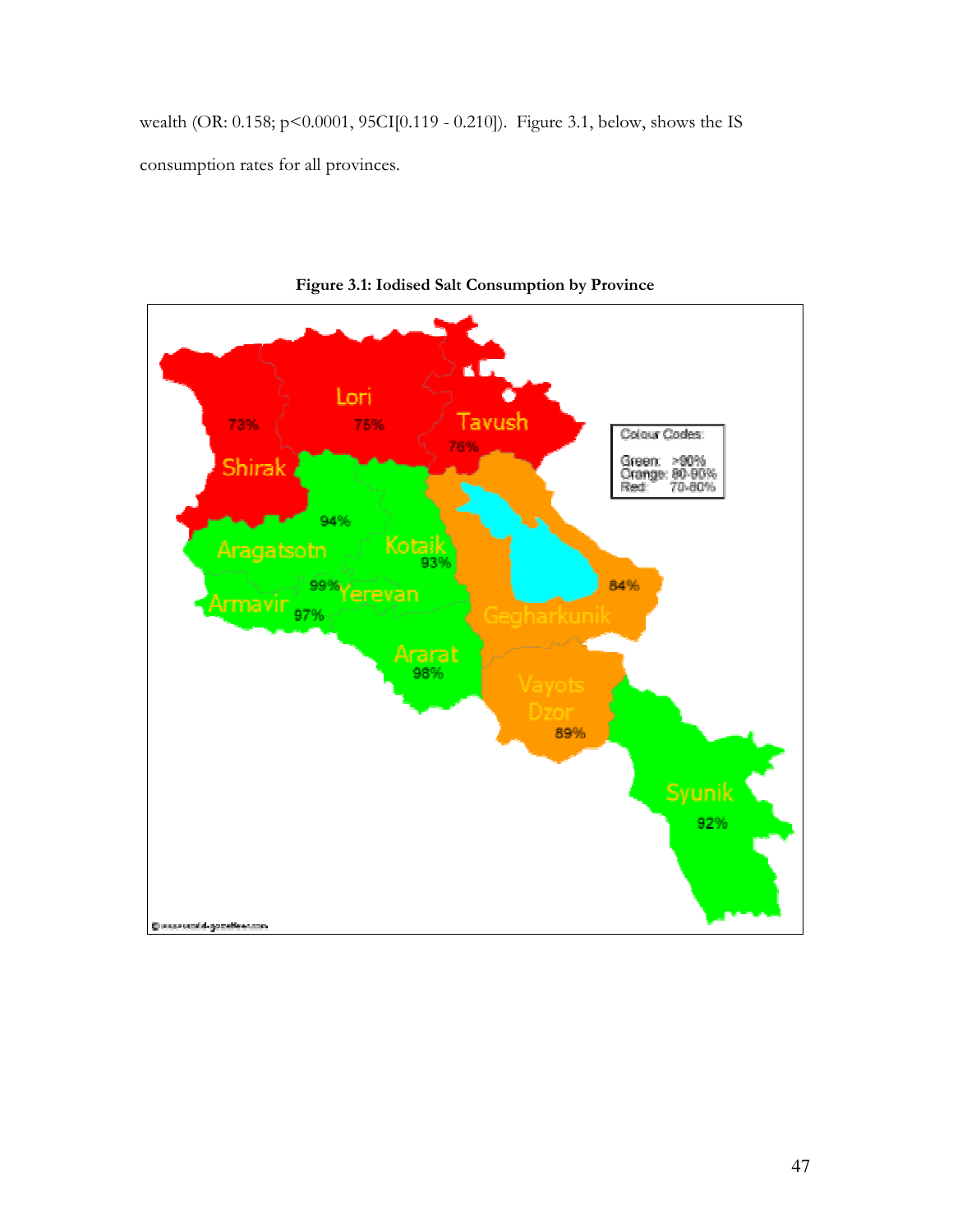## 2) Effect of Household Wealth on IS Consumption

For the entire sample there was a statistically-significant association between household wealth and iodised salt consumption (OR: 2.840; p<0.0001, 95CI[1.992 - 4.050])(see Figure  $3.2$ , below).

At provincial level, Lori showed the strongest wealth effect (OR: 4.684; p=0.009, 95CI[1.606 - 13.664]). However, neither of the other two northern provinces produced a statisticallysignificant wealth effect, even Shirak where IS consumption levels were marginally lower than Lori (see Figure 3.3, below).

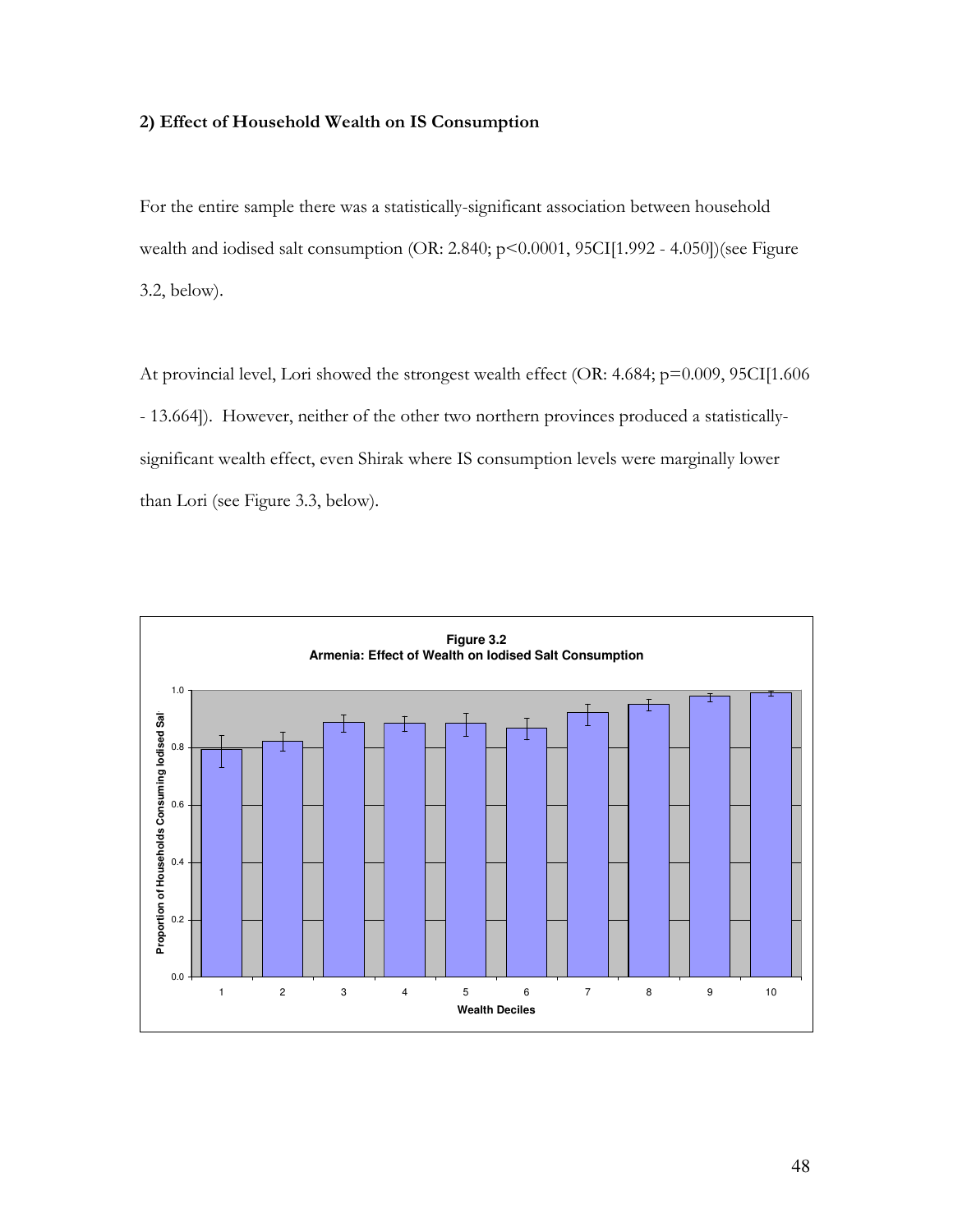

# 3) Effect of Educational Attainment on IS Consumption

Before adjusting for the effects of wealth, only highly-educated households showed any significant difference from the other educational categories, these households being 7.2% more likely to consume iodised salt than uneducated ones (OR: 2.34; p=0.003, 95CI[1.353-1.048]). After adjusting for wealth, however, this difference disappeared ( $p=0.748$ ).

# 4) Effect of Urban-Rural Status on IS Consumption

Before adjusting for the effect of wealth, urban households were 6.8% more likely to consume iodised salt than rural ones (OR: 2.14; p<0.0001, 95CI[1.652-2.763]). Again, after adjusting for wealth this difference disappeared ( $p=0.246$ ).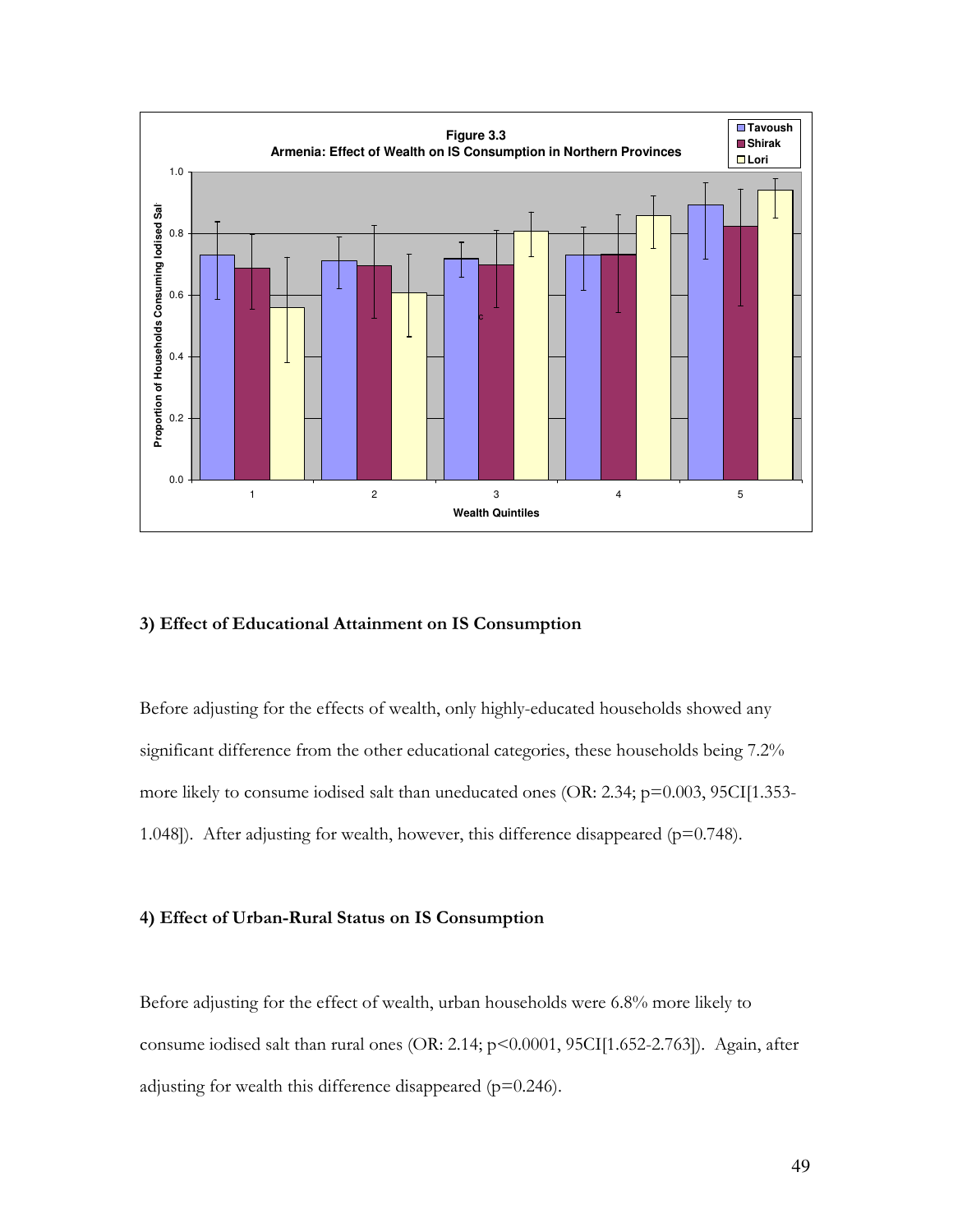The only provinces to show a statistically-significant urban-rural difference after adjusting for wealth were Shirak and Lori. In Shirak, those households located in the 'small city' category were much less likely to consume iodised salt than those located in rural areas (61% in the city compared to 89% in rural areas, (OR: 5.586, p=0.002, 95CI[2.282 - 13.672]). It would therefore seem likely that Gyumri, the capital city of Shirak, was the main source of uniodised salt in this province. In Lori, the opposite held true; urban households were significantly more likely to consume iodised salt than rural ones (84% compared to 72%, OR: 0.461; p=0.037, 95CI[0.219 - 0.971]) after adjusting for wealth.

## 4) Effect of Knowledge of the Benefits of Iodised Salt on IS Consumption

About 75% of all households were aware of the benefits of iodised salt. Having such knowledge improved a household's probability of consuming iodised salt by 3.7% (OR: 1.380;  $p=0.005$ , 95CI[1.103 - 1.727]).

Low statistical power at provincial level prevented statistically-significant differences from being seen in all provinces except Shirak, where there was a 22% difference between those with knowledge and those without. A general trend could be seen whereby, the lower the general level of iodised salt consumption, the more significant knowledge seems to have been.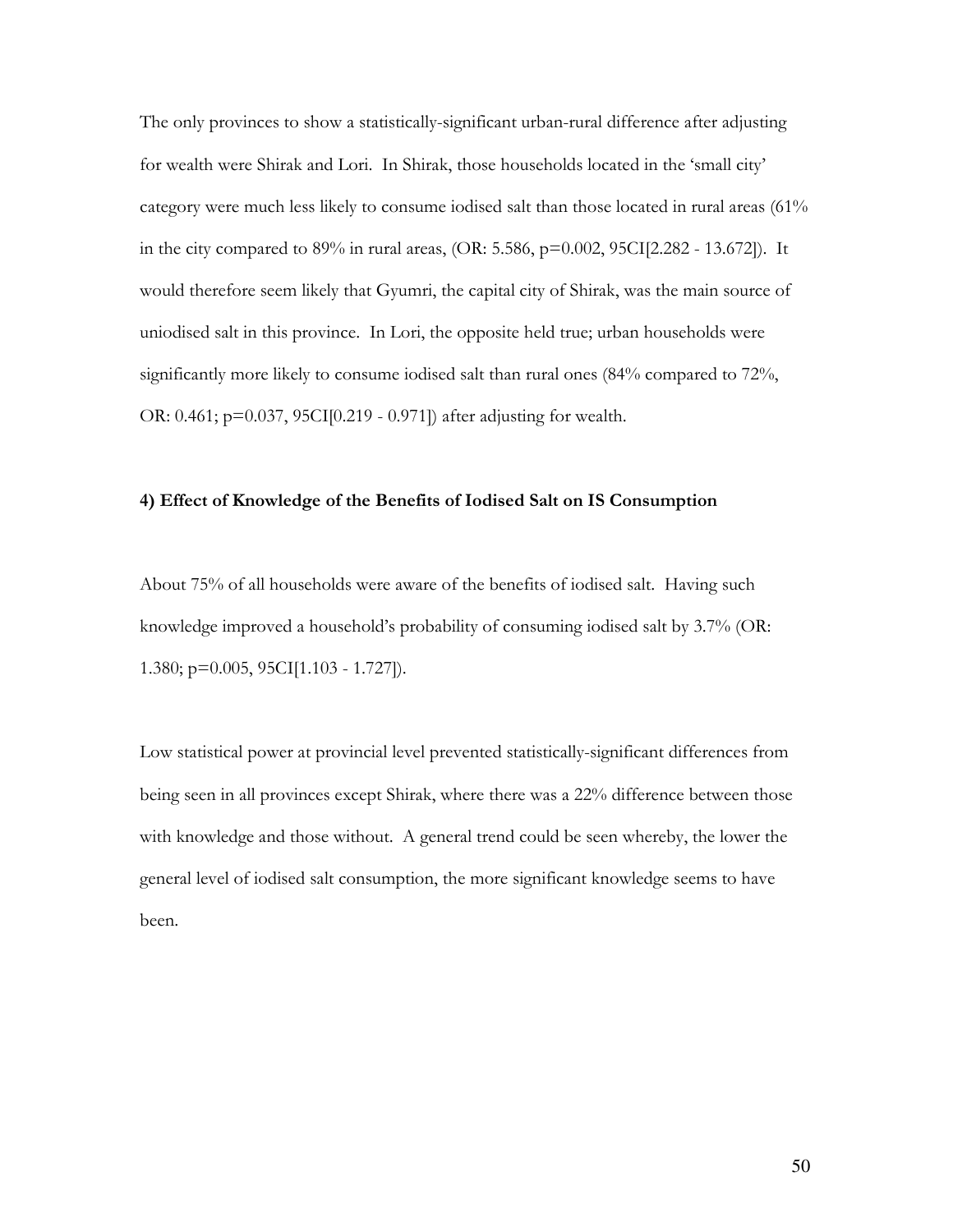#### 5) Effect of Storage Method on IS Consumption

The survey discerned two categories of salt storage to approximate 'good' and 'bad' storage conditions. 'Good' included being kept in a closed container, away from the cooker or in a dark place. 'Bad' was classified as being stored in an open container, close to the cooker or in direct sunlight.

Unfortunately, neither the DHS Final Report nor the household questionnaire provide guidance as to whether a closed container when stored next to the cooker would be either 'good' or 'bad'. All that can be assumed is that 'good' storage methods were generally better than the 'bad' ones.

About 80% of all household salt was kept under 'good' storage methods and was 7.3% more likely to contain iodine than that stored under 'bad' conditions (OR: 2.04;  $p<0.0001$ , 95CI[1.664-2.509]).

Good storage conditions therefore increase the likelihood of consuming iodised salt, though probably only to a small degree. In any case, the validity of this result is open to discussion given the ambiguity over what constituted 'good' or 'bad' storage conditions.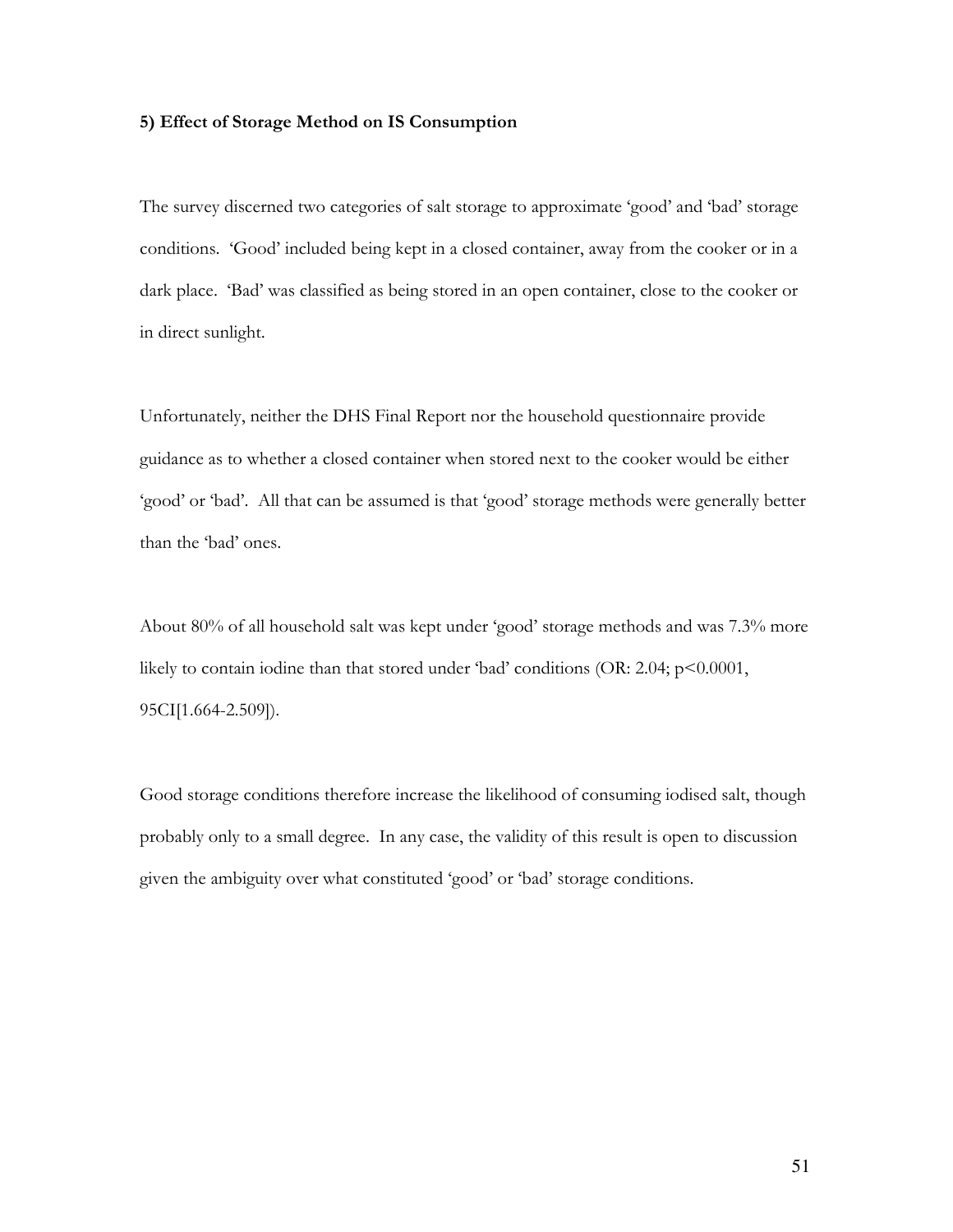## **DISCUSSION**

Despite the generally high levels of IS consumption, a significant wealth effect was found for the sample as a whole. At provincial level those with the lowest IS consumption rates did not necessarily have the strongest wealth effect. Although the effect of household wealth status was strong in Lori, it was much weaker in Shirak and Tavoush, despite Shirak having the lowest level of IS consumption. This suggests that in these provinces factors other than purchasing power played a significant role in the use of iodised salt.

Anecdotal evidence collected from interviewers suggests that, in many of the households with uniodised salt, the salt's packaging indicated that it had been produced in Ukraine or Iran. At the time of survey the only salt producer in Armenia, the Avan Salt Company, produced iodised salt which was supplied throughout Armenia. On the basis that it is highly unlikely that this producer would systematically under-iodise salt destined for specific provinces, this would suggest that imported salt was most probable source of the problem.

This would explain some of the differences in IS consumption between the provinces, since it was those bordering Georgia that had the lowest levels. At the time, most of Georgia's salt originated from Ukraine and was largely uniodised (8% in 2000)<sup>6</sup> despite legislation in Georgia being in effect that prohibited the sale of uniodised salt.

Due to the lack of salt legislation in Armenia this uniodised salt could legally be imported from Georgia where it competed with Armenian iodised salt. However, if it were considerably cheaper than Armenian salt, one would expect poorer households to have been

52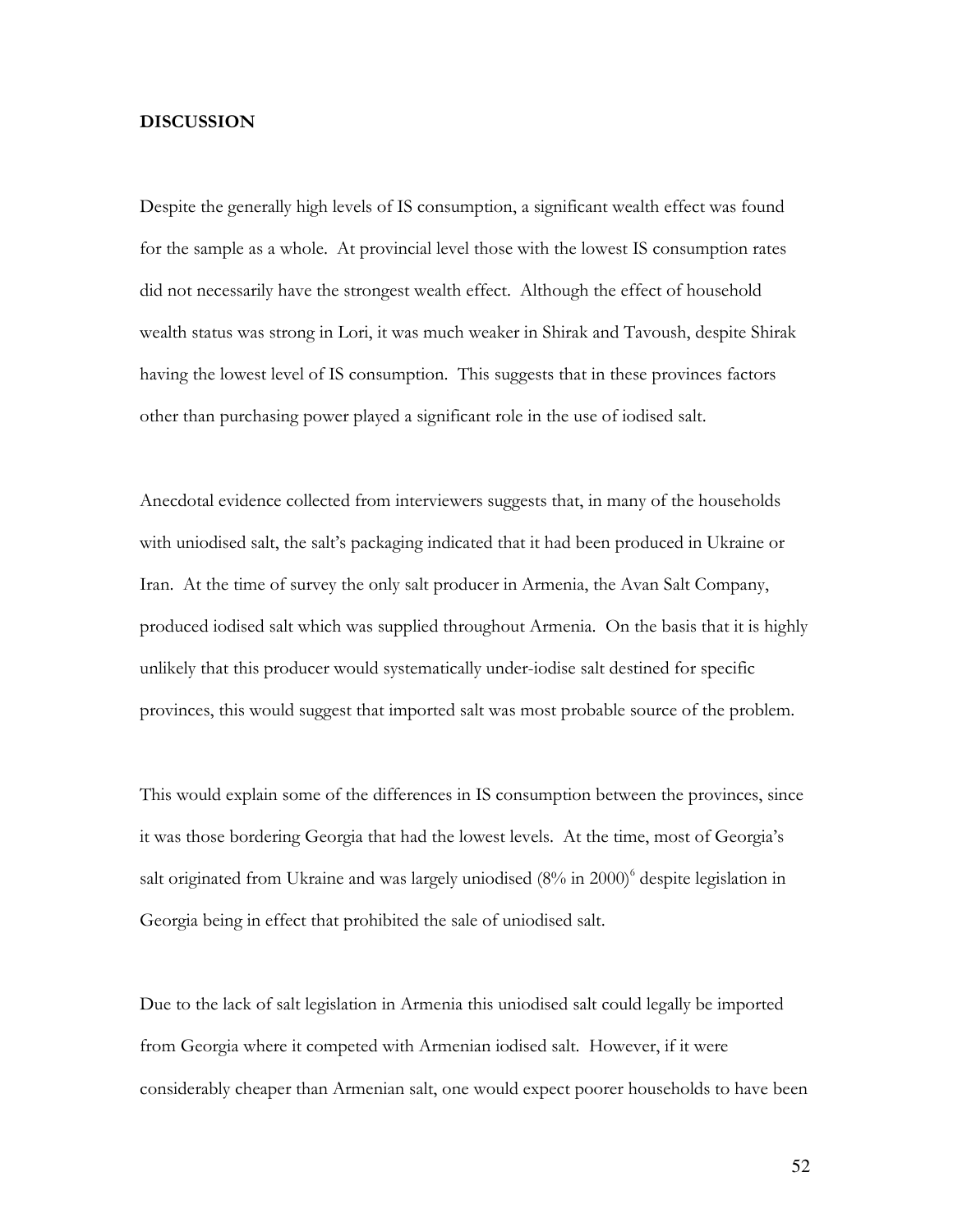its main consumers. While this seems to be the case in Lori, the wealth effect is much less pronounced in Shirak and Tavoush, suggesting either that its competitive advantage is slim or else some other factor is at work.

# **POLICY IMPLICATIONS**

## **Legislative Reform**

At the time of this writing, Armenia still had not passed legislation requiring the mandatory iodisation of edible salt; the system as it stands remains totally voluntary. Thankfully the sole producer in Armenia has an excellent track record of iodising its salt, which means that the vast majority of the population is not at risk of the damaging effects of iodine deficiency.

However, approximately 10% of households were found to use uniodised salt during the Armenian survey in 2000, which is still a significant proportion of the population. There is also no guarantee that the Avan Salt Company will remain the only salt producer in Armenia or even that it will continue to iodise its salt. The creation of comprehensive legislation that prohibits the importation or sale of uniodised salt would ensure that any future changes in the salt supply would not reverse the excellent progress made thus far.

#### **Monitoring and Enforcement**

The Armenian situation provides an excellent opportunity for a demonstration of costefficiency in assuring the points in the salt production and supply chain that are crucial to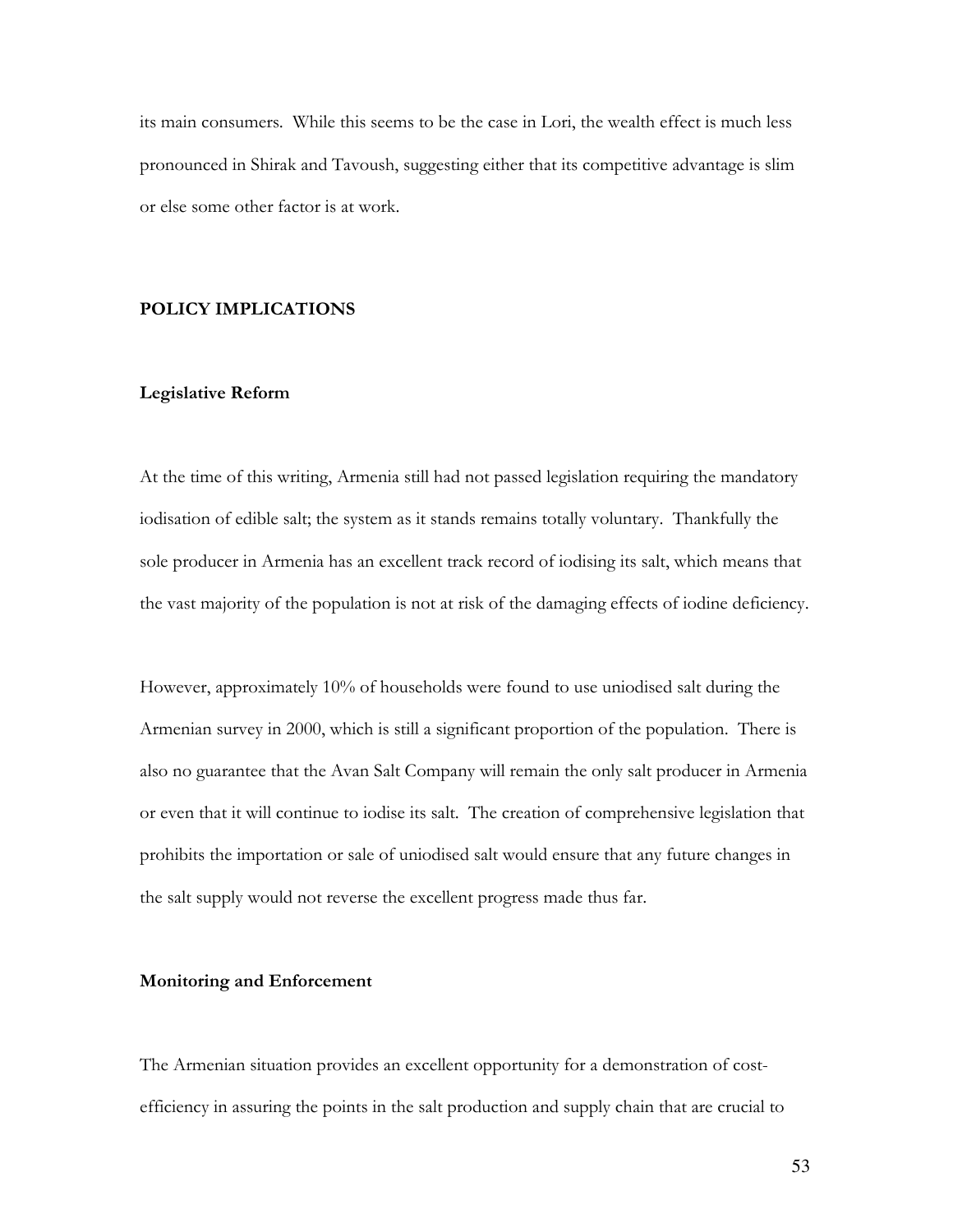ensuring universal IS consumption in the country. For instance, the data from the present survey show that 90% of the entire iodised salt supply was effectively controlled by regular internal and external checks on the salt being produced at one source, the Avan Salt Company's factory in Yerevan.

For imported salt, at present only the borders of Iran and Georgia are open to the trade of goods due to ongoing territorial disputes with Turkey and Azerbaijan. The present analysis indicates that once legislation is enacted, the Armenian Border Service should focus their efforts on the six customs points on the Georgian border. Border officials could be provided with cheap yet effective salt-test kits which require virtually no training or expertise to use.

Effective customs inspections would be able to prevent any further importation of uniodised salt. Anyone attempting to import uniodised salt could be liable either to have the goods seized or else be refused entry. Fines or arrest may not be the most suitable methods of control in this case, given the opportunities it would present for abuse and corruption.

# **CONCLUSION**

For the sample as a whole, wealth was significantly associated with IS consumption, but at provincial level the only wealth effect found to be statistically-significant occurred in Lori. In all other provinces the wealth effect was less than significant due to a combination of the generally weaker effects associated with almost universal IS use and low statistical power.

54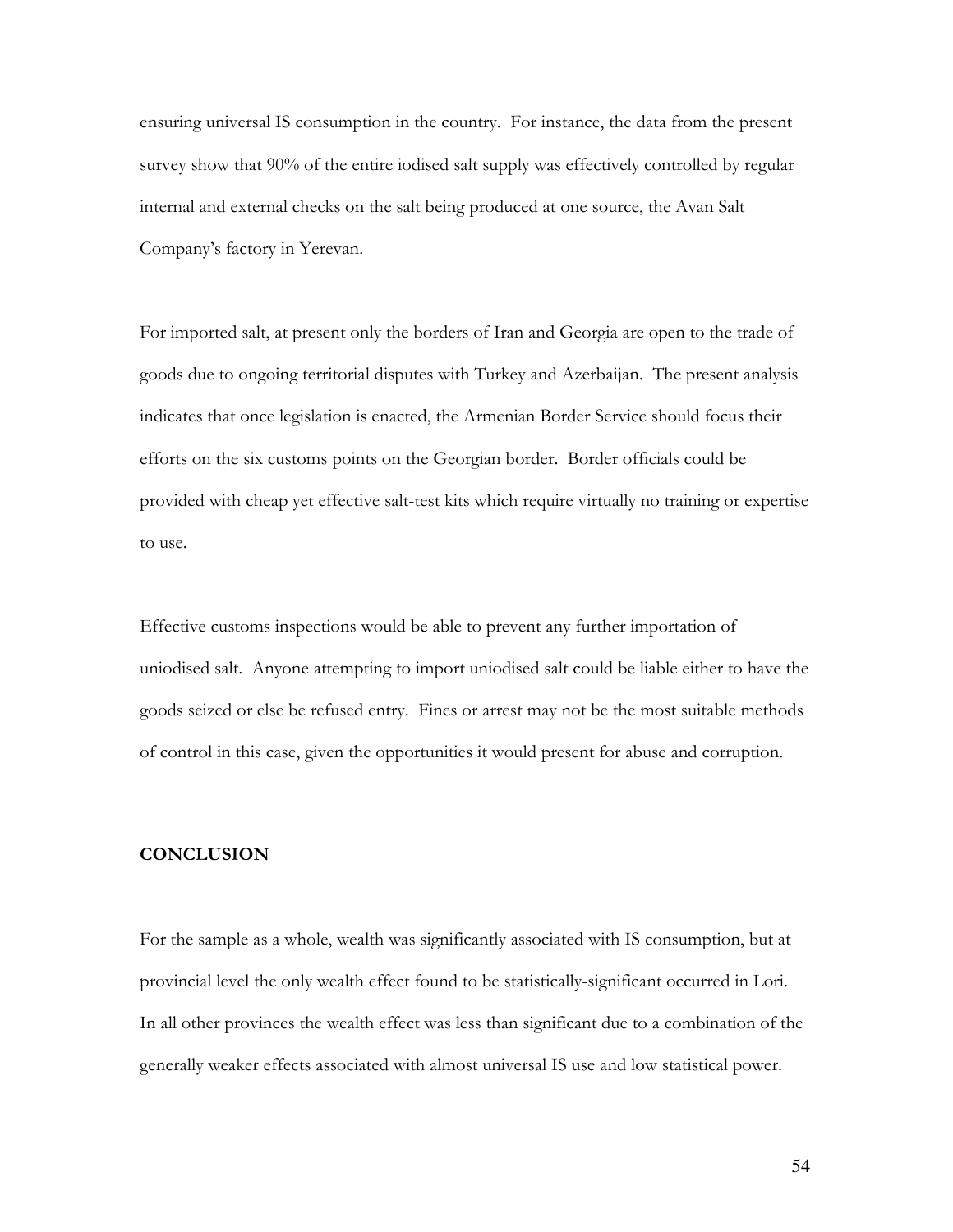In Shirak, the main origin of the problem seemed to be the provincial capital, Gyumri, which had markedly lower levels of IS consumption than the rest of the province for reasons that could not be ascertained. In Tavoush, no significant associations or differences could be found in the data to explain its low IS consumption levels. The common factor shared by all three northern provinces was their border with Georgia, where at the time a very low proportion of households used iodised salt. It would seem highly likely therefore that imported Georgian salt was the main source of uniodised salt, at least in these provinces, though the survey did not collect data to test this assumption.

Armenia's general progress towards USI has been outstanding, although significant problems appear to remain. Unless legislation prohibiting the importation or sale of uniodised salt is brought into effect, these problems will continue to threaten the public health of the population. Once legislation comes into effect, monitoring and enforcement would be most efficient by focusing control operations on the small numbers of critical border points to ensure compliance.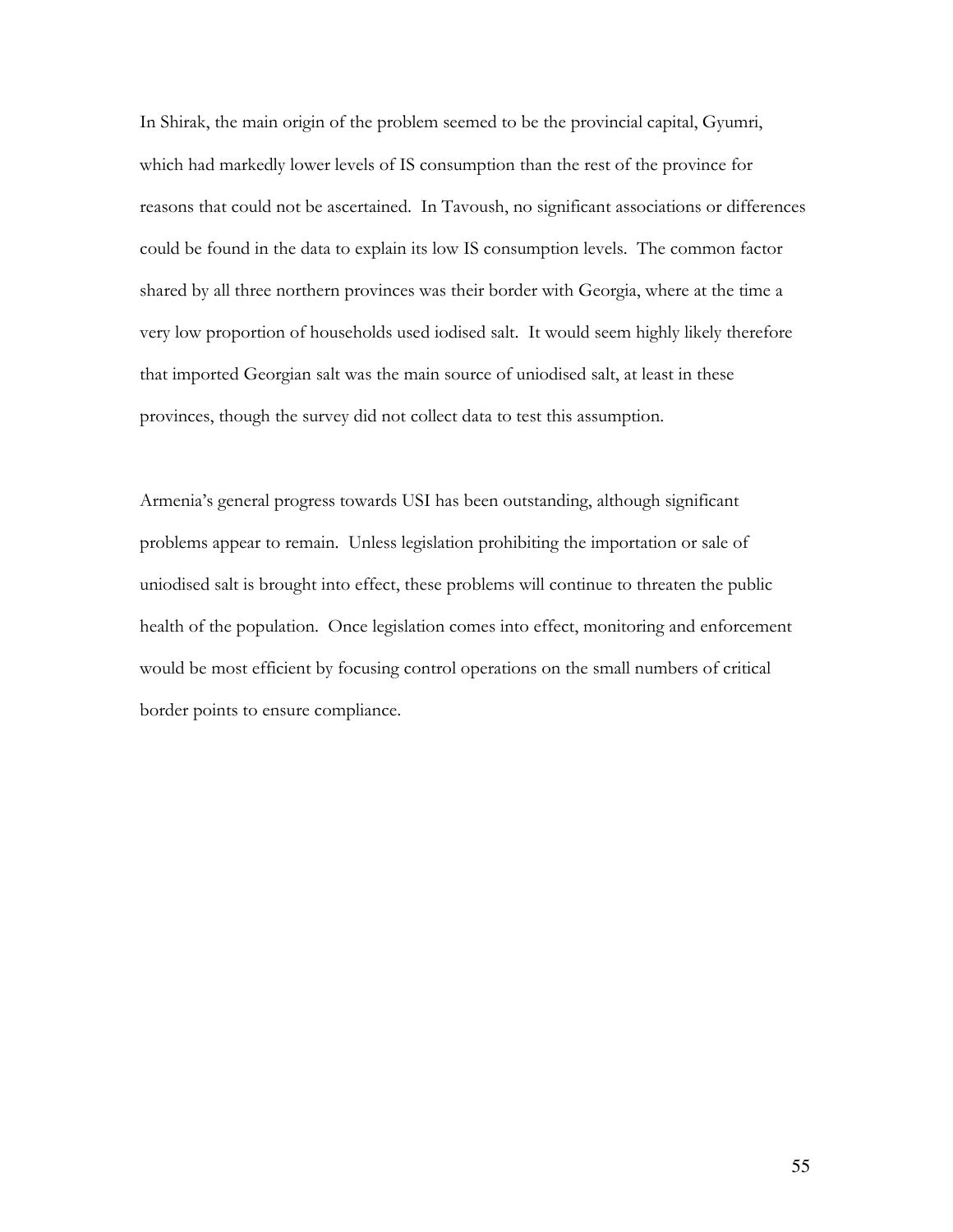# 9. EGYPT

Egypt is the second largest sample in this study, comprising 16,957 households. Data were collected by the National Population Council from July to November 2000. Overall, 90.4% of sampled households' salt was tested for the presence of iodine.

The government enacted salt legislation in 1996 requiring the iodisation of table salt with 50-80ppm  $KIO_3$ . The country's largest salt producer, El Nasr Salines Company, is based in Alexandria with additional salt mines in Port Said and El Beheira. It produces both refined and coarse iodised salt for the domestic and export markets, though in unknown quantities. In 1997 it claimed to have a domestic market share of 96%. More recent figures are not available to us.

## **RESULTS**

# 1) Effect of Household Wealth on IS Consumption

For the entire sample, a statistically-significant difference existed in IS consumption between wealthier and poorer households (OR 1.548;  $p$ <0.0001, 95CI[1.360 - 1.763]). The relationship across wealth levels in Egyptian households was not linear, however. Figure 4.1 below shows the nature of the association. It starts as weak yet significant in the poorest third the population (OR: 1.302;  $p \le 0.0001$ , 95CI[1.167 - 1.452]), becoming only slightly stronger in the second third (OR: 1.430;  $p=0.001$ , 95CI[1.164 - 1.758]) and then in the highest third of wealth becomes very strong (OR:  $8.770$ ;  $p < 0.0001$ ,  $95CI[6.785 - 11.335]$ ).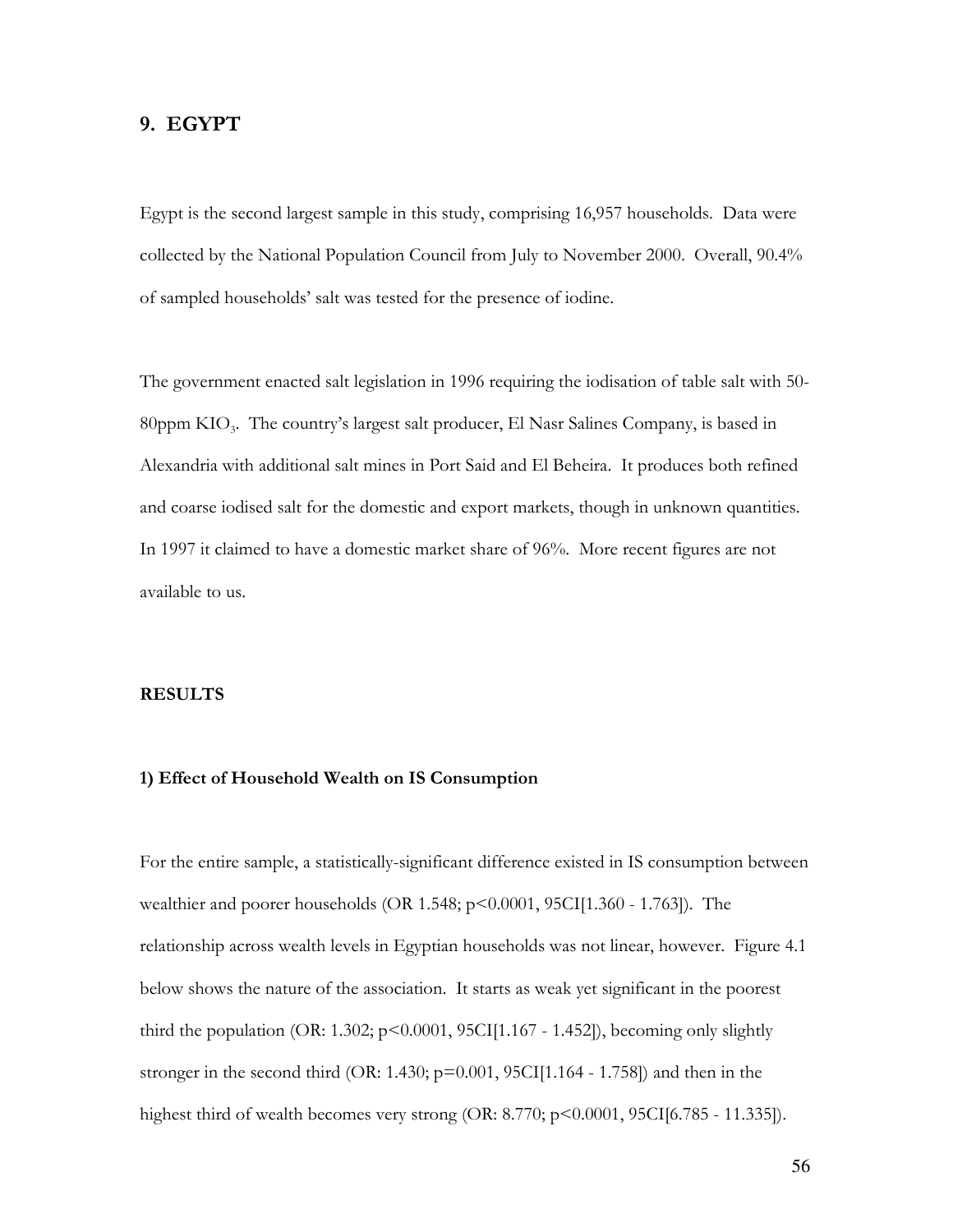

At regional level, the Urban Governorates showed by far the strongest wealth effect (OR: 6.383; p<0.0001, 95CI[4.847 - 8.407]) whereas the other regions were broadly similar to each other (Frontier Governorates: OR: 3.311; p=0.005, 95CI[1.528 - 7.173], Upper Egypt: OR: 2.529; p<0.0001, 95CI[2.095 - 3.052], Lower Egypt: OR: 2.269; p<0.0001, 95CI[1.894 -2.718]). These regional wealth effects are illustrated in Figure 4.2, below.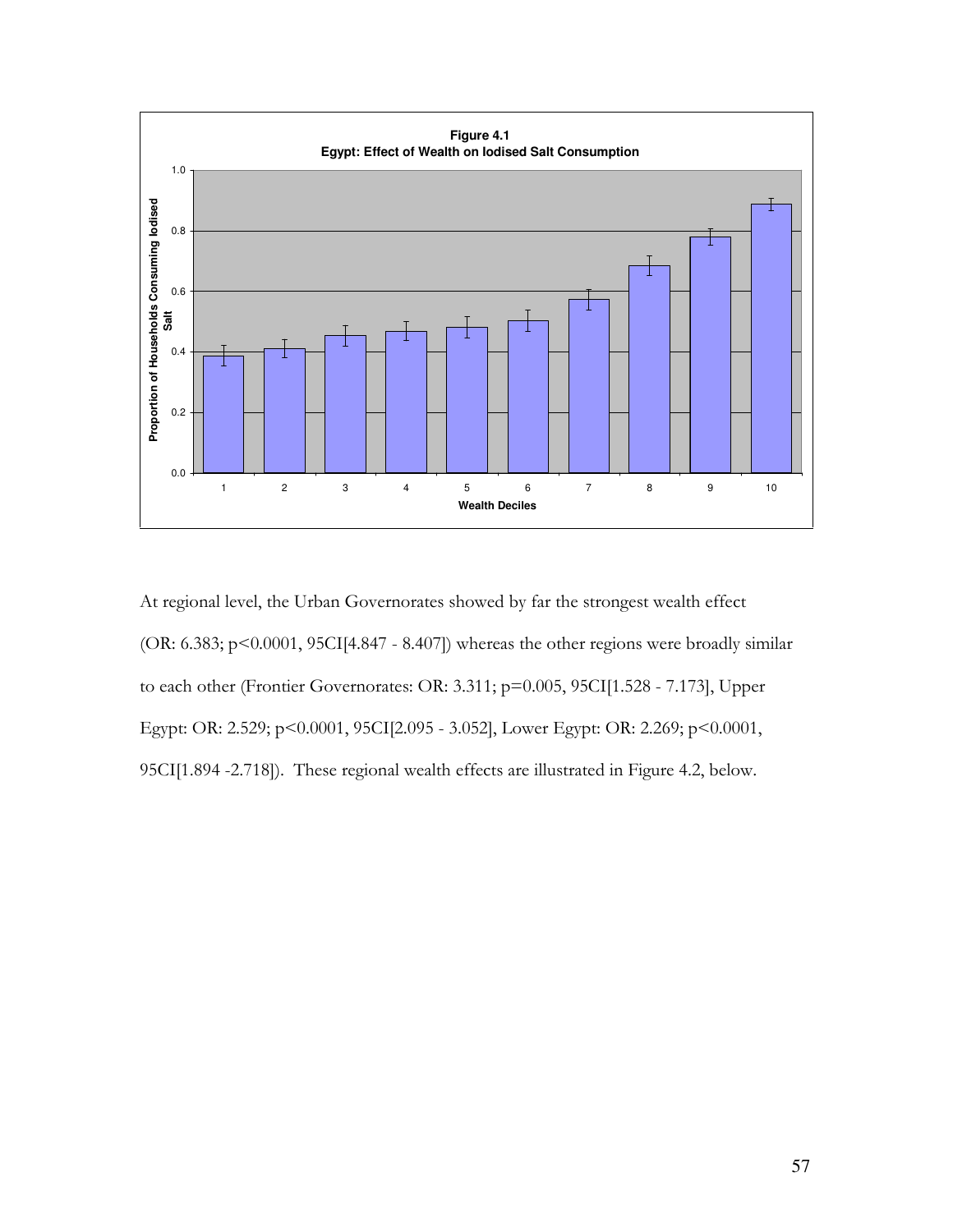

# 2) Effect of Governorate and Urban-rural Status on IS Consumption

Before adjusting for the effect of wealth, the highest iodised salt consumption occurred in the Frontier Governorates (78.0%), particularly in the New Valley (93.8%) and Sinai  $(87.0\%)$ . Elsewhere, the urban categories were broadly similar  $(61.3 - 70.0\%)$  as were the rural areas of Lower and Upper Egypt (43.4% and 50.2% respectively), indicating an urbanrural divide of 18.8% on average.

After adjusting for the effects of wealth, however, this urban-rural difference disappeared (p=0.456) and a much more regionally-based pattern emerged. Frontier Governorates showed the highest consumption rate, followed by Upper Egypt, with Lower Egypt and the Urban Governorates jointly lowest.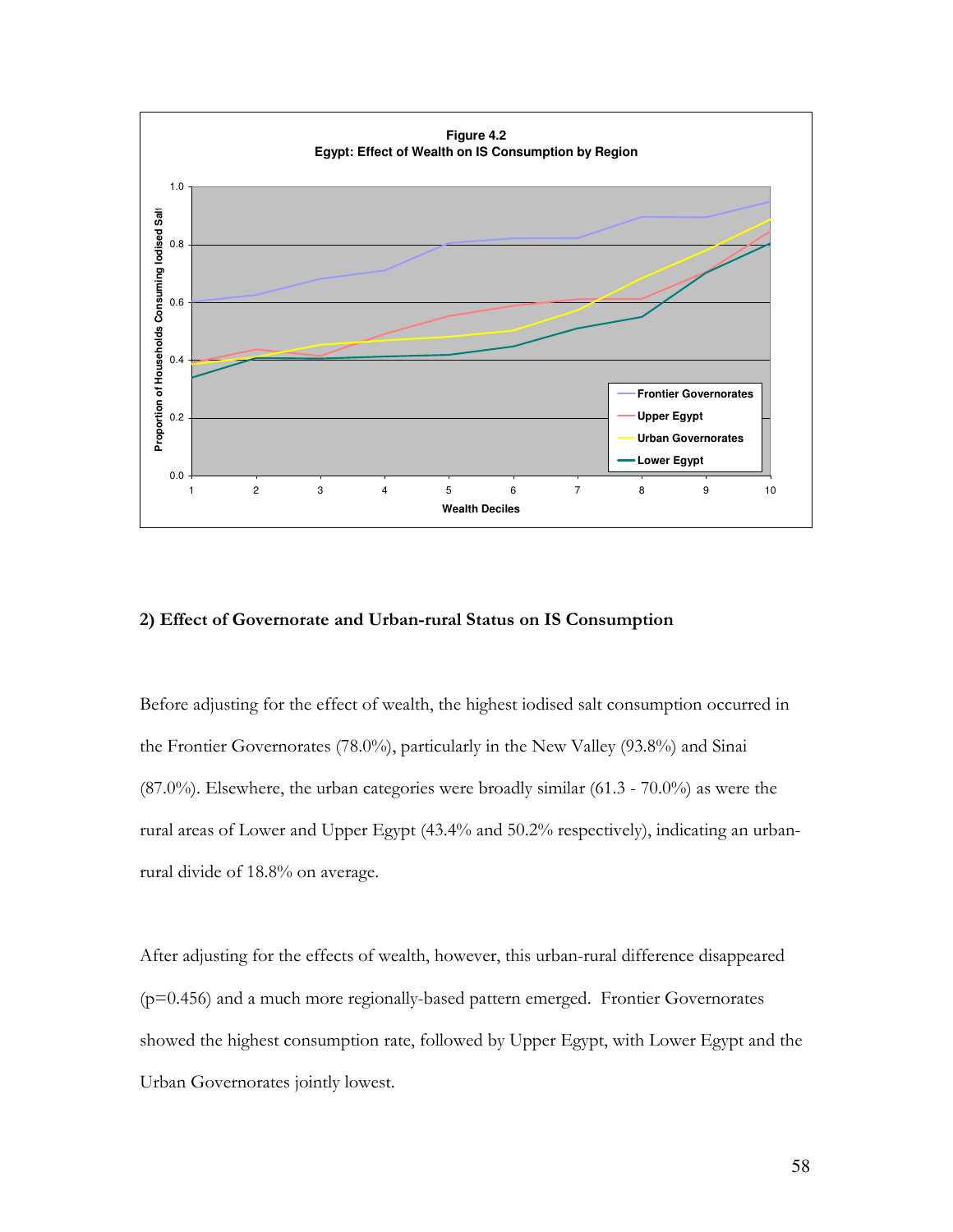Some specific locations were identified as having particularly low levels of IS consumption, such as Qena (34.9%), Kafr-el-Sheikh (32.3%) and Fayoum (23.4%). Further analysis showed that it was mainly in the rural parts of these locations that the low rates were found. Due to a lack of statistical power in the data at this level, however, it was not possible to determine whether these rural areas were merely poverty hotspots or whether there was a problem with iodised salt availability per se.

## 3) Effect of Educational Attainment on IS Consumption

At national level, before adjusting for wealth, there was a very significant difference in IS consumption between all levels of education, with highly-educated households being nearly 36% more likely to consume iodised salt than households without formal education (OR: 5.062;  $p \le 0.0001$ , 95CI[4.204 - 6.094]).

However, after adjusting for the confounding effects of wealth and region, this association diminished to the point where it was only statistically-significant at secondary (OR: 1.252; p<0.0001, 95CI[1.132 - 1.385]) and higher levels (OR: 2.234; p<0.0001, 95CI[1.880 - 2.656]). There was no significant difference between households without formal education and those educated to primary level ( $p=0.351$ ).

Adjusted for the effects of household wealth and Governorate, iodised salt was 4% and 15% more likely to be present among households with a member educated up to secondary and higher levels. At regional level, the effects of educational attainment were consistent with those above, except in the Frontier Governorates (i.e. the Governorate where the IS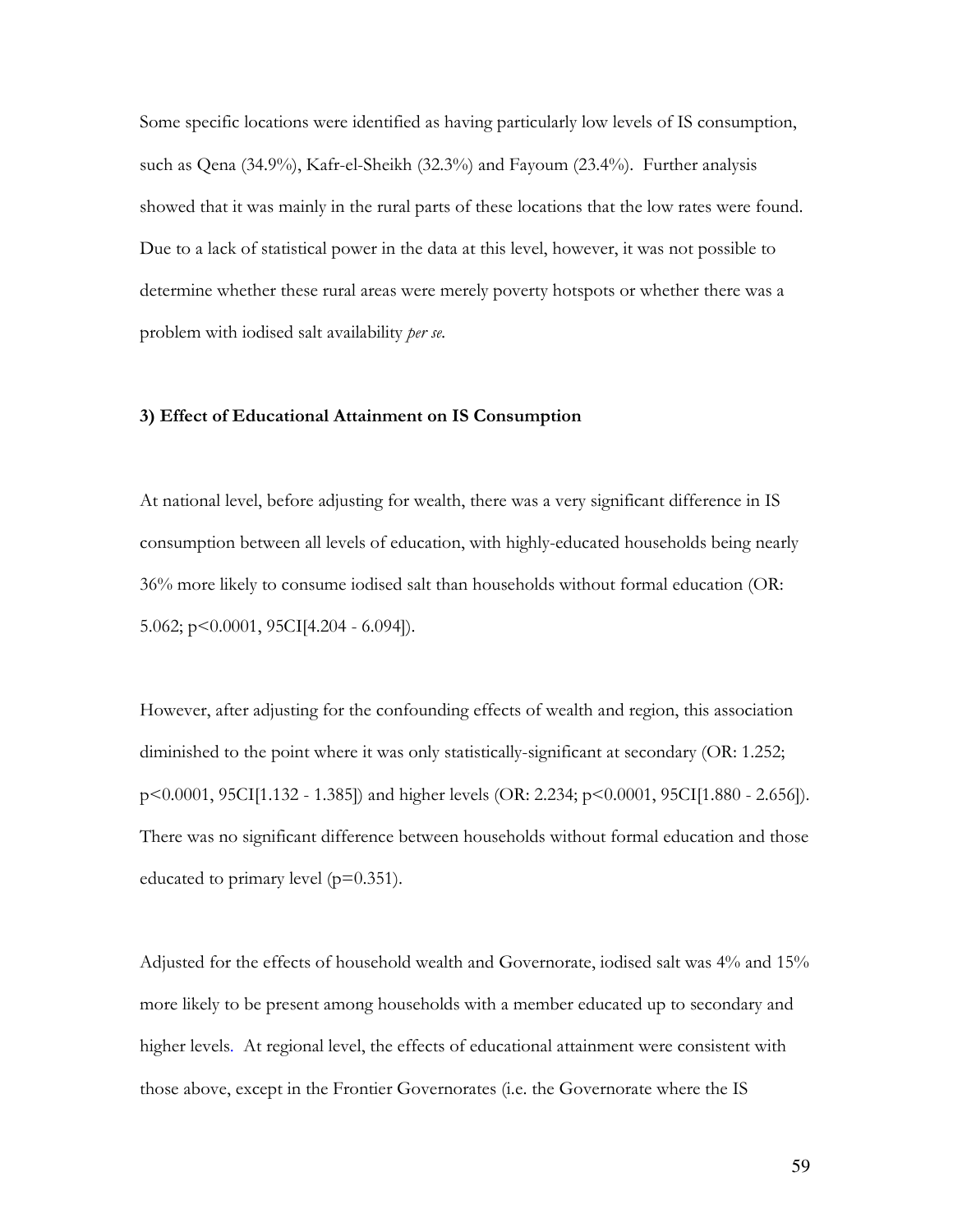consumption level was highest) where no significant difference in IS consumption remained between any of the levels of educational attainment ( $p=0.198$ ).

### **DISCUSSION**

# 1) Effect of Region on IS Consumption

The New Valley desert area in the southwest of the country is traditionally associated with Egypt's highest prevalence of iodine deficiency. In this study it was also found to have the highest level of iodised salt consumption (93.8%), which may suggest that efforts to facilitate the consumption of iodised salt in this historically most iodine-deficient area are showing a substantial effect.

However, other than the New Valley, other areas previously reported with severe deficiency disorders were Kafr El-Sheikh and Aswan, which in this study had IS consumption levels of 32.3% and 76.0% respectively. It would seem therefore that at the time of the survey not all populations where iodine deficiency had been documented were being protected by sufficient IS consumption.

#### 2) Effect of Household Wealth on IS Consumption

The relationship between iodised salt consumption and wealth was strongest in the richest half of the population, with little difference between lower deciles. One might at first suspect this to be the result of a large proportion of poor people having relatively little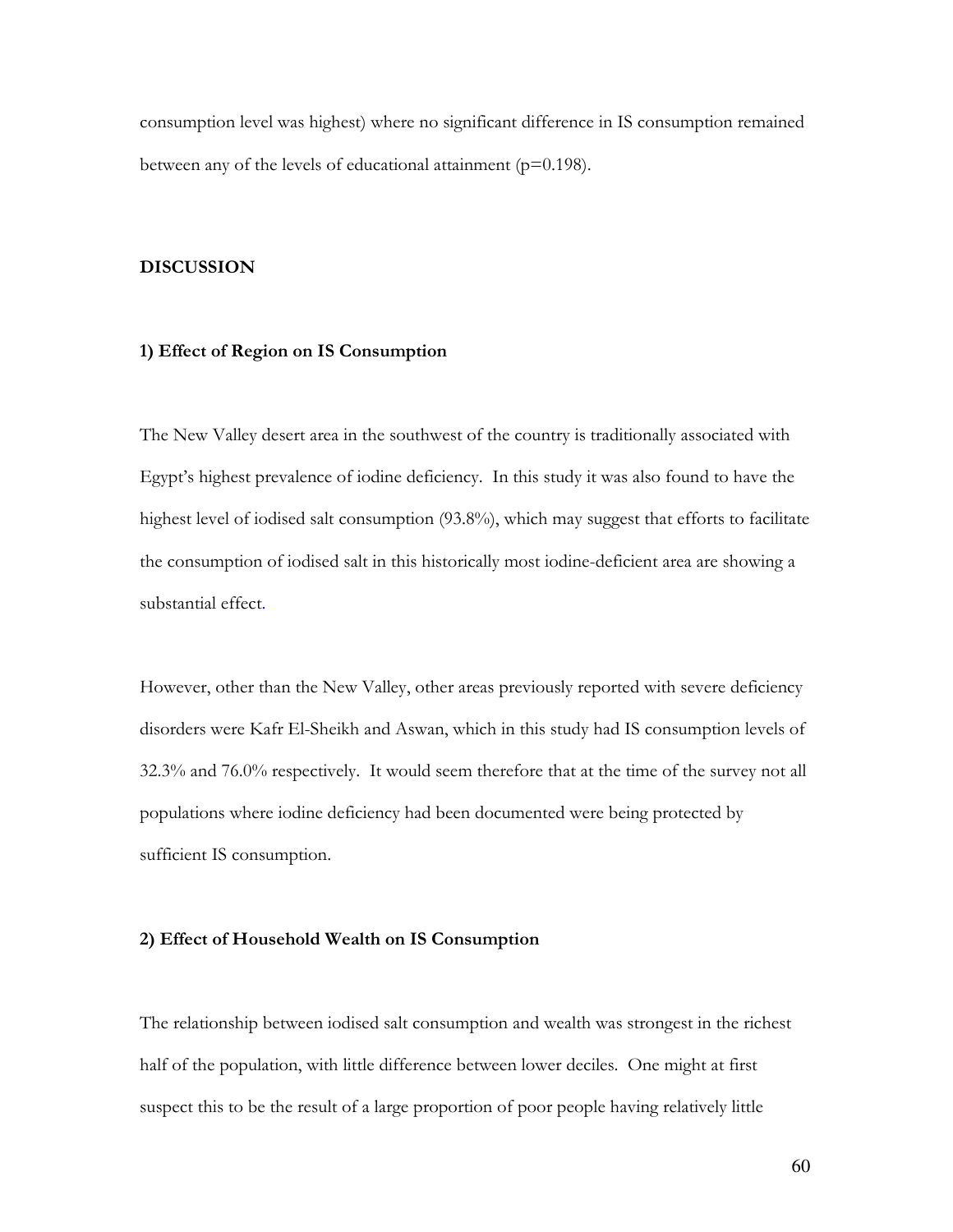difference in absolute levels of wealth. Yet Egypt's wealth structure does not show this to be the case.

The results would therefore more likely reflect a threshold effect, though further data was not available to explore what this threshold might involve. Based on the results from other countries in this study though, it might well involve a transition whereby, at increasing levels of wealth, the purchasing preference in the population shifts from mostly cheaper, coarse salt to instead mostly refined salt, which would in turn would be more likely iodised. Unfortunately, the DHS2000 survey in Egypt did not report on the type of salt found in households, and therefore this hypothesis is impossible to test with the data from this country.

### 3) Effect of Education and Urban-Rural Status on IS Consumption

At the time of survey, iodised salt consumption was generally much higher in urban areas than in rural ones, the difference in the raw data being 18.8%. After adjusting for the effect of household wealth, however, this urban-rural divide was replaced by a regional distribution, indicating that urban-rural status per se was not a significant factor in explaining IS consumption.

Those households in which a member had completed higher education were significantly more likely to use iodised salt in all regions except the Frontier Governorates. Perhaps in Egypt highly-educated households were more likely to make conscious decisions to buy iodised salt than less educated ones, but the effect might also have been caused by the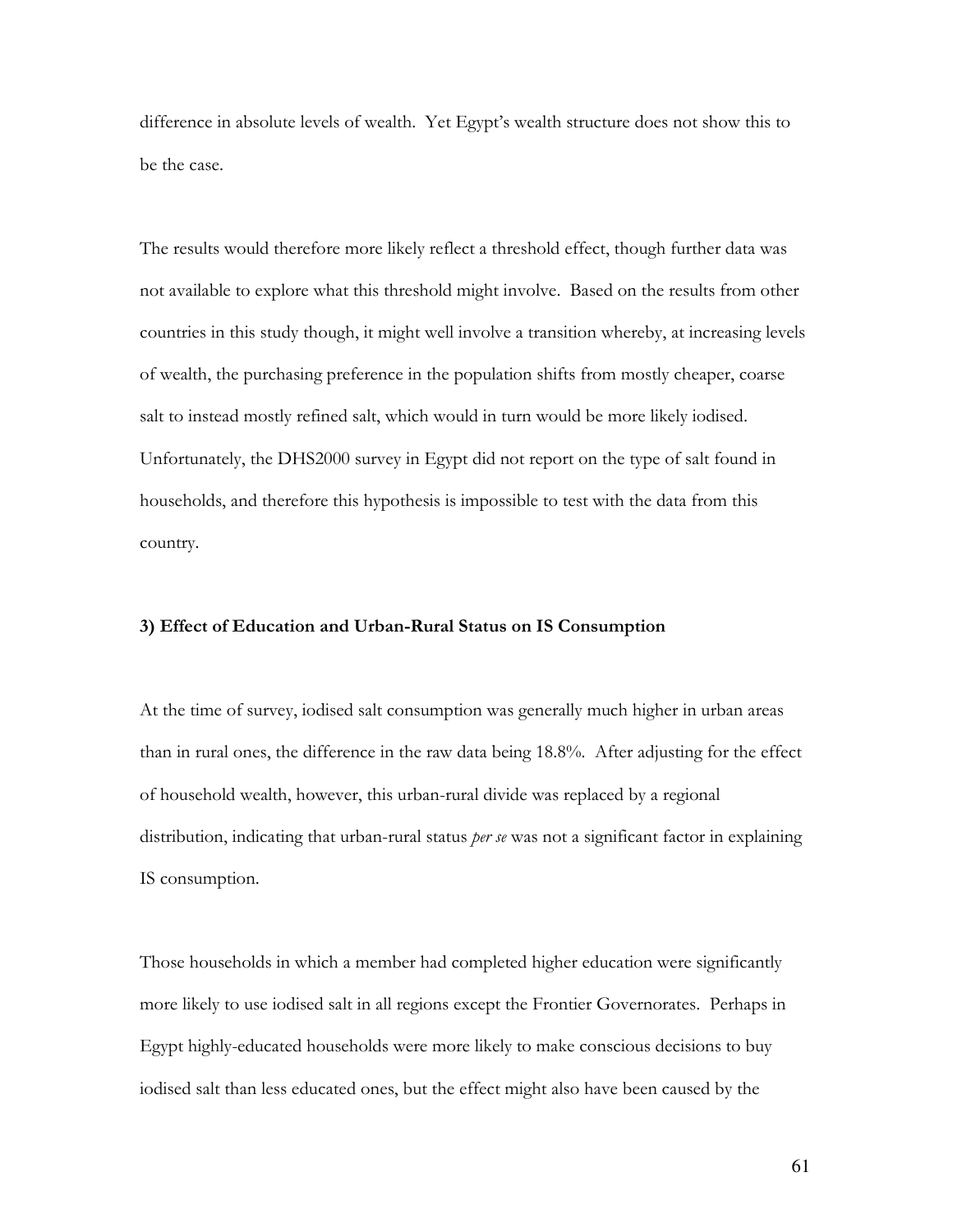purchasing preference of wealthier households for refined salt referred to above. This may mean that factors other than wealth such as educational attainment come into higher significance only once a certain wealth threshold has been reached. As remarked above, it is unfortunate that the Egyptian dataset does not permit this hypothesis to be analysed and tested.

# **CONCLUSION**

Within the constraints of the dataset from Egypt, household wealth was found to be the main determinant of household IS consumption in Egypt, with those households in higher wealth deciles being significantly more likely to consume iodised salt than those in lower ones. A threshold effect was likely, but the data from the DHS survey did not allow further exploration of the main factors that may explain why this threshold effect was seen.

There was considerable regional variation in iodised salt use in households with generally lower IS consumption levels in Lower Egypt than in Upper Egypt. Urban-rural differences were minor after adjustment for wealth; in fact the most significant wealth effect occurred within the Urban Governorates. Rural populations were less likely to consume iodised salt only because they were more likely to be poor. Educational attainment was found to have a significant influence at secondary and higher levels, although the effects in terms of IS consumption were not large.

In 1995 the New Valley governorate was reported as having the highest prevalence of iodine deficiency in Egypt. The results of this study show that 93.8% of the population in New

62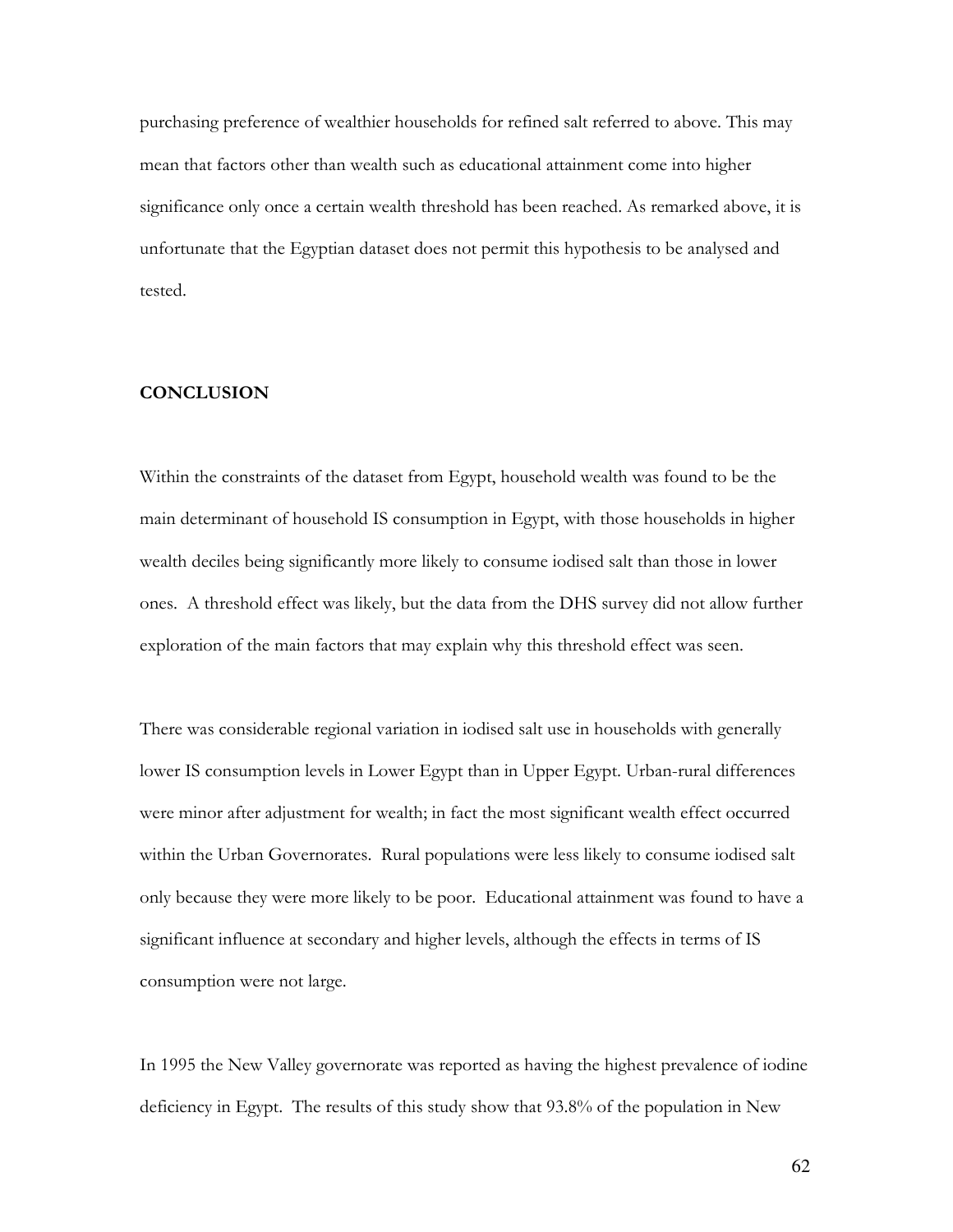Valley was consuming iodised salt. The reasons behind this success could not be determined due to the limitations of the data available. However, other locations previously identified as having a high prevalence of iodine deficiency were found to have maintained low levels of IS consumption and their populations therefore remained at high risk of the dangers of iodine deficiency on their health and development.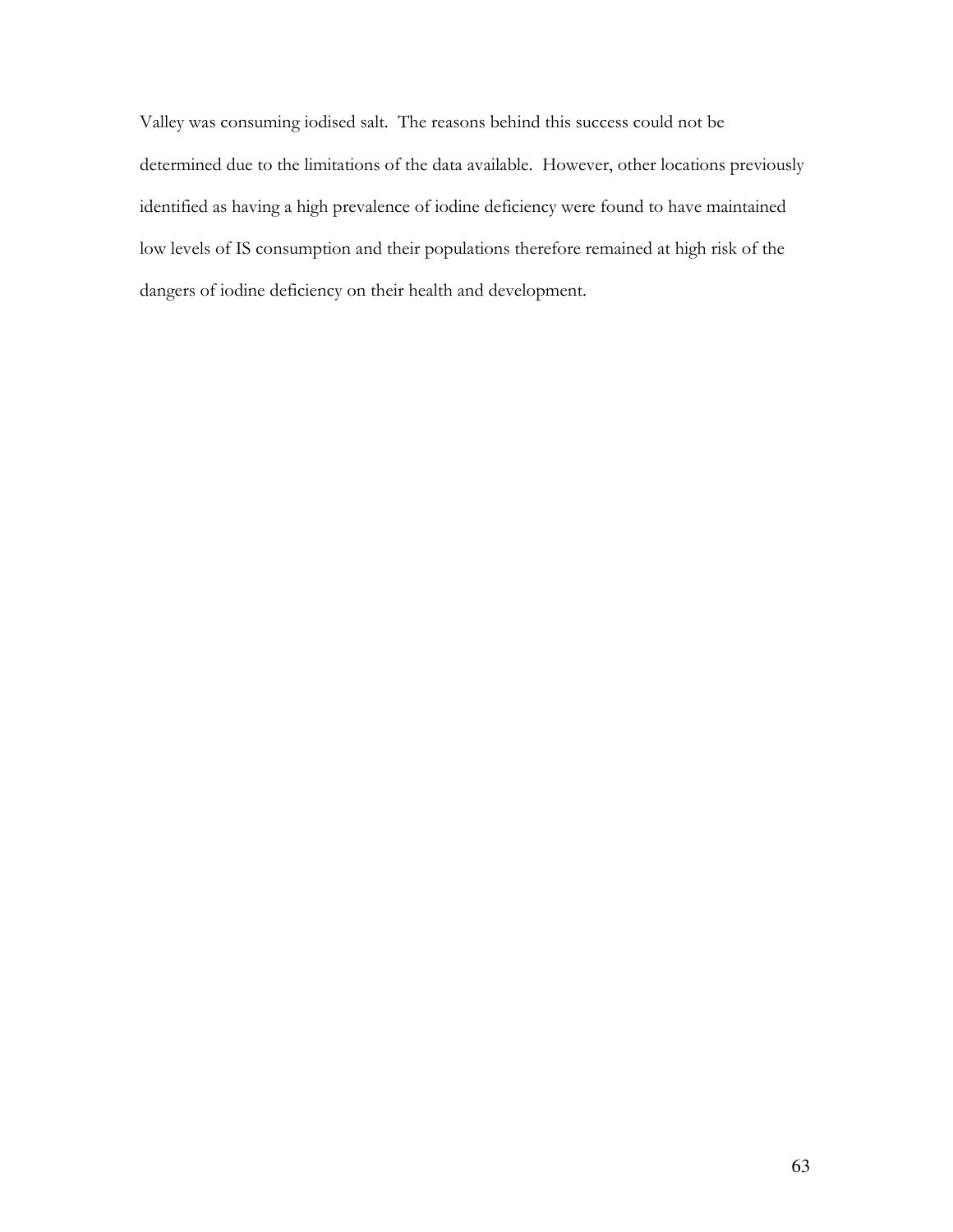# 10. HAITI

This survey was carried out from February to July 2000 by the Haitian Children's Institute, shortly after a "salt iodisation initiative" had started around Port-au-Prince. The sample size included 9,595 households and 91.9% of the household's salt was tested for the presence of iodine.

Haiti is a relatively small nation and it shares the island of Hispaniola with the Dominican Republic, which has similar levels of iodine deficiency and iodised salt consumption. Salt in Haiti is generally produced using very simple methods; the harvest is impure and iodisation without prior washing is greatly ineffectual. Approximately 1% of salt is imported, most of which is iodised, but this does not constitute a significant proportion of the population's use. At the time of survey, salt iodisation was not mandatory in Haiti, but it was in the neighbouring Dominican Republic, though compliance was reportedly poor.

The political situation in Haiti is precarious. Following severe civil unrest and the departure of President Aristide earlier in 2004, an interim multi-national peacekeeping force supports a transitional government. The ability to formulate long-term public health strategies is therefore rather limited.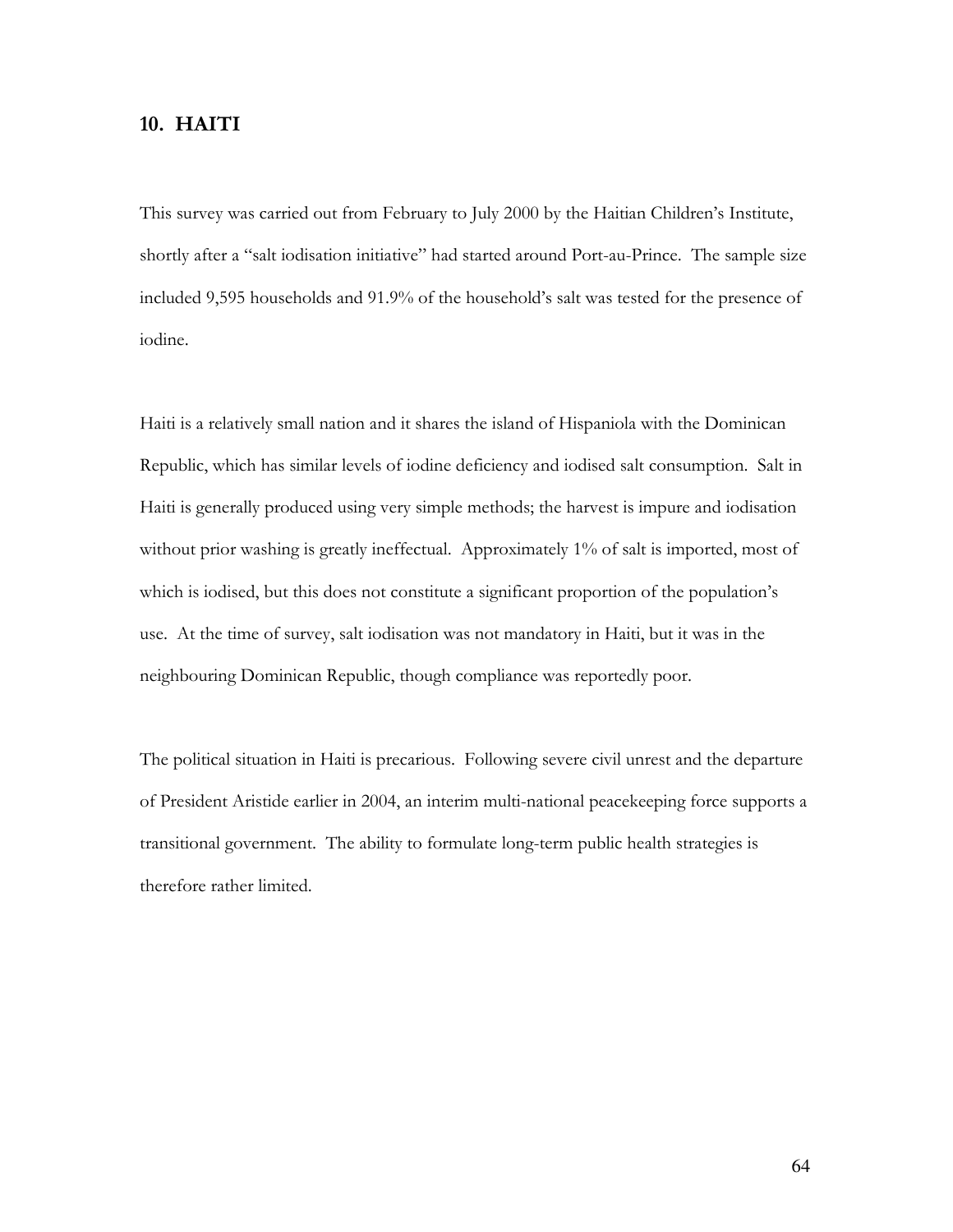## **RESULTS**

## 1) Effect of Department on IS Consumption

For the entire sample, 23.2% of households consumed iodised salt. The highest use was in North East where IS consumption was 63%, followed by Centre with 60%, North West with 45% and North with 38%. Figure 5.1, below, shows the IS consumption rates for all Departments. The black zone in Artibonite Department indicates areas of significant salt production, and the yellow square is Port-au-Prince, the capital city and main locale of the Government's efforts to promote the iodisation of salt as of late 1999. As at July 2000, household IS consumption in Port-au-Prince was only 14%, indicating that the efforts had been largely unsuccessful in encouraging IS use in the capital's households.

### 2) Effect of Household Wealth on IS Consumption

For the entire sample there was no association between household wealth and iodised salt consumption ( $p=0.701$ , see Figure 5.2, below).

At Departmental level, however, North and North East showed statistically-significant differences in IS consumption between wealthier and poorer households (see Figure 5.3, below). North showed a very strong, almost linear, wealth effect (OR: 6.848;  $p \le 0.0001$ , 95CI[2.875 - 16.313]), whilst that in North-East was weaker (OR: 2.105;  $p=0.006$ , 95CI[1.283 - 3.451]). No wealth effects were found for any other Department.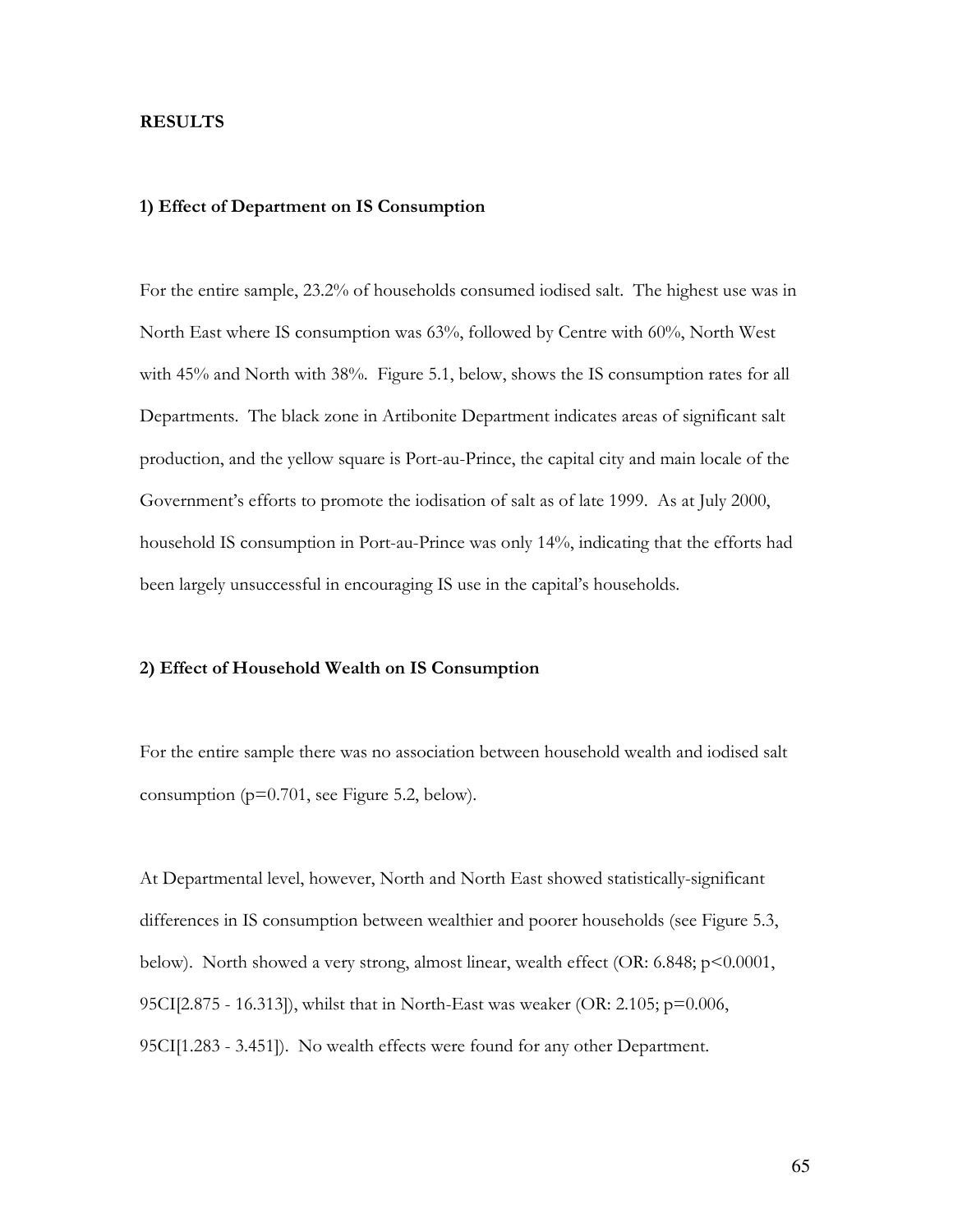

Figure 5.1 Haiti: Iodised Salt Consumption by Department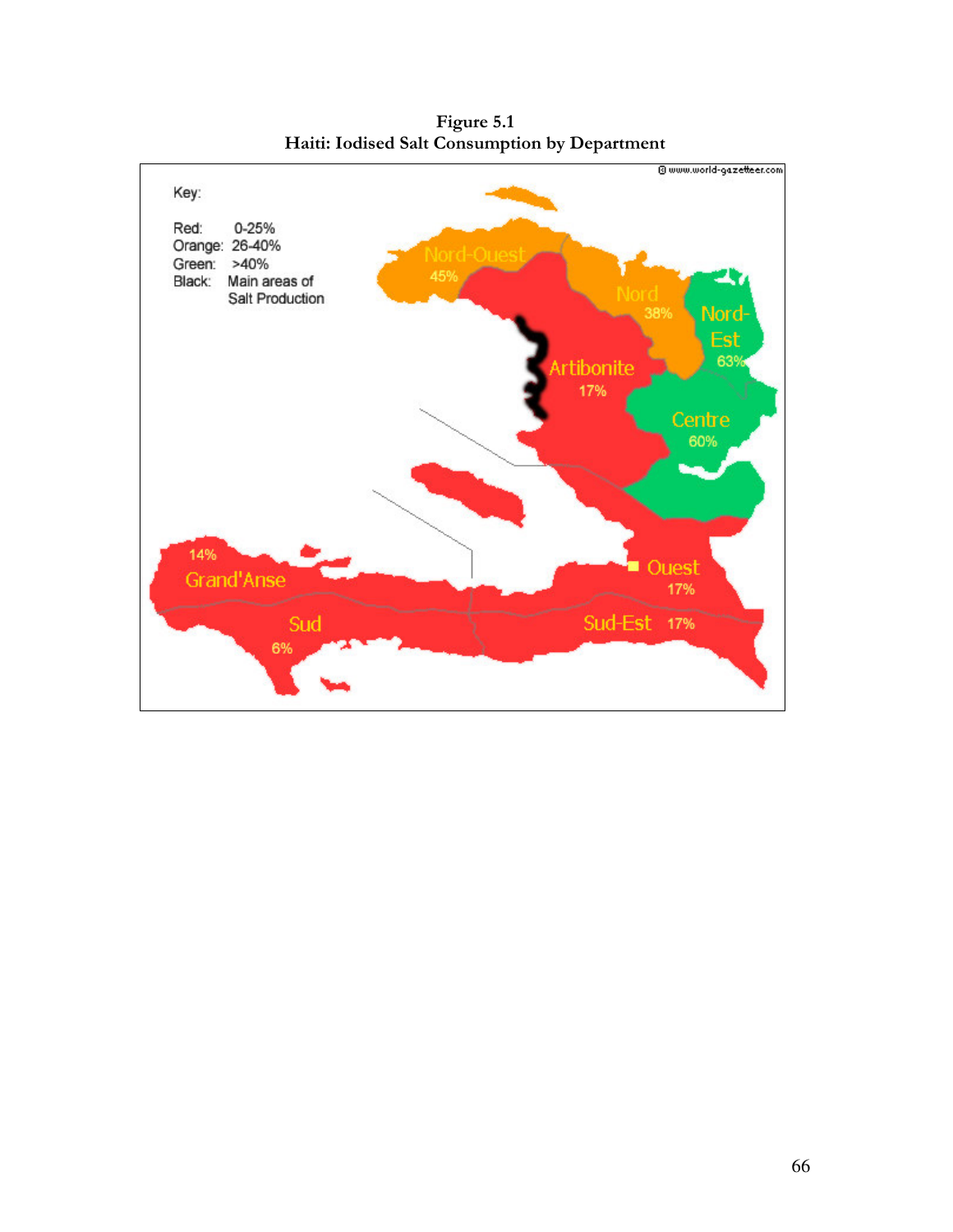

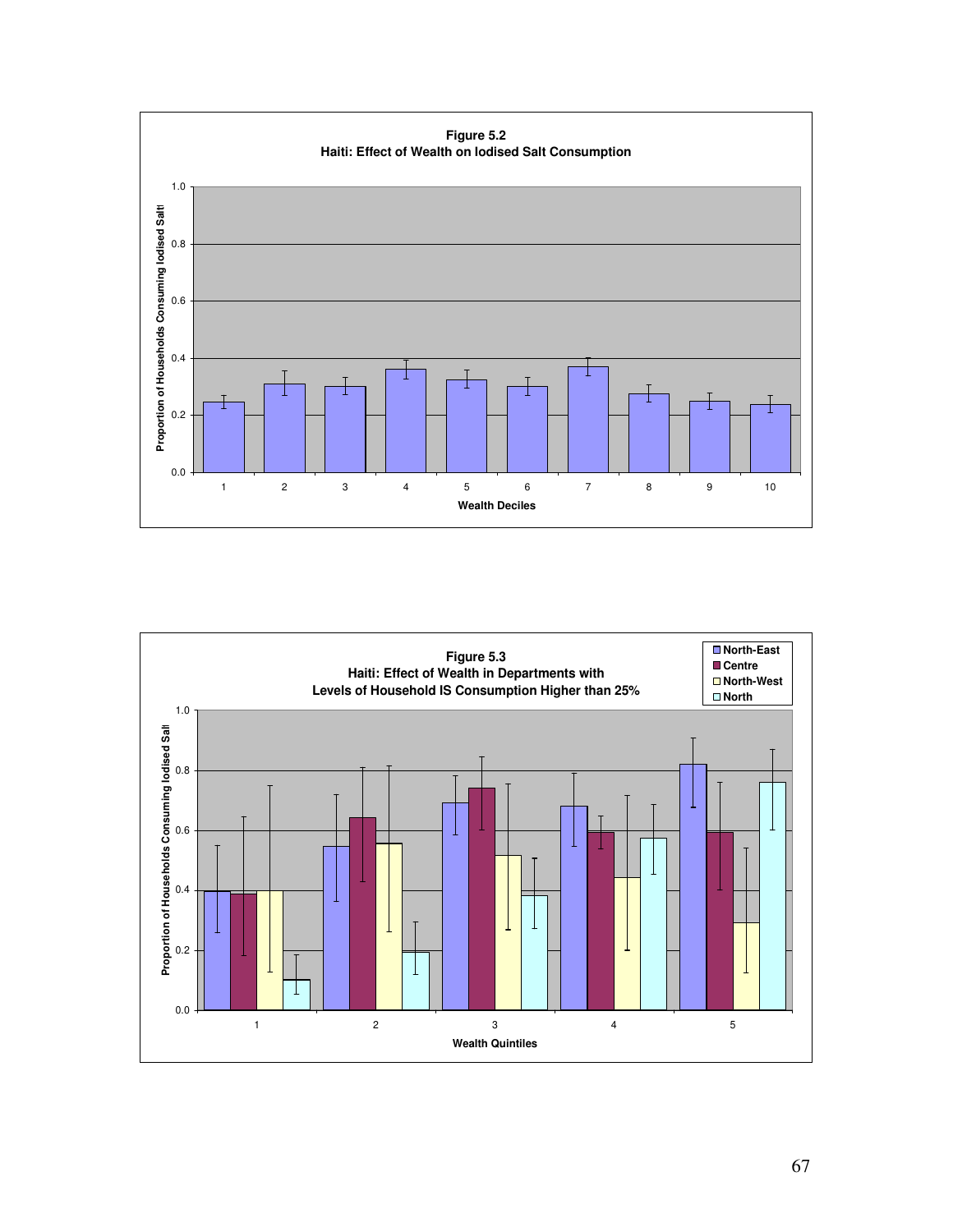#### 3) Effect of Educational Attainment on IS Consumption

For the whole sample, no significant differences were found in IS use between households of different levels of educational attainment (Primary: p=0.197, Secondary: p=0.796, and Higher:  $p=0.716$ ). At sub-national level, adjustments for wealth were made in those Departments with significant wealth effects (North and North East), but this did not result in any significant differences between educational levels.

### 4) Effect of Urban-Rural Status on IS Consumption

No significant difference was found between urban and rural households ( $p=0.109$ ) in IS consumption for the whole sample. At sub-national level, only the Departments with significant wealth effects showed significant differences between urban and rural households. However, after adjusting for wealth these differences disappeared (North-East:  $p=0.335$ , North:  $p=0.205$ ) indicating the urban-rural differences had been primarily wealthrelated.

## **DISCUSSION**

#### 1) Effect of Department on IS Consumption

The household usage of iodised salt in most Departments was low, including in the capital city, Port-au-Prince, where efforts to promote salt iodisation had been ongoing since the year before the survey. It would appear that these efforts were not effective in generating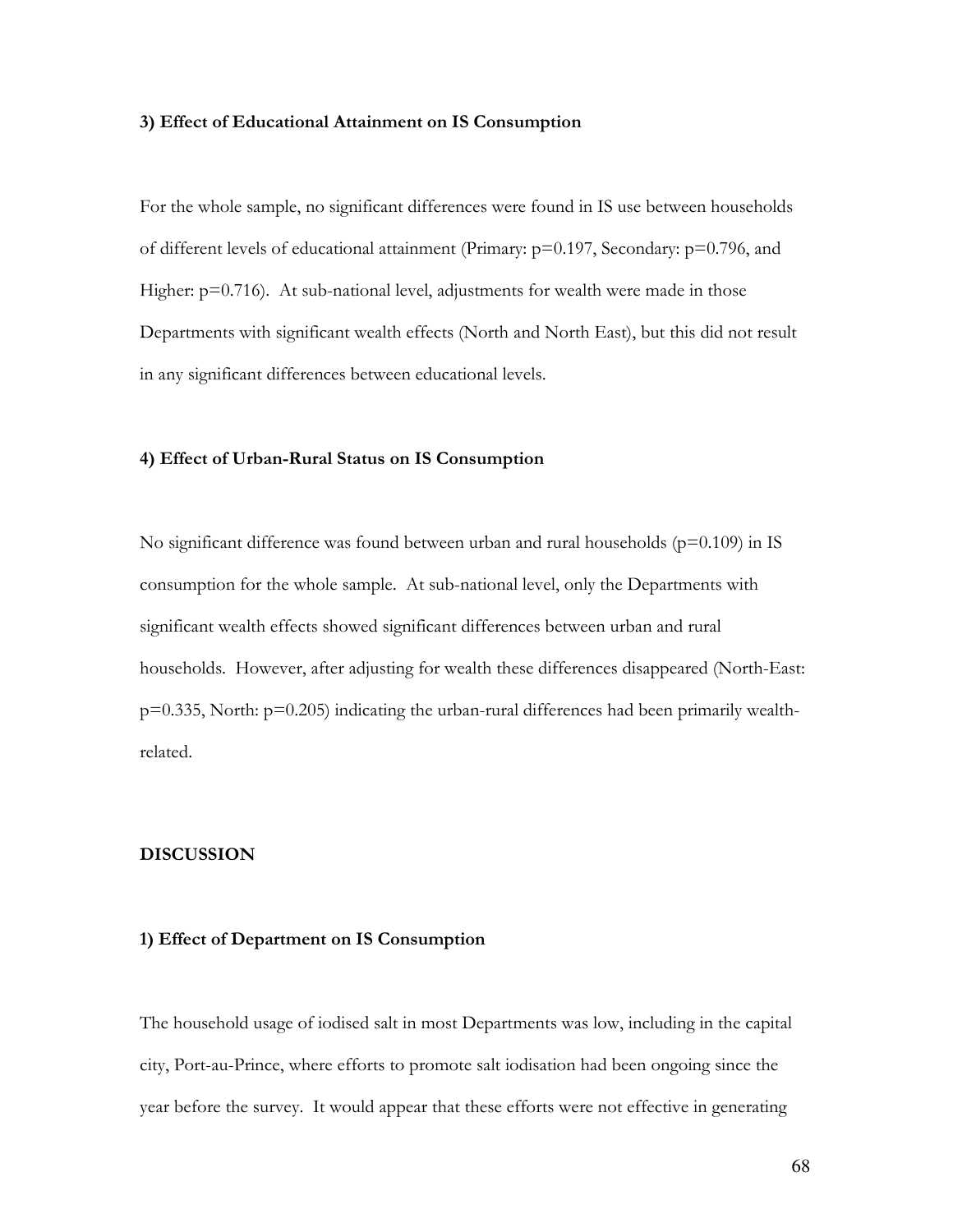significant interest in using iodised salt for the metropolitan population. Also the fact that the main areas of salt production were situated along the coast of Artibonite Department seemed to count for little; IS consumption in Artibonite was at a similar level to several other poorly-performing Departments (17%).

The reasons why the Centre and North-Eastern Departments had much higher IS consumption levels relative to the rest of the population could not be ascertained either through analysis of the data or through background research on Haiti and its salt industry. Whilst they did border the Dominican Republic, so too did the West and South-West, both of which showed low levels of IS consumption (17%). There would seem to be nothing ongoing with regard to salt iodisation in the North-West of the Dominican Republic that might have a beneficial effect on North-Eastern Haiti's salt supply at the time of survey. In fact, the overall salt situation in the Dominican Republic was not much better than that of Haiti, though again data are limited.

Any future salt situational assessment in Haiti should examine whether these relatively high levels of IS use still exist in these Departments and should attempt to determine the underlying causes so that any positive findings could be applied to the rest of the country.

### 2) Effect of Wealth on IS Consumption

For the majority of the sample, there was little if any association between IS consumption and wealth. In most Departments even the very wealthiest of households were just as unlikely to consume iodised salt as the poor.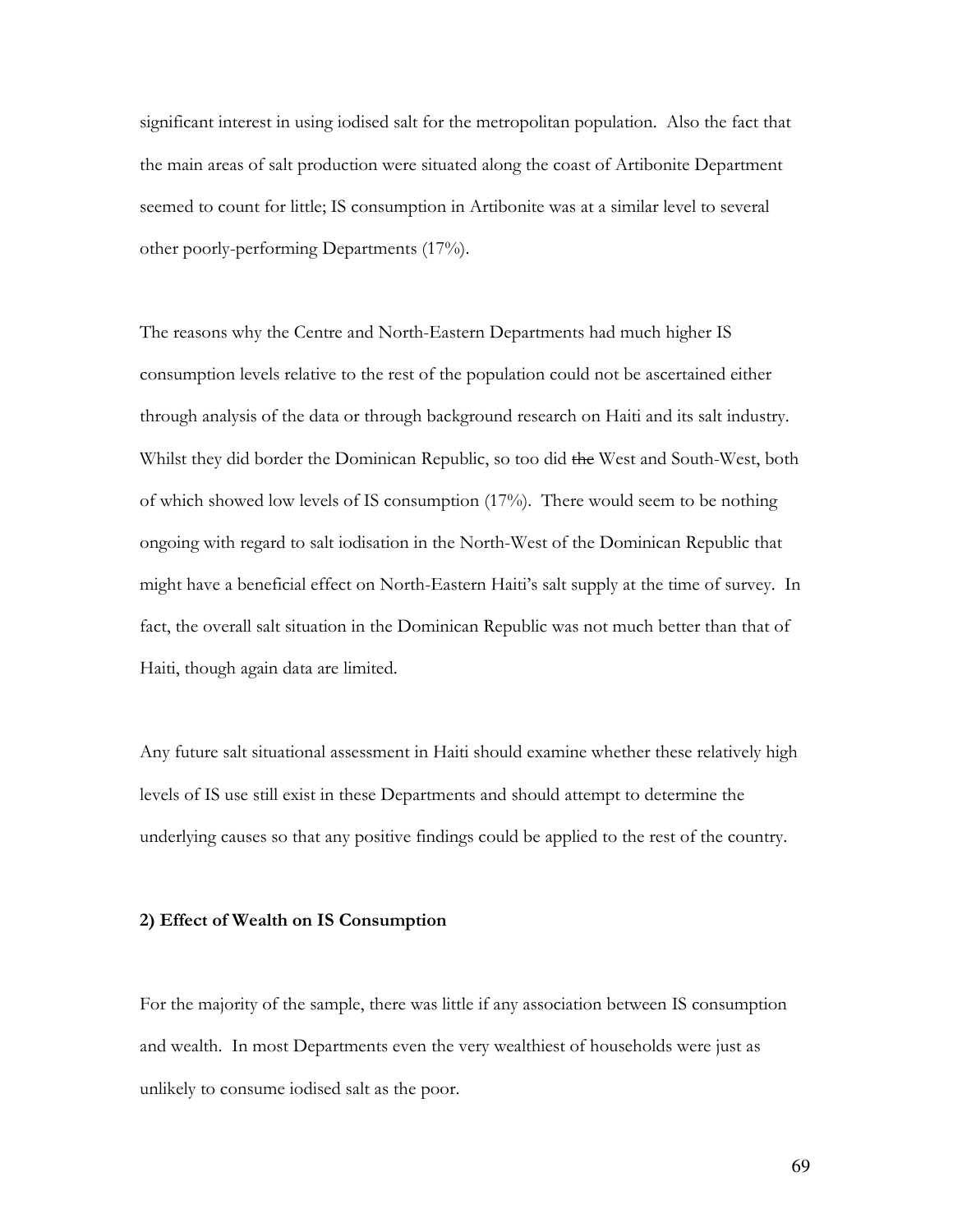However, in North and North-East, there were significant wealth effects, with a very strong and almost linear relationship existing between wealth and IS consumption in the North. However, given the limited data from the survey, it is very difficult to form conclusions or even hypotheses as to what factors might have been creating the wealth effects in these Departments. They did have 2-3 times higher IS consumption levels than elsewhere, but then so did Centre and North-West, yet these latter Departments failed to demonstrate any wealth effect. In this case, it would seem, only a detailed salt situational assessment would be able to clarify the reasons for this mixed result.

## 3) Effect of Education and Urban-Rural Status on IS Consumption

No significant differences in household IS consumption were found in Haiti between educated and uneducated households or urban and rural households. This held true also in those Departments with higher rates of IS consumption, after adjusting for the effects of wealth, so it is unlikely that these factors lack significance due to the generally-low levels of IS consumption throughout most of the country.

# **CONCLUSION**

For the sample as a whole, wealth was not significantly associated with IS consumption but within Departments wealth effects were found in North and North-East. In all other Departments a wealth effect was less than significant or non-existent. Educational attainment and urban-rural status were not significant factors.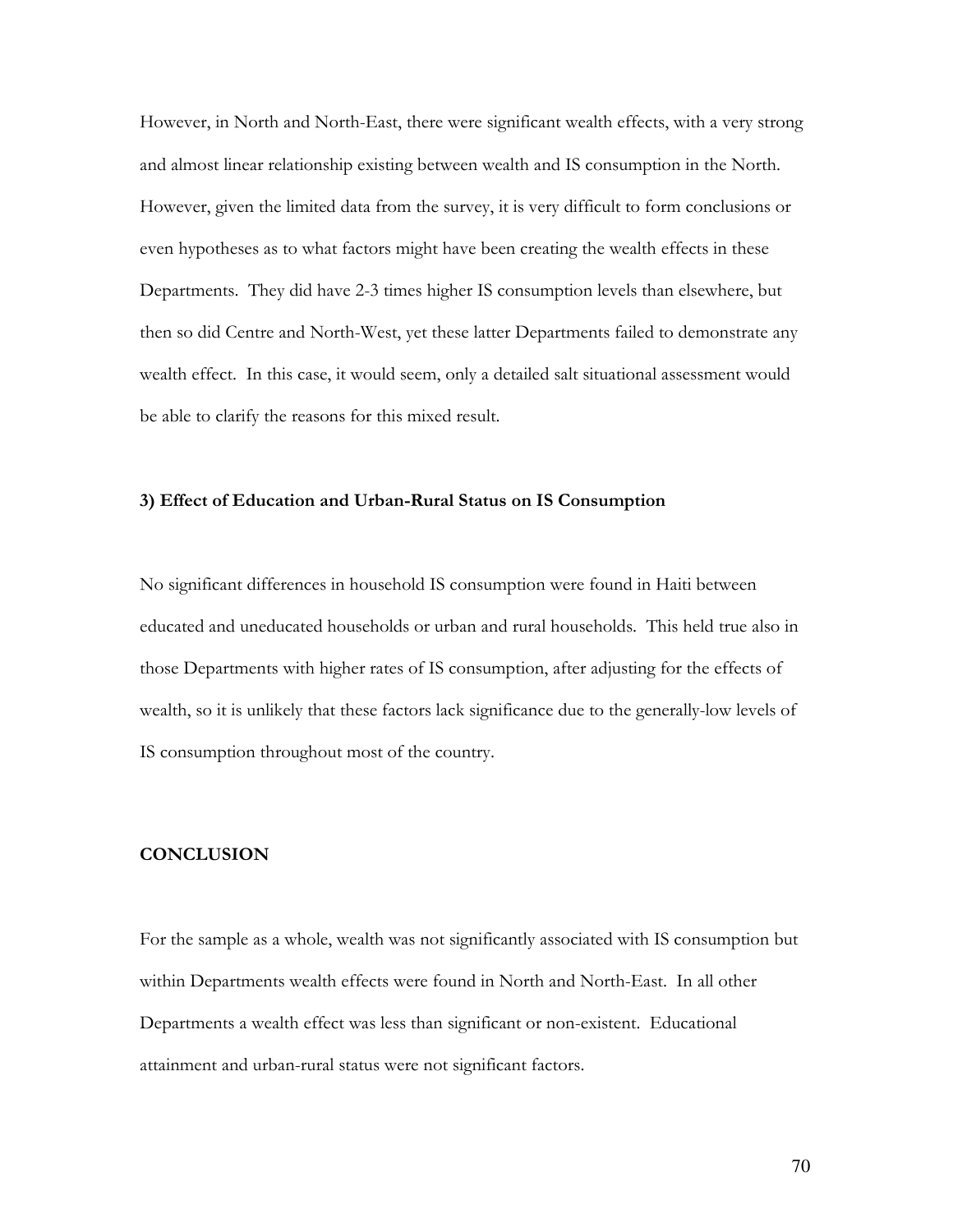In Port-au-Prince, the capital city and location of the government's salt iodisation initiative, IS consumption was well below the national average, indicating that the campaign did not yield results on the doorstep of the high-level decision-makers. If anywhere, IS use in the northeastern parts of the country may have been influenced by the initiative. On the other hand, none of the four Departments with significantly higher IS use showed any significant associations or differences which might help to explain why the IS consumption was much higher than in the rest of the country.

The DHS2000 household survey of Haiti indicates that over three-quarters of the population remain at risk of disorders due to iodine deficiency. Given the upheaval that Haiti has experienced in the recent year, it is highly likely that IS consumption has decreased since the time of survey and that even more of the population is exposed. The current politically-volatile situation in Haiti, however, severely hampers the chances of the country making any progress towards USI in the near future by its own efforts.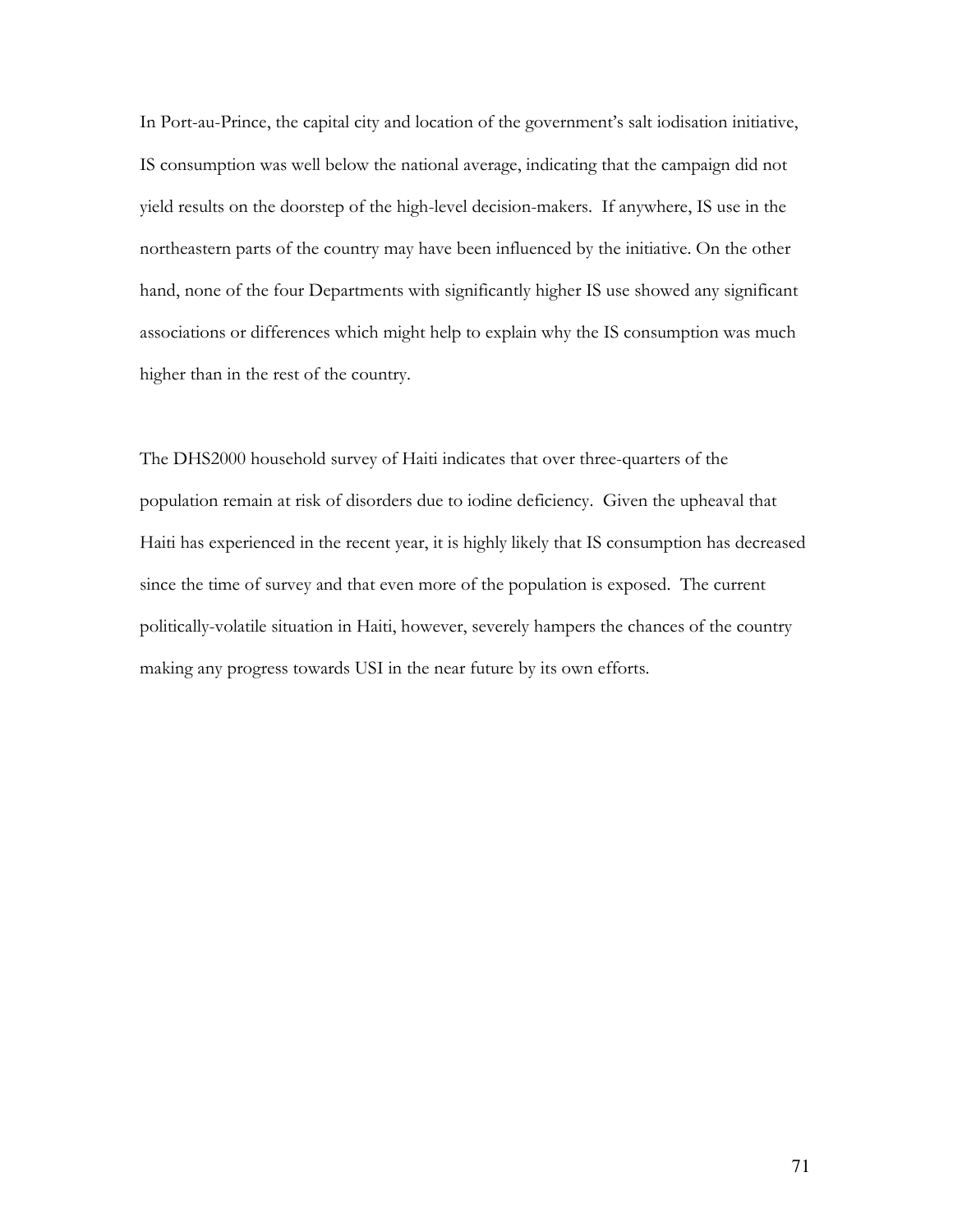# 11. MALAWI

The data used to analyse the patterns of iodised salt consumption in this study come from the Malawi DHS 2000, which took place from July to November 2000, soon after a bumper maize harvest and before the floods and subsequent famine of 2001-2. The MDHS included data on IS use of 14,213 households and 90.4% of household's salt was tested for the presence of iodine. The dataset did not include information of the type of iodised salt found in the households.

Malawi has a historical track record of severe iodine deficiency. Legislation was enacted in 1995 and specifies that all salt imported or sold for human consumption should be iodised at 50-70 ppm  $KIO_3$ . Most salt is imported from Botswana and Mozambique, though some small-scale domestic production takes place in Machinga District in the South-east. Domestic salt is of poor quality due to the crude methods used to extract it but overall the amount of production is not significant at the national level.

### **RESULTS**

### 1) Effect of Region and District on IS Consumption

In Malawi in 2000, 82.0% of households consumed iodised salt. However, there were statistically-significant regional differences in IS consumption: Household IS use was higher in the North than in the Central and South regions (OR: 1.723; p<0.0001, 95CI[1.274-2.329]), though these differences were not large (North: 88.2%, Central: 81.9% and South: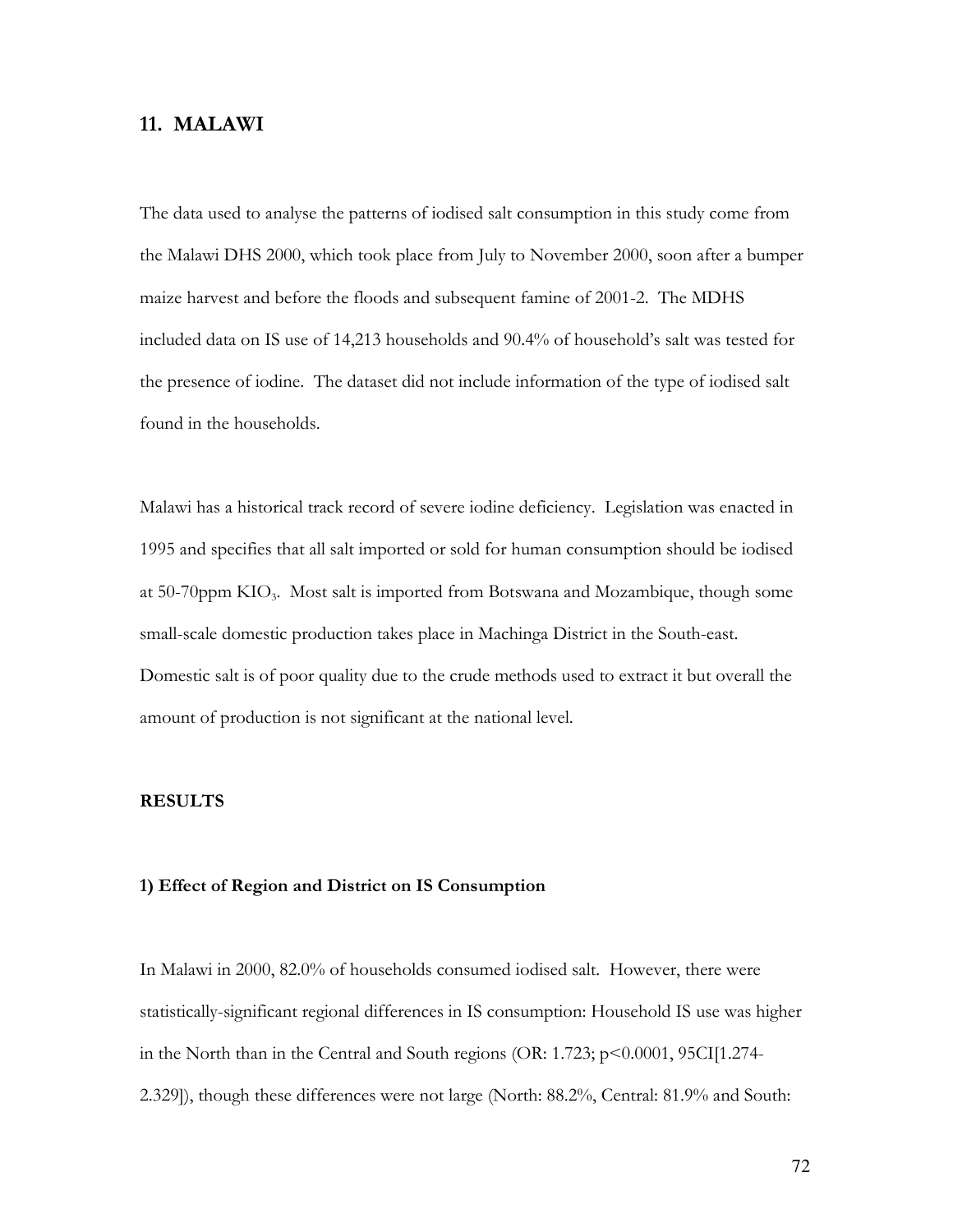80.8%). At District level there was also little variation, though Machinga district did emerge as having particularly low IS use (53.9%). Figure 6.1, below, shows the IS consumption rates for all Districts.



Unfortunately, a true geographical pattern or gradient could not be obtained from the data because many districts were classed only as 'Others'. 'Others - North', which included the districts of Chipita, Rumphi and Nkhata Bay, showed very high levels of IS consumption (96.2%), whereas 'Others - South', which included Balaka, Chiradzulu, Chikwawa, Nsanje and Phalombe, and 'Others - Central' (Dedza, Dowa, Mchinji, Nkhotakota, Ntchisi and Ntcheu), were among some of the lowest (78.1% and 79.8% respectively).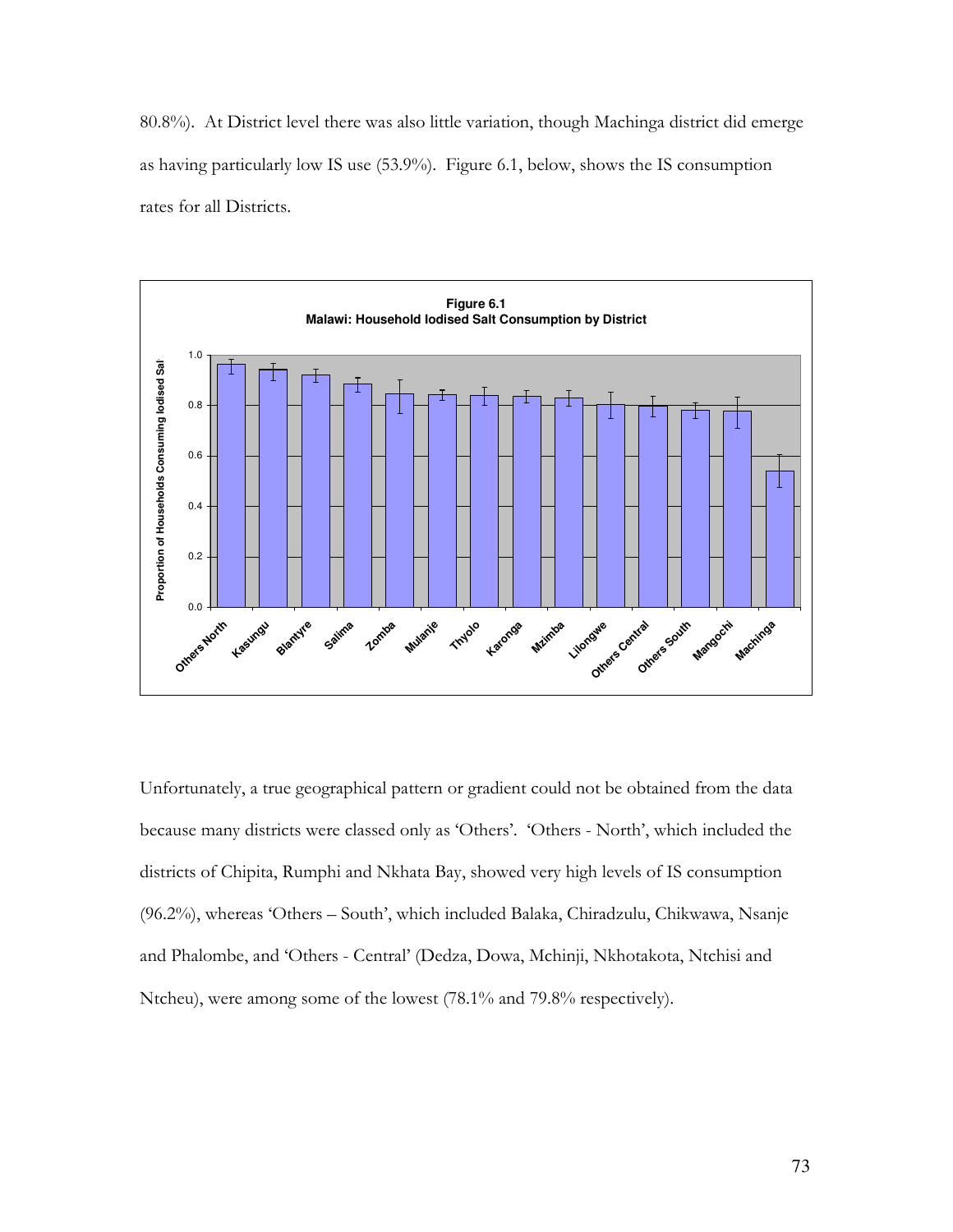# 2) Effect of Household Wealth on IS Consumption

For the unadjusted dataset, a statistically-significant difference existed in IS consumption between wealthier and poorer households (OR: 1.548; p<0.0001, 95CI[1.360 - 1.763])(see Figure 6.2, below).



At regional level, one can see from Figure 6.3 (below) that the national wealth effect (above) remained in effect only in the Central (OR: 1.484; p<0.0001, 95CI[1.222 - 1.802]) and Southern (OR: 1.620; p<0.0001, 95CI[1.344 - 1.953]) regions. There was no evidence of a wealth effect in the North  $(p=0.746)$ .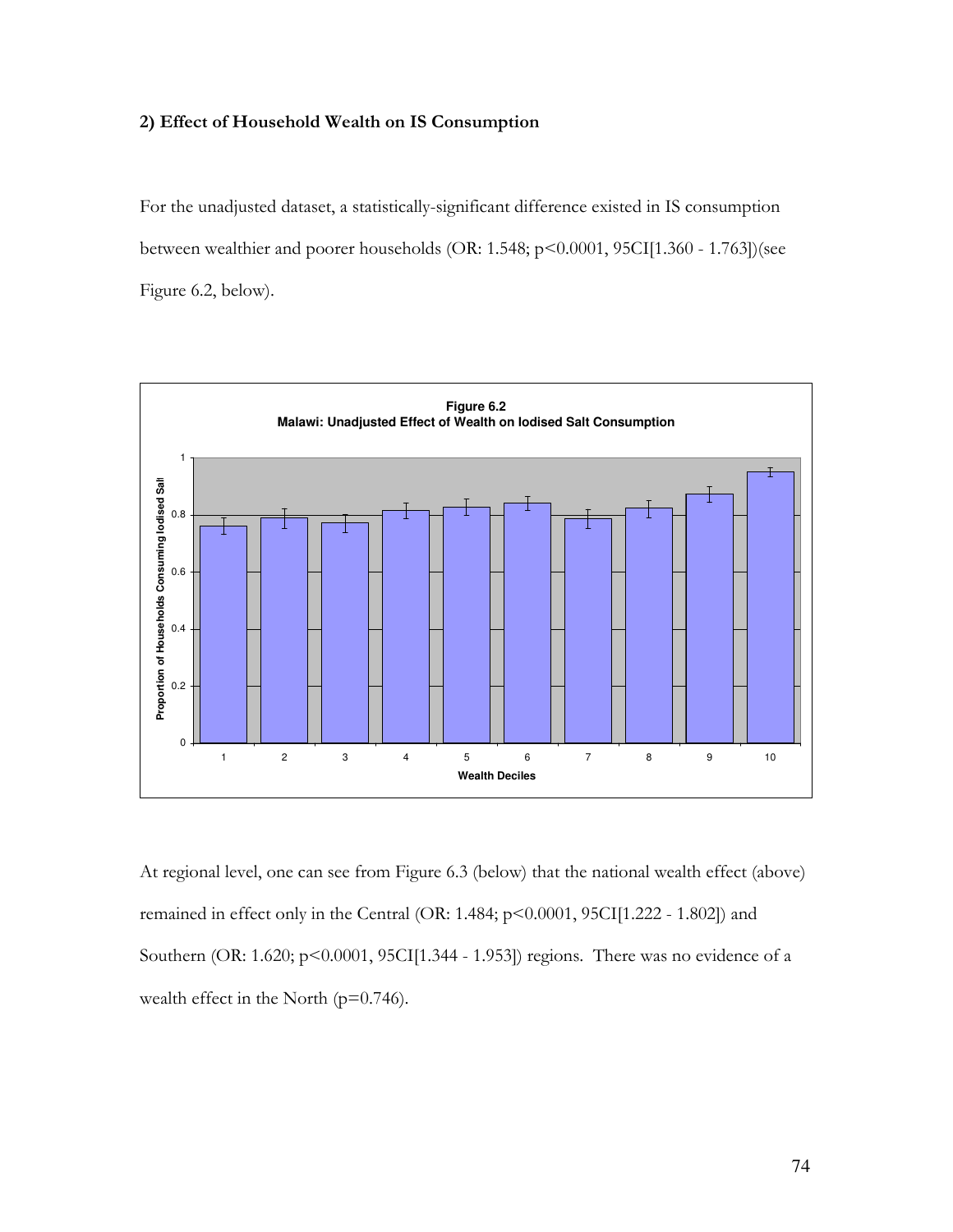

When all significant variables (wealth, educational attainment and urban-rural status) were entered into a single national model, the relative contribution of household wealth was reduced to an almost insignificant level (OR: 1.142;  $p=0.046$ , 95CI[1.002 - 1.300]). Therefore, it may have been that household wealth was more of a confounder than a direct causal factor in explaining the variation of the household IS use in Malawi. In order to verify this unexpected finding, the Central and Southern regions, which had both shown strong unadjusted wealth effects, were combined and then stratified into urban and rural households. The results of subsequent analysis confirmed weak, yet significant wealth effects in both urban (OR: 1.334; p=0.029, 95CI[1.031 - 1.727]) and rural (OR: 1.151; p=0.024, 95CI[1.018 - 1.300]) households, once adjustments had been made for the effects of educational attainment.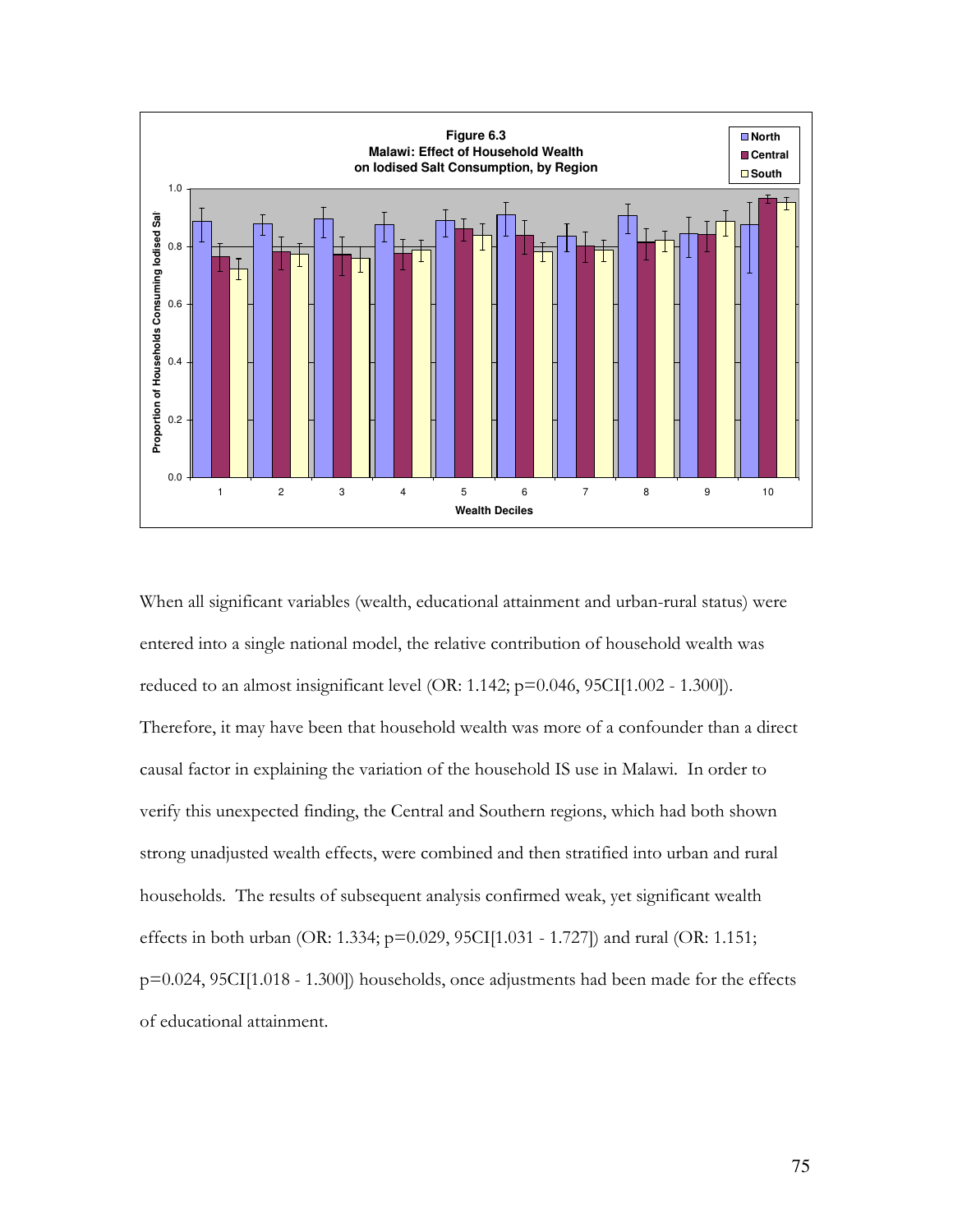In Machinga, the district with the lowest levels of IS use, the adjusted wealth effect was slightly more pronounced (OR: 1.848;  $p=0.014$ , 95CI[1.153-2.962]), though it was still less significant than the effects of educational attainment to secondary level (OR: 3.675; p=0.003, 95CI[1.681-8.033]) and urban-rural status (OR: 2.208; p=0.009, 95CI[1.249- $3.900$ ]).

### 3) Effect of Educational Attainment on IS Consumption

For the entire sample, significant increases in household IS consumption were found at each increasing level of educational attainment after adjustment for the effects regional variation, urban-rural status and wealth (Primary OR: 1.325;  $p \le 0.0001$ , 95CI[1.170 - 1.500]); Secondary OR: 2.052; p<0.0001, 95CI[1.607 - 2.620]; Higher OR: 3.432; p=0.037, 95CI[1.080 - 10.900]). In terms of IS consumption these worked out as differences of approximately 4%, 9% and 12% respectively, though the low sampling power at the higher education level ( $n=112$  out of a total sample of 12,954) meant that this last estimate was fairly imprecise.

Regionally, educational attainment was statistically-significant in the South and Central regions, but not in the North ( $p=0.458$ ). The most convincing differences were between those households with no formal education and those with secondary education (South OR: 2.101; p<0.0001, 95CI[1.517 - 2.909]; Central OR: 2.180, p=0.004, 95CI[1.300 - 3.656]). When the data for Central and Southern regions were combined and stratified into urban and rural subsets, however, educational attainment was only found to be significant in rural households (Primary: OR: 1.304; p<0.0001, 95CI[1.142 - 1.488], Secondary: OR: 2.229;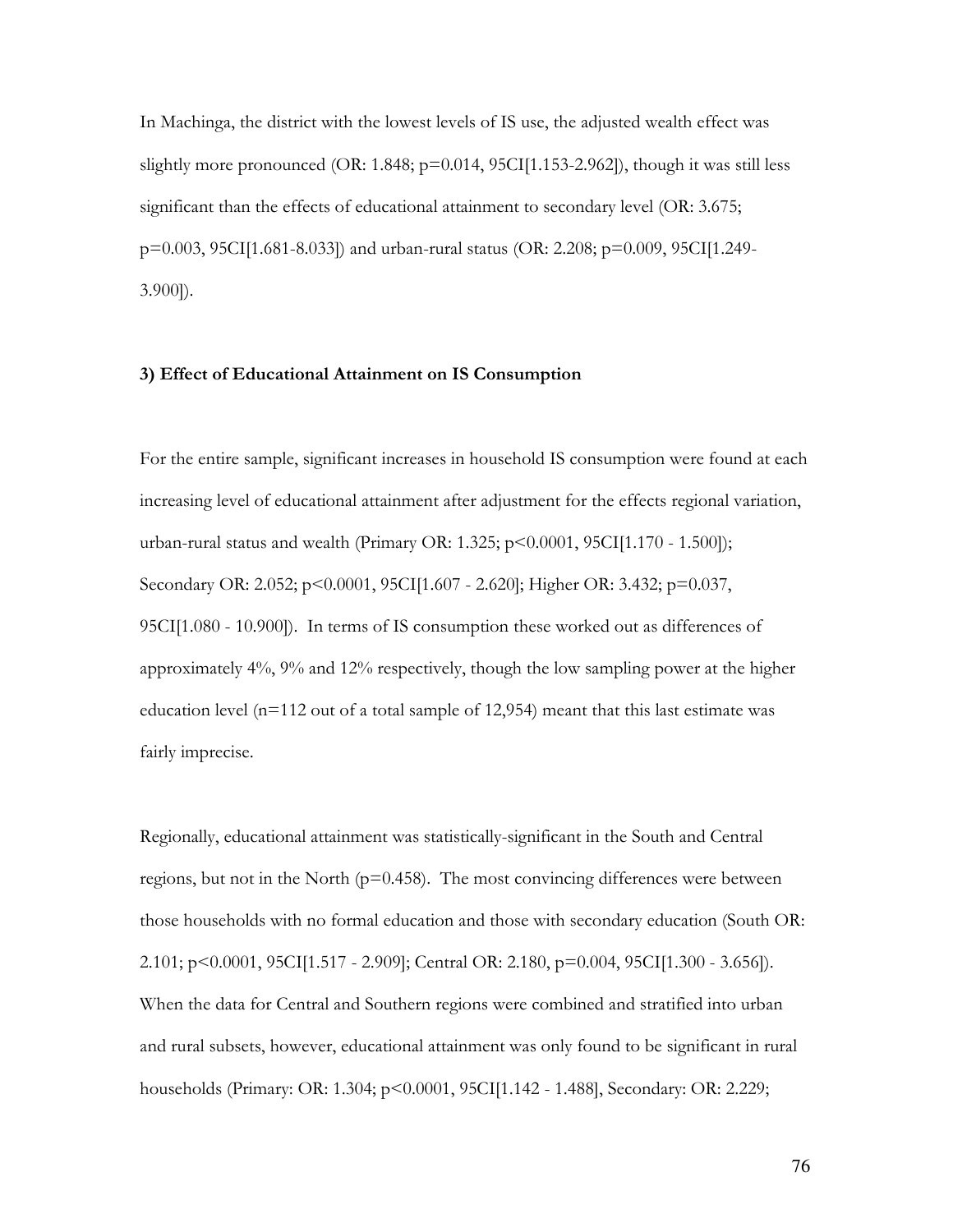$p<0.0001$ , 95CI[1.637 - 3.035]), but not in urban households (Primary  $p=0.969$ , Secondary  $p=0.921$ ). The small number of households with a member who had completed higher education (South: n=61, and Central: n=32) precluded statistically-useful odds ratios to be found for those households.

The results therefore indicate that educational attainment was a significant and wealthindependent factor only in rural households in the Central and Southern regions.

#### 4) Effect of Urban-Rural Status on IS Consumption

For the whole sample, there was a statistically-significant difference in IS consumption between urban and rural households after adjusting for wealth, regional variation and educational attainment. Urban households were approximately 12% more likely to consume iodised salt than rural ones (OR: 2.626; p<0.0001, 95CI[1.793 - 3.847]).

At regional level these figures again diverged. No significant difference was found between urban and rural households in the North  $(p=0.731)$ , but large differences occurred in the Central (OR: 3.887; p<0.0001, 95CI[2.437 - 6.199]) and Southern regions (OR: 3.042; p<0.0001, 95CI[1.836 - 5.038]).

The results therefore suggest that urban-rural status was a very significant factor in the consumption of iodised salt in the South and Central regions, even once the effects of wealth and educational attainment had been adjusted for. However, in the North region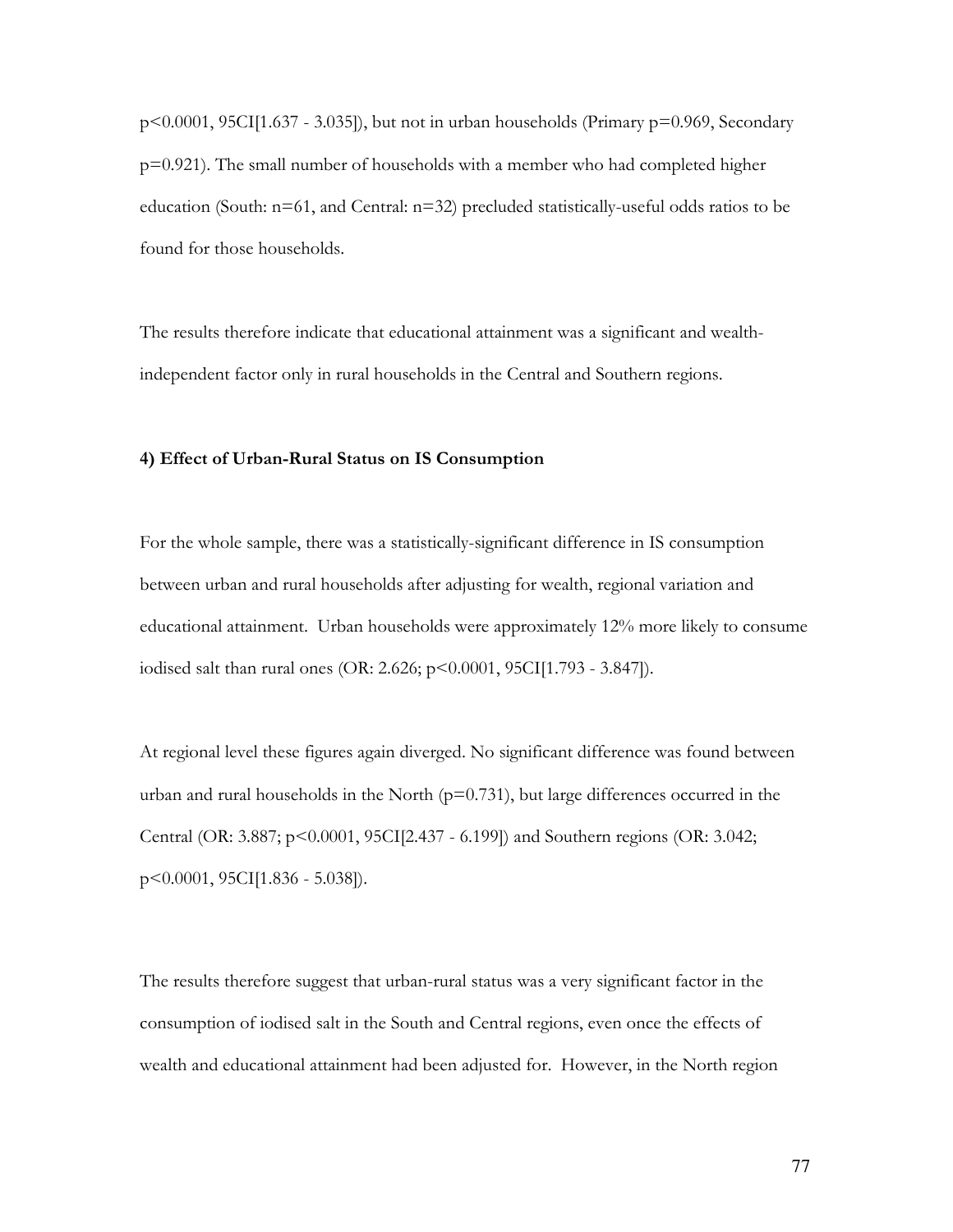there were no significant differences between urban and rural households in their use of iodised salt.

#### **DISCUSSION**

# 1) Effect of Region on IS Consumption

A significant regional contrast existed between the North region on the one hand and the Centre and South regions on the other. Household IS consumption was highest in the North (88.2%) and, in contrast to the Centre and South regions, none of the variables in this study had any significant effect in explaining the difference in IS use between households in the North region.

Salt import licences are controlled from three locations in Malawi: one in Lilongwe, one in Blantyre and one in Mzuzu, the capital of the North. Perhaps officials in the North region, which historically had the highest prevalence of iodine deficiency, were more 'switched on' to the importance of iodised salt than in the other regions at the time of survey and were thus more diligent in prohibiting the import of uniodised salt. Alternatively or in combination, it may have been that more of the salt consumed in the North was sourced from Botswana (via Zambia), which tends to produce more consistent levels of iodised salt, whereas more of the salt consumed in the Central and Southern regions might have been supplied from Mozambique, where reportedly iodisation is not always reliable. Most of the North region borders only Zambia by land, whereas most of the Centre and South regions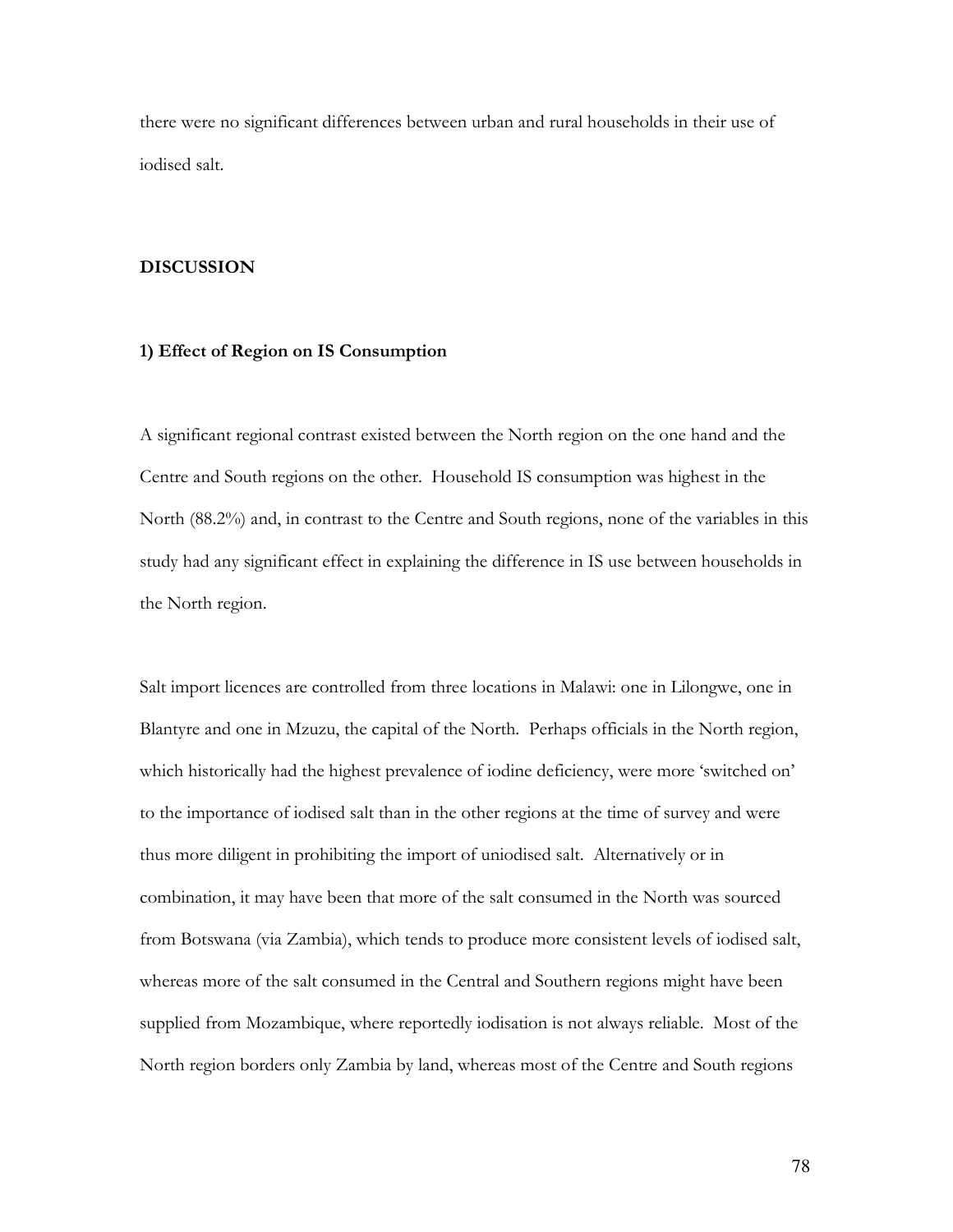also border Mozambique. Without further information on Malawi's salt situation, however, it would be difficult to verify these explanations.

## 2) Effect of Wealth on IS Consumption

Little if any association was found for household wealth and IS use in Malawi. In the South and Centre, wealth seemed to be fairly significant at first, but once adjusted for region, education and urban-rural status, the wealth effect was found to be much weaker.

A wealth effect normally indicates a difference in price between iodised and uniodised salt. This price difference presents an obstacle at a given purchasing power of a large proportion of the population; under such a circumstance, poorer households are more likely to purchase cheaper, uniodised salt. On this basis it would seem that if in Malawi there was any price difference between iodised and uniodised salt it did not have a significant effect, except perhaps in urban locations in the Centre and South regions.

### 3) Effect of Educational Attainment on IS Consumption

Educational attainment was found to be significant only in rural households in the Centre and South. In these regions, more educated households, particularly those with a member educated to secondary level, were found significantly more likely to consume iodised salt. The reasons for this are unclear. Assuming that the adjustments for wealth have effectively taken into account the economic benefits of education, such a result would clearly suggest that more educated households were more likely to make a conscious decision to buy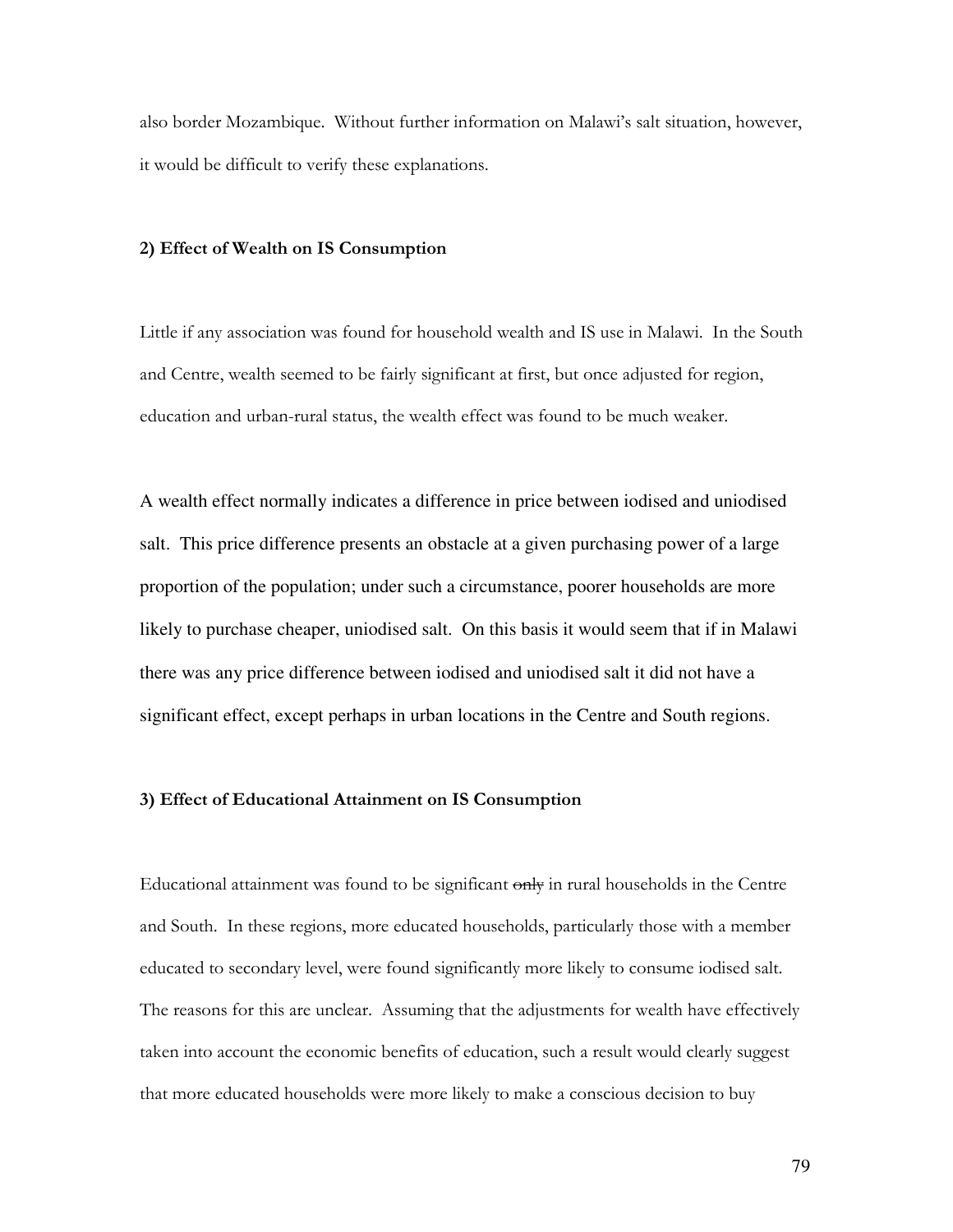iodised salt rather than uniodised salt. Was this because public health messages in Malawi were more comprehensively understood and acted upon by the better-educated rural households? We would suggest that this is unlikely since IS promotion does not generally make a distinction between rural and urban populations, and given that iodised salt social marketing messages are generally pitched at fairly basic level.

When this effect was analysed in the poorer half of the Central and Southern sample only, household wealth was equally as significant as educational attainment, with increases in both predicting a higher probability of IS use. Yet when this effect was observed in the wealthier half of the same sample, wealth became irrelevant and educational attainment assumed a much more dominant role. This finding suggests that once a certain level of household wealth has been attained, the benefits of educational attainment are more likely to come into play, while economic constraints may negate the effects of education below this level.

### 4) Effect of Urban-Rural Status on IS Consumption

Significant differences in IS consumption were found between urban and rural households in the Centre and South, though not in the North. Urban households were significantly more likely to consume iodised salt than rural ones, once adjustments for confounding variables had been made.

Given the fact that no wealth effect was apparent in the rural areas of the Centre and South regions and therefore no price difference is assumed between iodised and uniodised salt, the results suggest that there may have been problems with the trade and/or transport of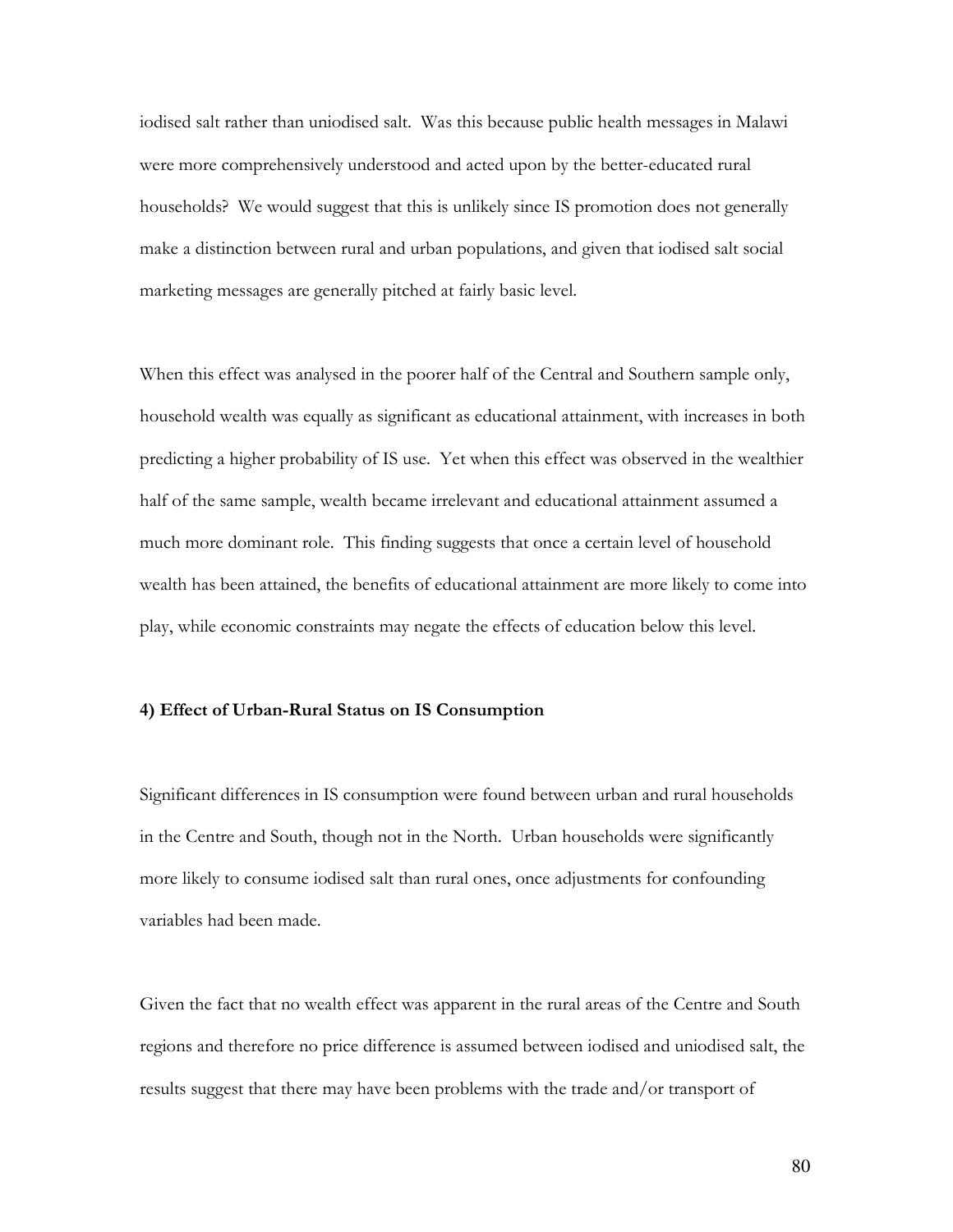iodised salt to rural communities, or perhaps in the Centre and South regions small-scale producers were selling uniodised salt locally. This may indeed have been the case in Machinga, where there were reports of significant numbers of these small producers extracting surface salt using very crude techniques.

Further research into the sources of uniodised salt in rural areas would inform officials and policymakers in Malawi as to where the problems have arisen so that they could adapt their monitoring and enforcement methods accordingly.

# **CONCLUSION**

Household wealth was significantly, though only weakly, associated with IS consumption in the Centre and South regions. Educational attainment was significant in the Centre and South, but only in rural households. Urban-rural status per se was a more significant factor in these regions, with IS consumption approximately 10% higher in urban households after adjustment for confounding variables.

There were no significant factors among the variables available that explained patterns of IS consumption in the North region where household usage of iodised salt was almost universal. Further research into the sources of uniodised salt in the Centre and South, along with efforts to tackle the obstacles preventing the sale of iodised salt in rural areas, such as more rigorous monitoring and enforcement, would greatly speed up progress towards IDD elimination in Malawi.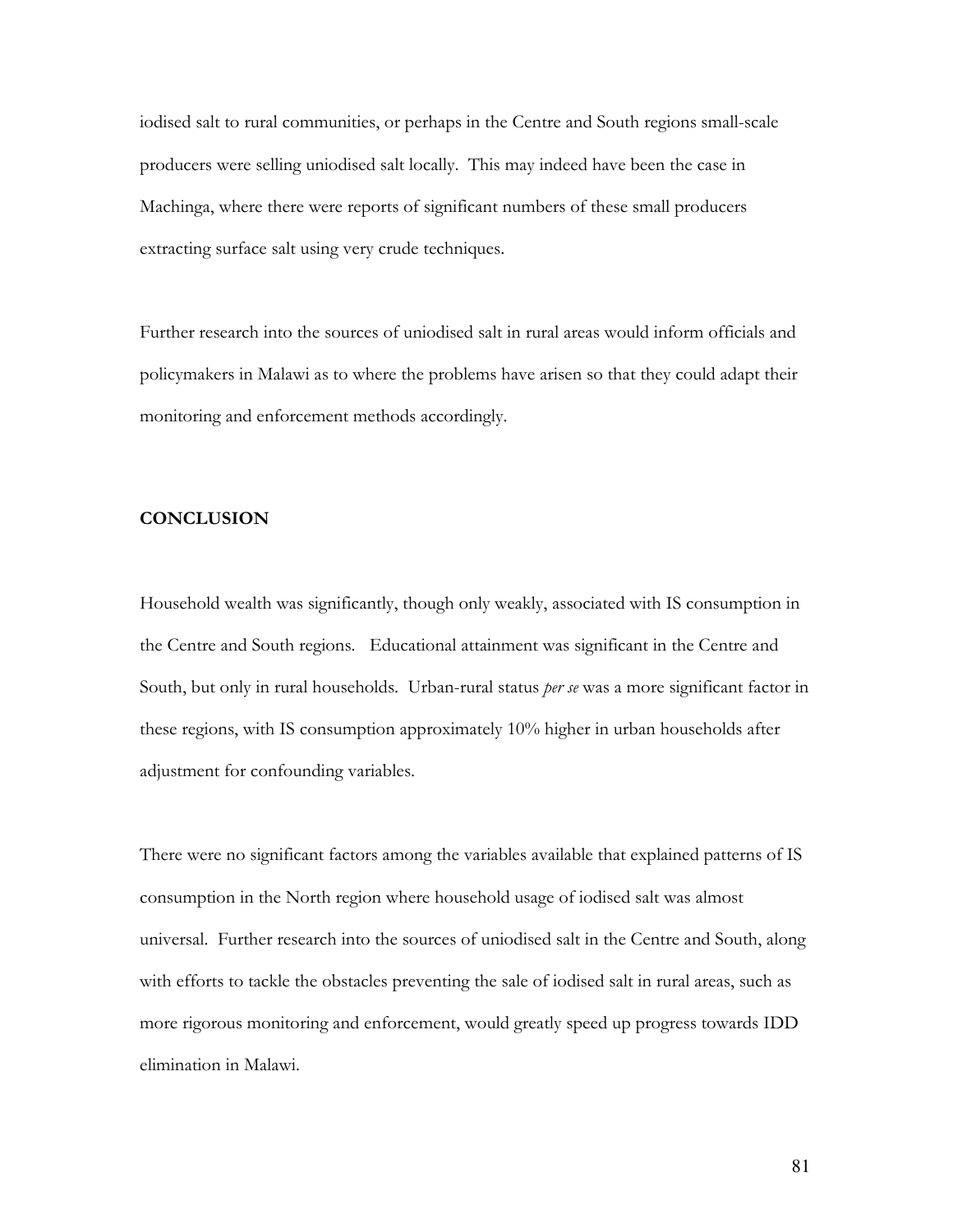# 12. TANZANIA

The data in this study were collected from September to November 1999 as part of an interim Measure DHS+ survey conducted by the National Bureau of Statistics. As it was an interim survey, the sampling size was only 3,615 households and this left sampling power much reduced compared to other countries in this study. Therefore it was not possible to carry out any detailed analysis of data at anything less than the national level, other than merely reporting household usage of iodised salt. 91.9% of the households in the survey had their salt tested for the presence of iodine.

Salt iodisation was made mandatory in Tanzania in 1979, though most progress towards USI has occurred only during the last decade. Legislation was revised in 1995 and requires iodisation of all salt intended for human consumption with 75-100ppm KIO<sub>3</sub>.

The country is largely self-sufficient in salt, though occasionally small amounts are imported from Kenya and India, most of which is likely to be iodised. The domestic salt industry is dispersed along the Indian coast and various inland locations and is diverse both in scale and primary production methods. Iodisation rates therefore vary considerably.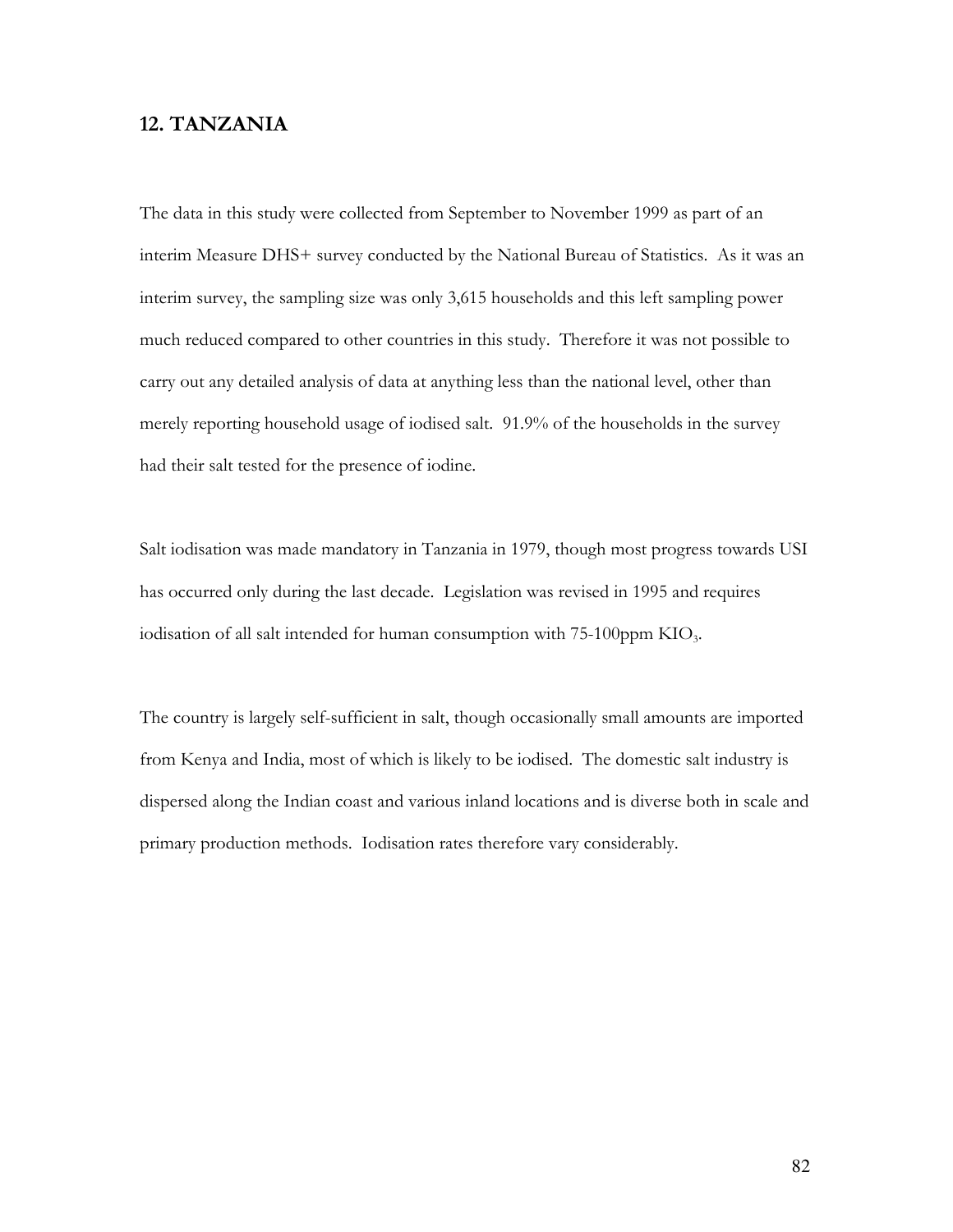# **RESULTS**

## 1) Effect of Region and District on IS Consumption

For the entire sample, 58.4% of households consumed iodised salt. There was a high degree of variability in IS consumption between regions. Figure 7.1, below, shows the worst zones of IS consumption as being Singida and Pemba, where IS consumption was 5.5% and 9.1% respectively.



Figure 7.2: Household Consumption of Iodised Salt by Region Green: >90%, Yellow: 70-90%, Orange: 50-70%, Red: 20-50%, Black: <20%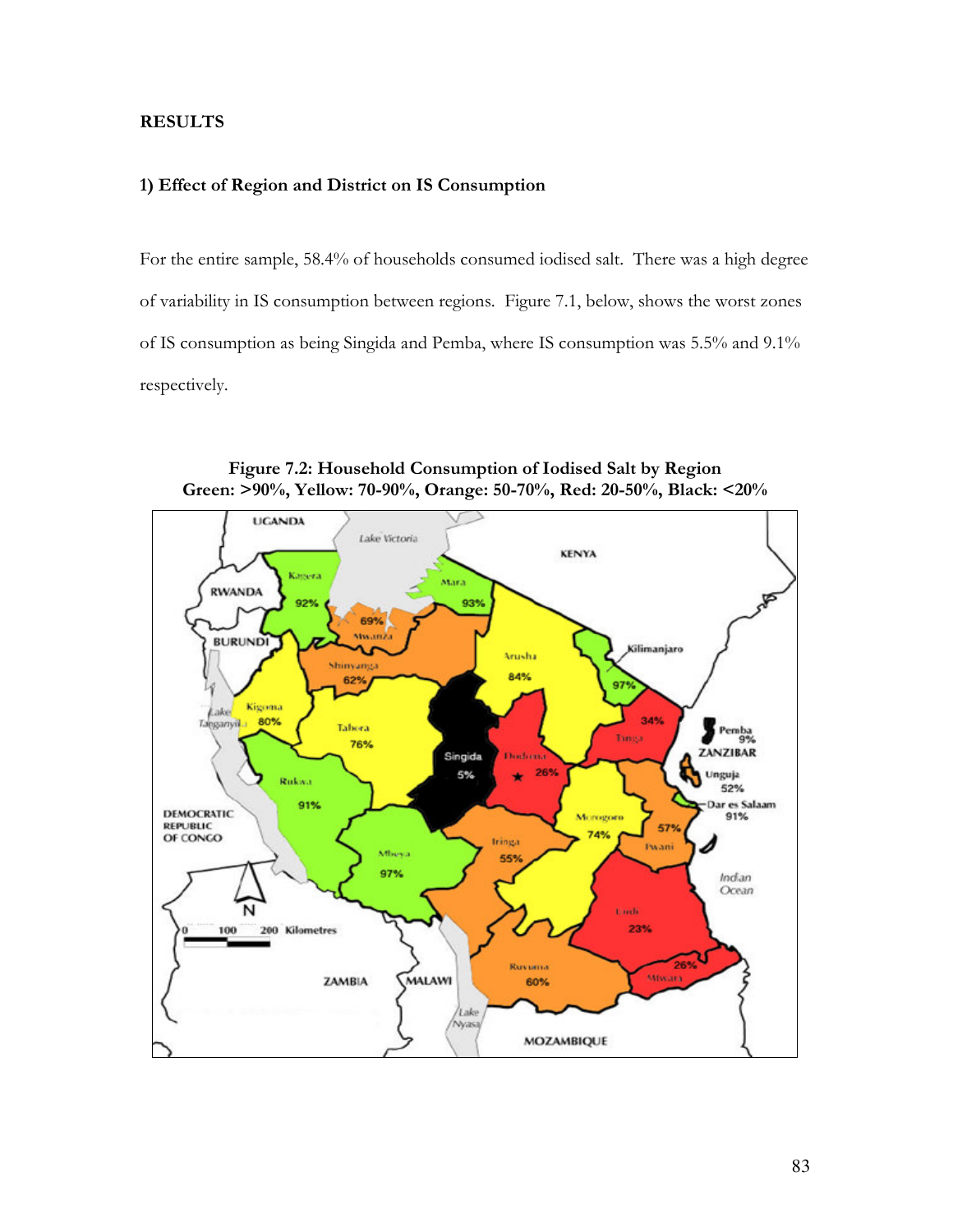

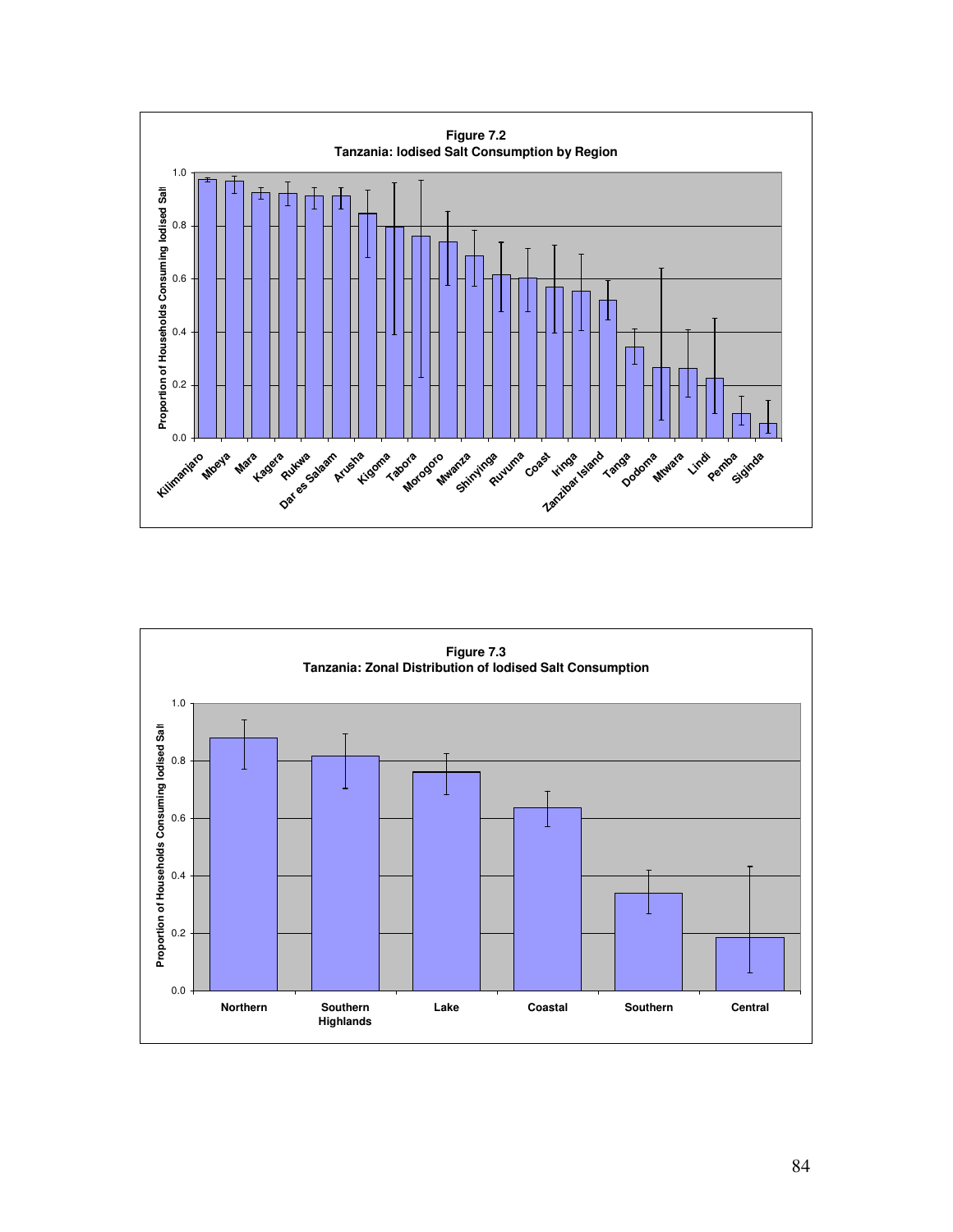The low levels of IS consumption found in coastal, southern and central areas of the country may be related to the nature and dispersion of the salt industry. Salt production in these areas is generally carried out by small-scale producers using extremely crude methods. These producers are reportedly less concerned about the need for iodisation of their product and often claim to lack the capacity or know-how to put it into operation.

#### 2) Effect of Household Wealth on IS Consumption

There was a statistically-significant difference in IS consumption between wealthier and poorer households (OR: 1.597; p<0.005, 95CI[1.154 - 2.210])(see Figure 7.4, below).



Unfortunately, although it was possible to adjust for urban-rural status and educational attainment, it was not possible to control for regional variation due to the loss of statistical power when stratifying an already small sample into many different regional sub-groups. It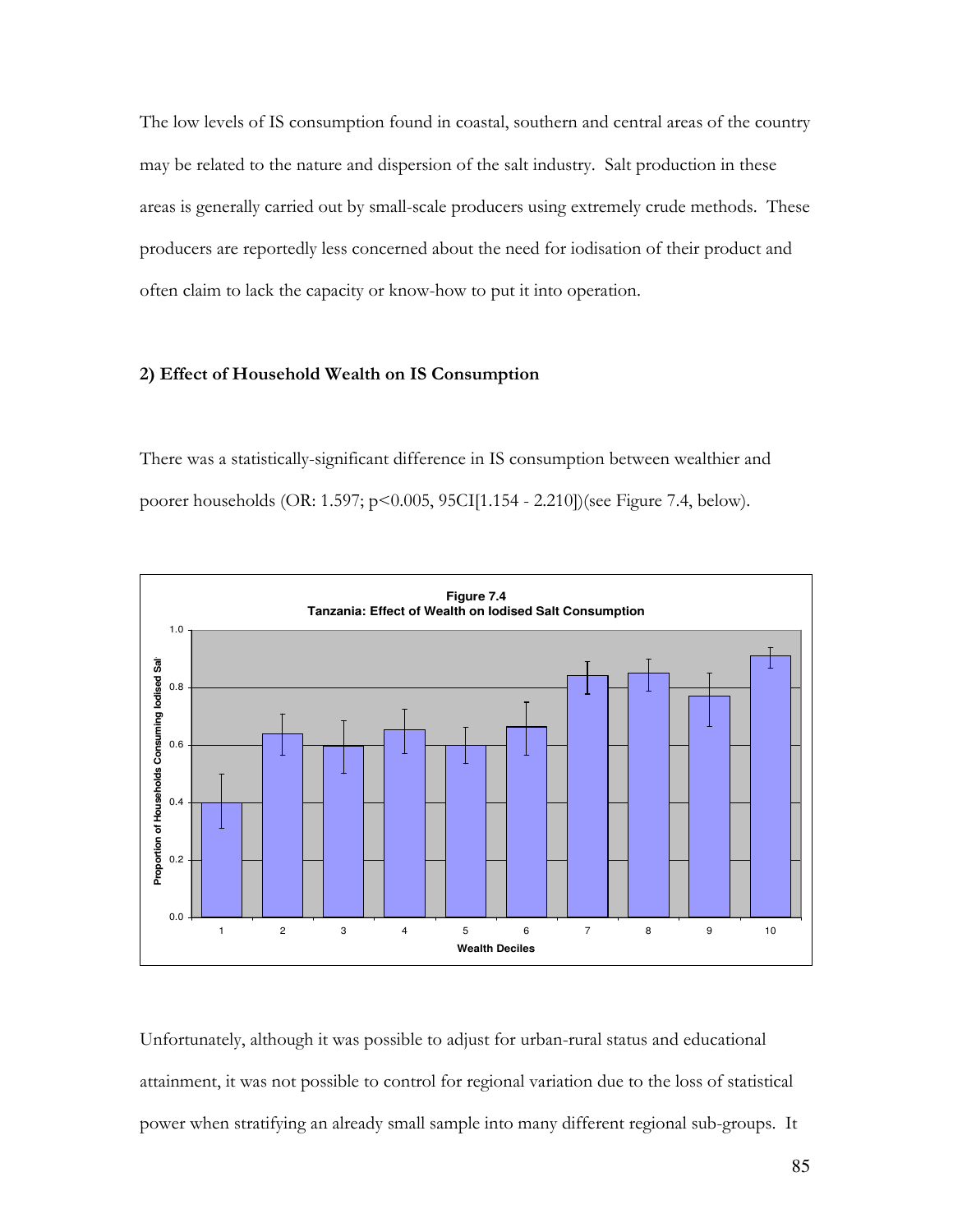could be that the wealth effect in Tanzania was in part caused by regional variation in household IS use. With the small sample size it was not possible to determine whether this was in fact the case, however.

### 3) Effect of Educational Attainment on IS Consumption

After adjusting for the effects of urban-rural status and wealth, the only statisticallysignificant difference between levels of educational attainment and their IS consumption remained between those households with no formal education and those educated to primary level (OR: 1.342;  $p<0.002$ , 95CI[1.116 - 1.614]). This difference reflected approximately 4% higher IS consumption in those households with a member having been educated to primary level than those without formal education.

However, low sampling power prevented those households with higher levels of educational attainment from achieving statistically-significant differences and, as mentioned above, also prevented regional variation from being taken into account. The results are therefore not particularly reliable.

#### 4) Effect of Urban-Rural Status on IS Consumption

There was a statistically-significant difference between urban and rural households in their consumption of iodised salt, even after adjusting for wealth and educational attainment (OR: 2.202;  $p<0.002$ ,  $95CI[1.359 - 3.569]$ . This reflected approximately  $9\%$  higher IS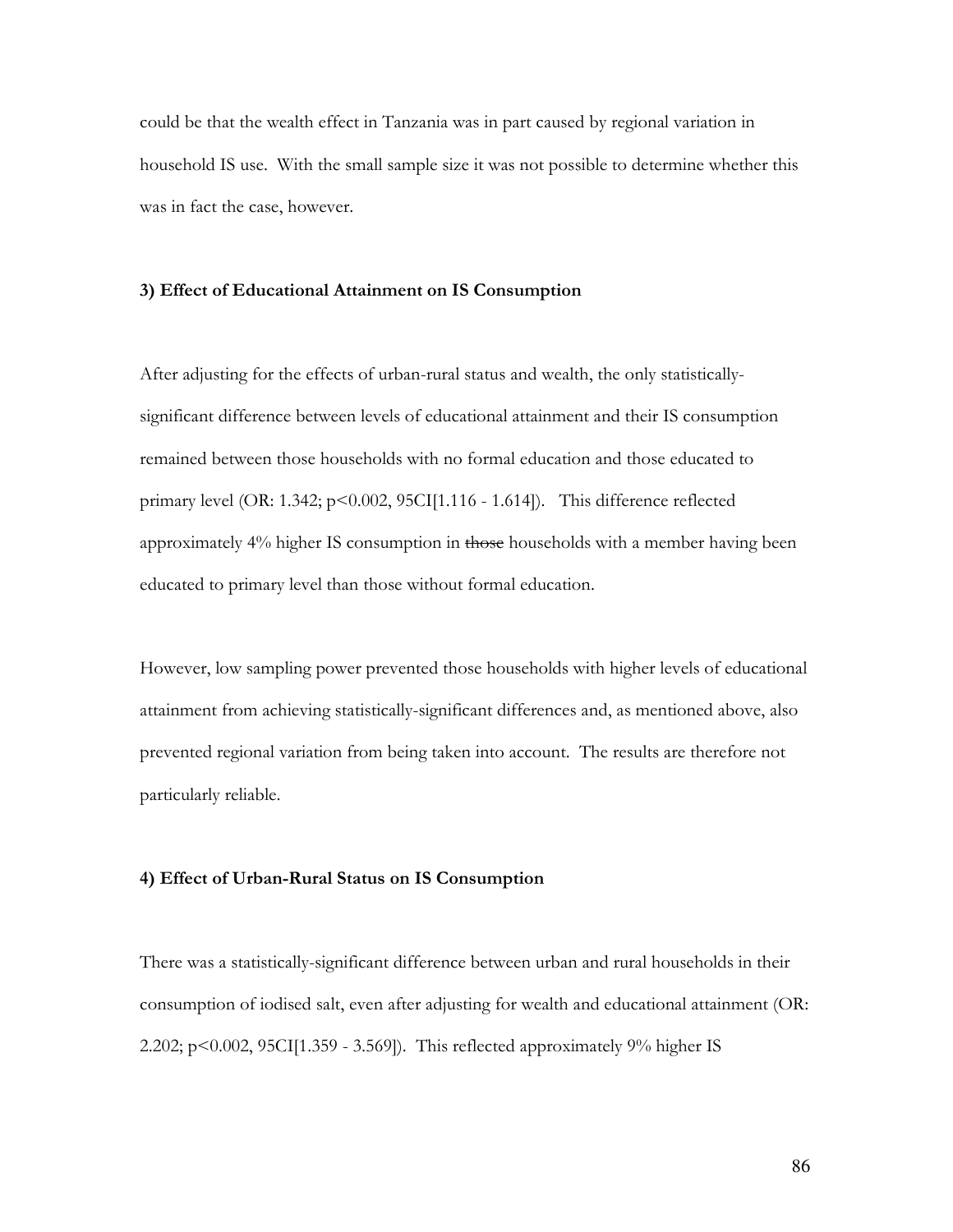consumption in urban households than in rural ones. Again, this figure does not control for regional variation, which might, at least partially, account for this urban-rural effect.

#### **DISCUSSION**

# 1) Effect of Region on IS Consumption

It is highly likely that the regional variation in IS use observed in this survey is related to the nature of the salt industry in Tanzania and the conditions in which it operates. Salt production takes place at various locations throughout the country and methods of production are highly variable. For instance, in Bagamoyo, just north of the capital Dar es Salaam, private sea salt production is high-volume, cost-efficient and mostly iodised to consistent levels by trained personnel who are both 'visible' to the authorities and well aware of the legal and ethical need to carry out iodisation. They trade their iodised salt through the major trunk roads and railway to the capital and major population centres in Pwani, Morogoro, Iringa, and Arusha/Kilimanjaro regions.

This bears a stark contrast to the small-scale salt businesses in the central regions of Singida and Dodoma, which consists mostly of unskilled, lowly educated female workers using crude methods to extract salt and who are reported for the most part as having inadequate knowledge about either the need to iodise salt or how it can be carried out effectively. The only reason that these two industries can successfully coexist is because most of Tanzania's transport retailing system remains poorly developed. The prohibitive cost and uncertainty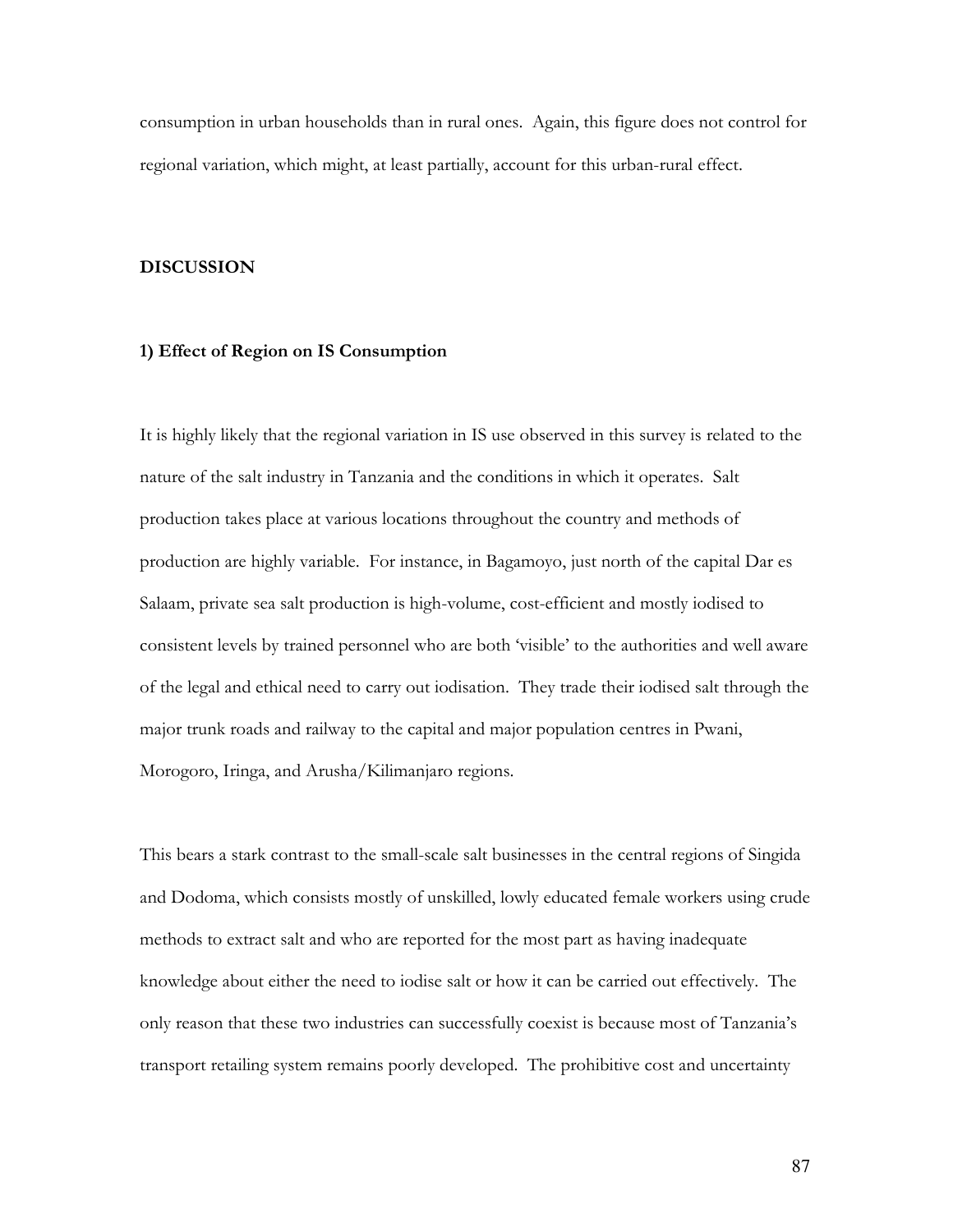of inland transportation buffers the small-scale producers in the central regions against competition from more efficient producers located elsewhere in the country.

Low iodisation rates also were observed in Pemba, Tanga, Lindi and Mtwara. All of these coastal provinces are in close proximity to poorly-developed small-scale sea salt production sites along the Indian coast. It would seem therefore that, regardless of the inadequacies of the transport system, the enforcement practices of food inspectors may play a significant role in explaining the regional differences observed in household IS use in Tanzania.

#### 2) Effect of Wealth on IS Consumption

There was an association in Tanzania between IS consumption and wealth, with wealthier households being significantly more likely to consume iodised salt than poorer ones. Probably due to small sample size, the trend was not as consistent as expected, but overall the pattern was clear.

The low statistical power caused by the small sample size and large number of regions prevented making statistical adjustments for the effects of regional variation, the data being unable to accommodate stratification at so many levels. It was therefore very difficult to determine whether IS consumption was higher in the wealthier households of Dar es Salaam because of their higher purchasing power or merely because they were located in an area with a higher availability of iodised salt. From this study's analysis viewpoint therefore, the Tanzanian dataset is fatally flawed and any conclusions as to the causative effects of wealth per se cannot be drawn with any confidence.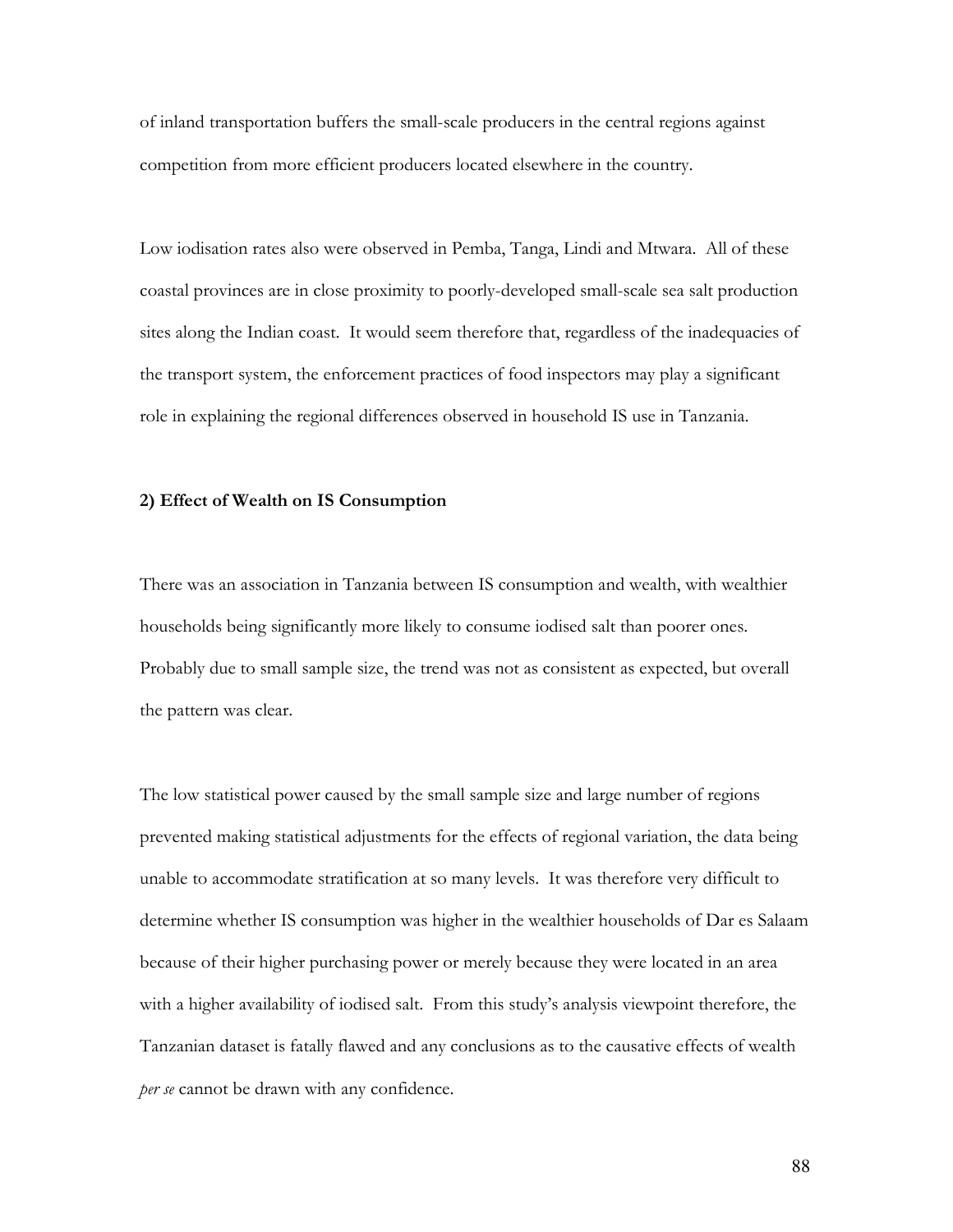#### 3) Effect of Education and Urban-Rural Status on IS Consumption

The associations between IS consumption, education and urban-rural status are especially confounded by the effects of regional variation. Although it is possible that both education and urban-rural location indeed played a significant role, the degree to which they are important is impossible to determine given the limitations of the data.

## **CONCLUSION**

For the sample as a whole, wealth was significantly associated with IS consumption but, due to low sampling power, it was not possible to determine whether this finding was confounded by regional variations in iodised salt availability which would appear to be a significant factor given the diversity of the Tanzanian salt industry. With the small sample size it was impossible to assess, for example, whether IS consumption was higher in the wealthier households of Dar es Salaam because of their higher purchasing power or merely because they were located in an area with a higher availability of iodised salt.

Significant differences were also found for educational attainment and urban-rural status, but again the differential effect of these factors was impossible to determine. From this study's point of view therefore, the Tanzanian dataset is fatally flawed and any conclusions as to the causative effects of wealth *per se* cannot be drawn with any confidence.

Therefore, other than merely describing the distribution of household IS consumption, which was not the primary objective of this study, the results are not particularly useful in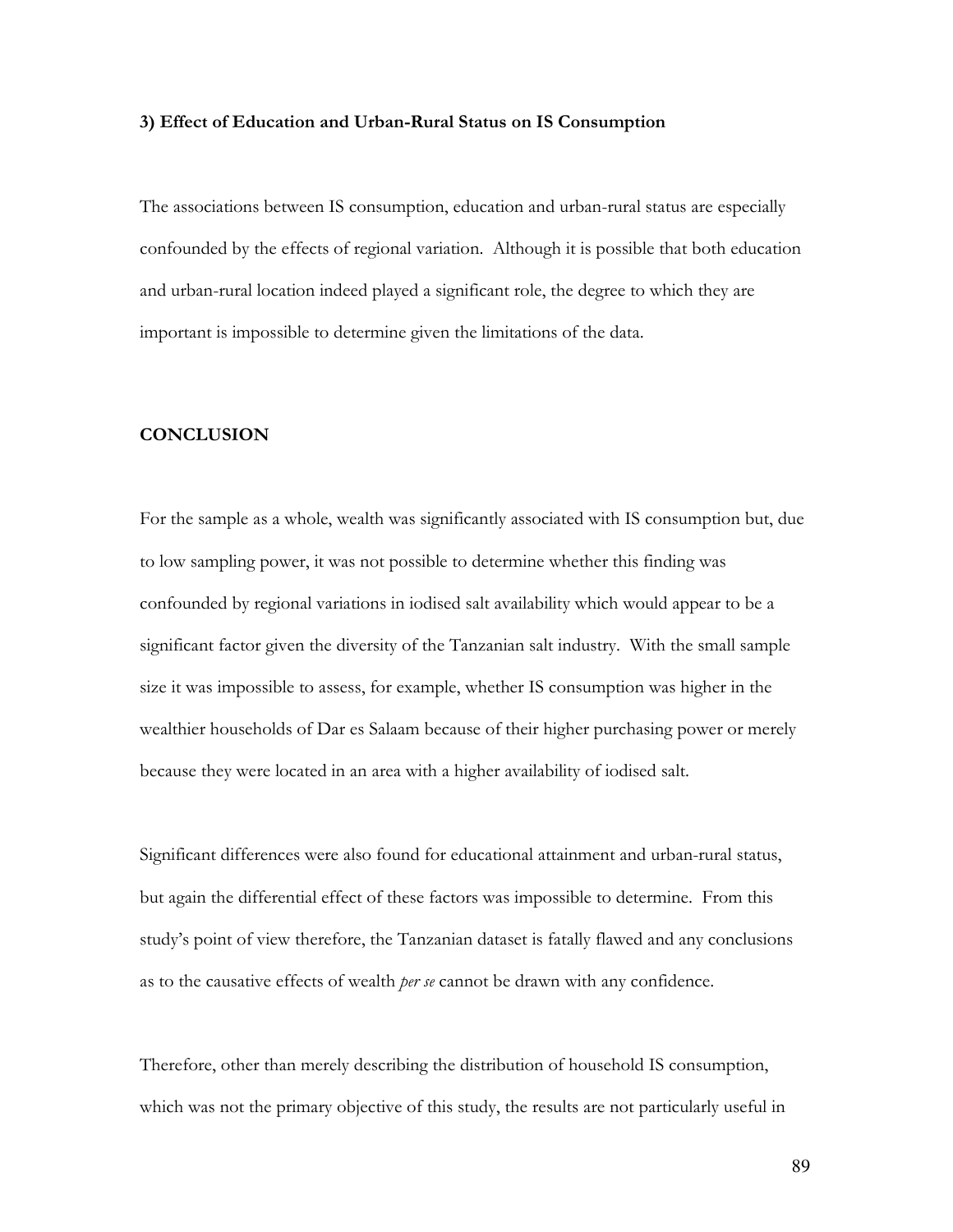determining the factors that explain the differences in household IS consumption in Tanzania. The DHS results merely show that significant differences in household IS use persist, despite the significant history of efforts in Tanzania to make progress toward IDD elimination through USI.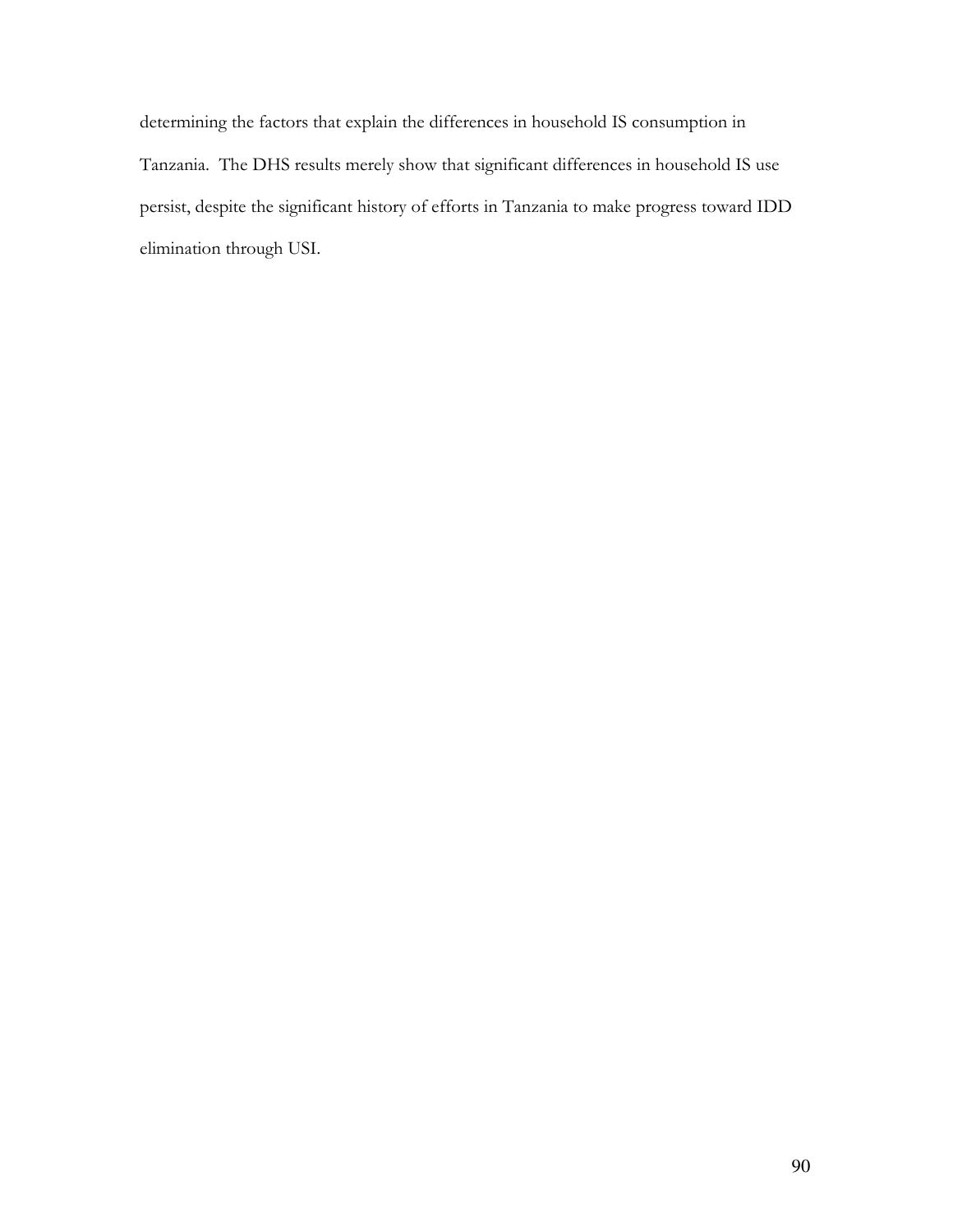# **13. GENERAL CONCLUSIONS**

This study has demonstrated that household wealth is a significant variable in determining IS consumption in a sample of developing countries. All of the countries' data showed that with increasing household wealth, the likelihood of the household consuming iodised salt also increased, even in Benin once regional variation had been taken into account. Educational attainment and urban-rural status were rarely important factors; only the poverty, and thus purchasing power, associated with low educational status and rural location predisposed these segments of the population to lower IS consumption rates.

Analysis of the Indian data showed that the main mechanism by which increased wealth determined higher IS consumption was through an increased preference for purchasing refined salt. Refined salt was much more likely to have been iodised than coarse salt and, because it was also more expensive, this in turn created a wealth effect in terms of IS consumption. Further evidence of this effect was shown by the data from Benin. In Atlantique Department, where coarse salt was less likely to have been iodised, a positive wealth effect was found because poorer households were less likely to buy refined salt. In Mono, where coarse salt was more likely to have been iodised, an inverse wealth effect occurred.

In most situations, however, refined salt will be the salt type most likely to contain  $KIO_3$  due to the greater efficiency with which refined salt producers can iodise their product, although its higher purchase cost dissuades poorer households from purchasing it. Because poorer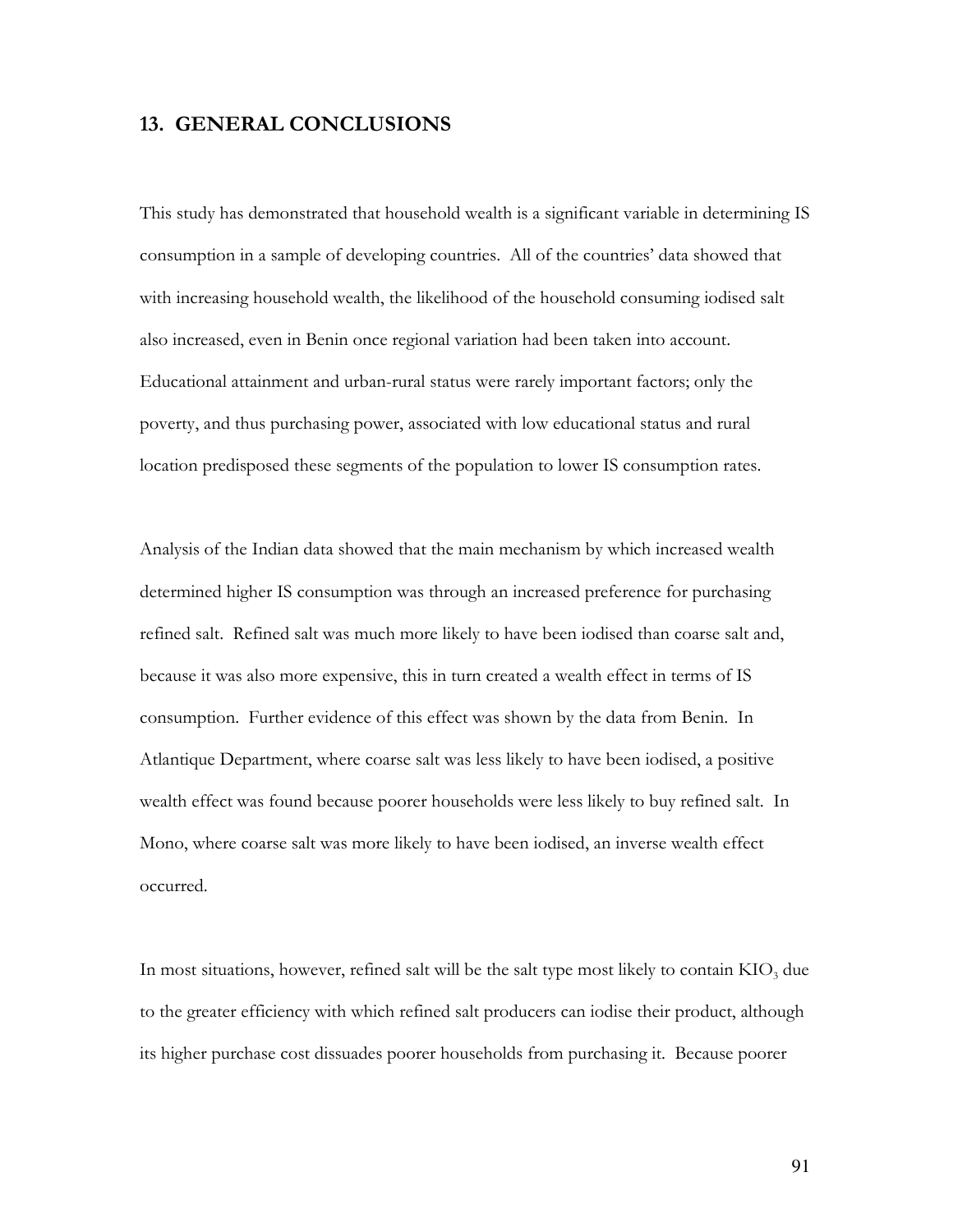households opt to buy cheaper coarse salt, they are less likely to buy salt containing KIO<sub>3</sub>. Thus the wealth effect is created.

However, the results of this study have also shown that in situations where coarse salt was widely being iodised, this wealth effect was attenuated and in some cases disappeared altogether, especially where there was a low availability of uniodised salt, such as in Northern Benin, Northern Malawi and the north-eastern States of India. In such situations USI was achieved and the factors such as wealth, education, etc could no longer play a significant role.

In countries with a dual salt market, future policymaking should therefore focus on removing the obstacles that prevent the iodisation of coarse salt, rather than on increasing the availability of refined salt, as the latter will benefit more affluent households first and foremost rather than the poorer households that are most in need of supplementary iodine nutrition.

The obstacles facing producers in iodisation of coarse salt can be considerable. For instance, coarse salt is mostly produced by small-scale salt producers who are often incapable of iodising their salt, either for economic reasons or because they lack the necessary skills and know-how to carry it out, especially to the levels of consistency demanded by legislation. In addition, few national governments have promoted adequate incentives and infrastructure for small-scale salt producers to overcome these constraints in iodising their product. Whilst the results of this study do not identify any new and wideranging solutions to these problems, they do indicate that the majority of end-users of the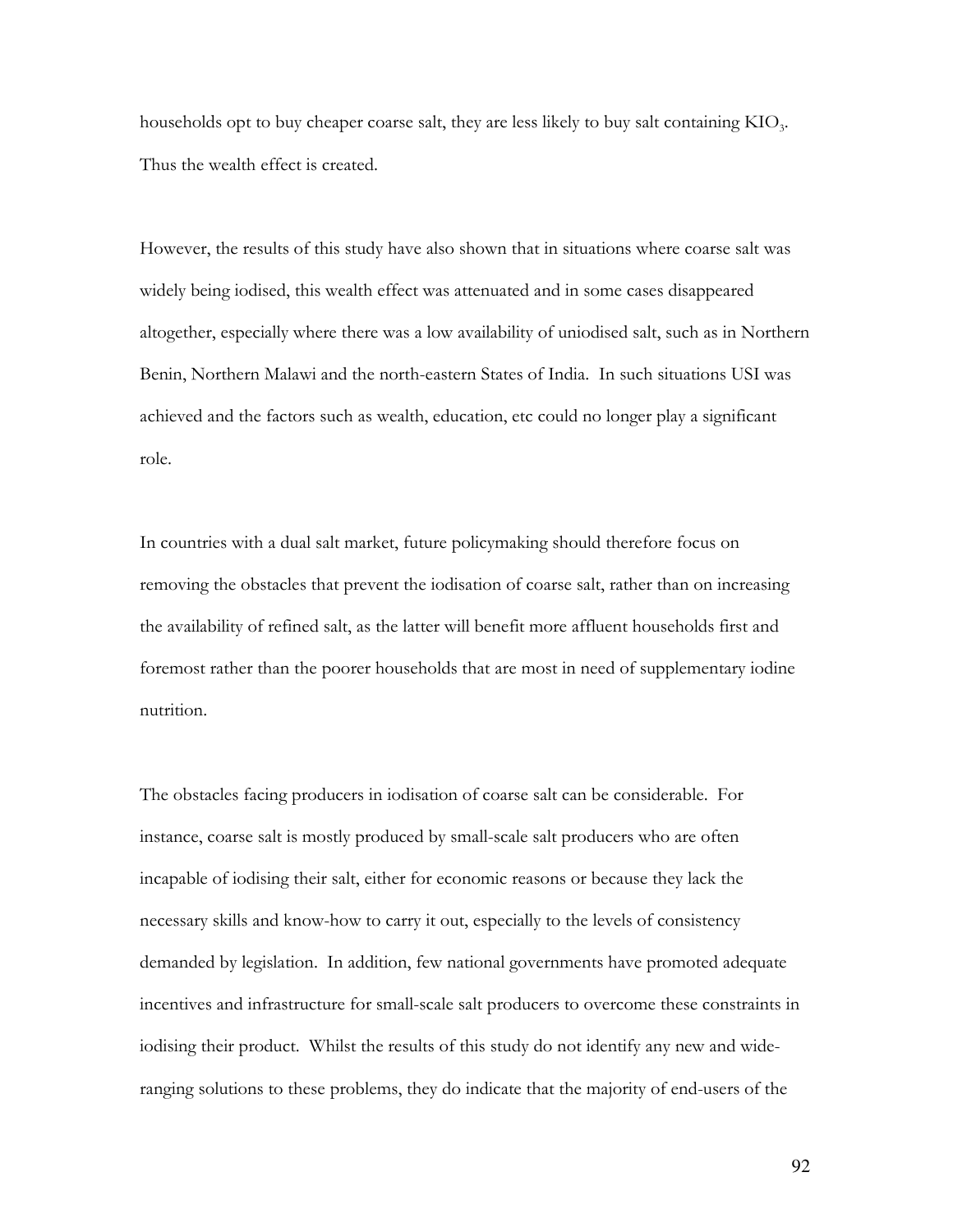salt produced by small-scale producers will generally be poorer households due to the cheap price of the product.

The other often controversial issue regarding the iodisation of coarse salt is its propensity to hold KIO<sub>3</sub> long enough to deliver sufficient quantities of iodine to the consumer and effectively eliminate iodine deficiency. Due to the high levels of impurities and its higher innate humidity, coarse salt is more likely to leach KIO<sub>3</sub> than refined salt, especially when ineffective packaging fails to seal out environmental influence. In defeat of this reasoning, however, the data in this study from India, Malawi, Tanzania and Benin demonstrates that coarse, iodised salt can retain KIO<sub>3</sub> until its consumption in households even in more challenging conditions of temperature and humidity. The iodisation of common salt can therefore make a major contribution in reaching universal IS consumption in the populations of developing countries. Whilst refined salt may technically be a better vehicle for iodine fortification, coarse salt is in practice often the most effective and appropriate vehicle for fortifying salt in the diets of poorer households who require it most urgently.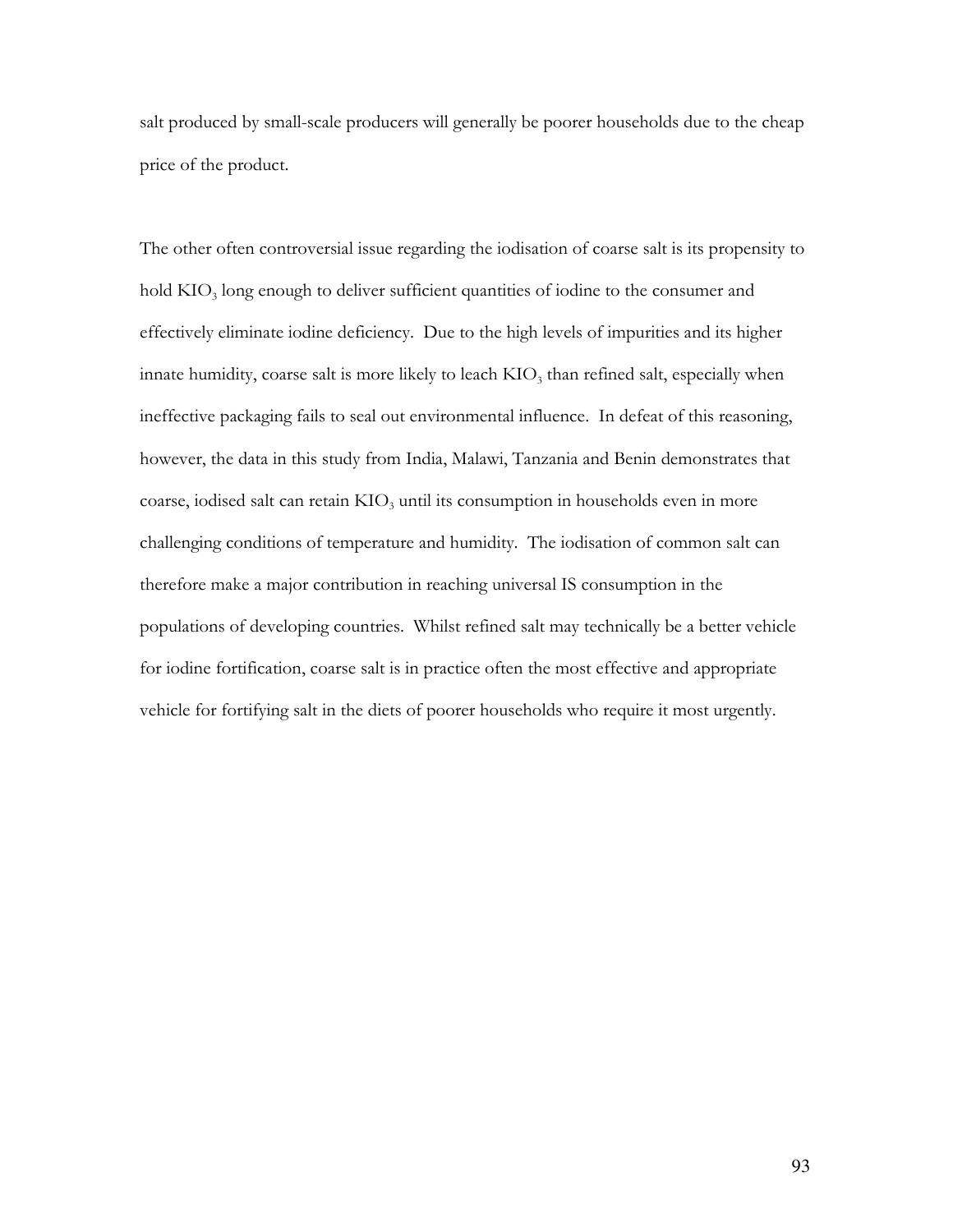# **14. RECOMMENDATIONS FOR FUTURE DHS SURVEYS**

At present, only 11 of the 35 DHS surveys carried out during the last five years include data on IS consumption. While it is recognised that certain factors such as the cost of including salt testing may sometimes prevent the inclusion of IS-related variables in household questionnaires, it should be noted that the DHS are a very cost-effective tool of obtaining data on this essential component of global nutrition development objectives. There are very few countries without the need to monitor IS consumption in their populations and we therefore strongly support that IS-related variables be included in future household surveys.

In addition, the authors strongly recommend that salt type be recorded alongside the testing of household salt for the presence of  $KIO_3$ . Where only one type of salt is found in a certain country, the source or brand of salt should be identified either through questioning of the interviewee or by inspection of the packaging.

Knowledge of the benefits of iodised salt may be considered a useful variable in some instances. Though this study was unable to accurately ascertain its importance, the data from Armenia suggested that in areas where household IS consumption was lower it may have been more significant.

Storage conditions were not found to be significant either in Armenia or Benin and therefore this variable should not be considered a high priority.